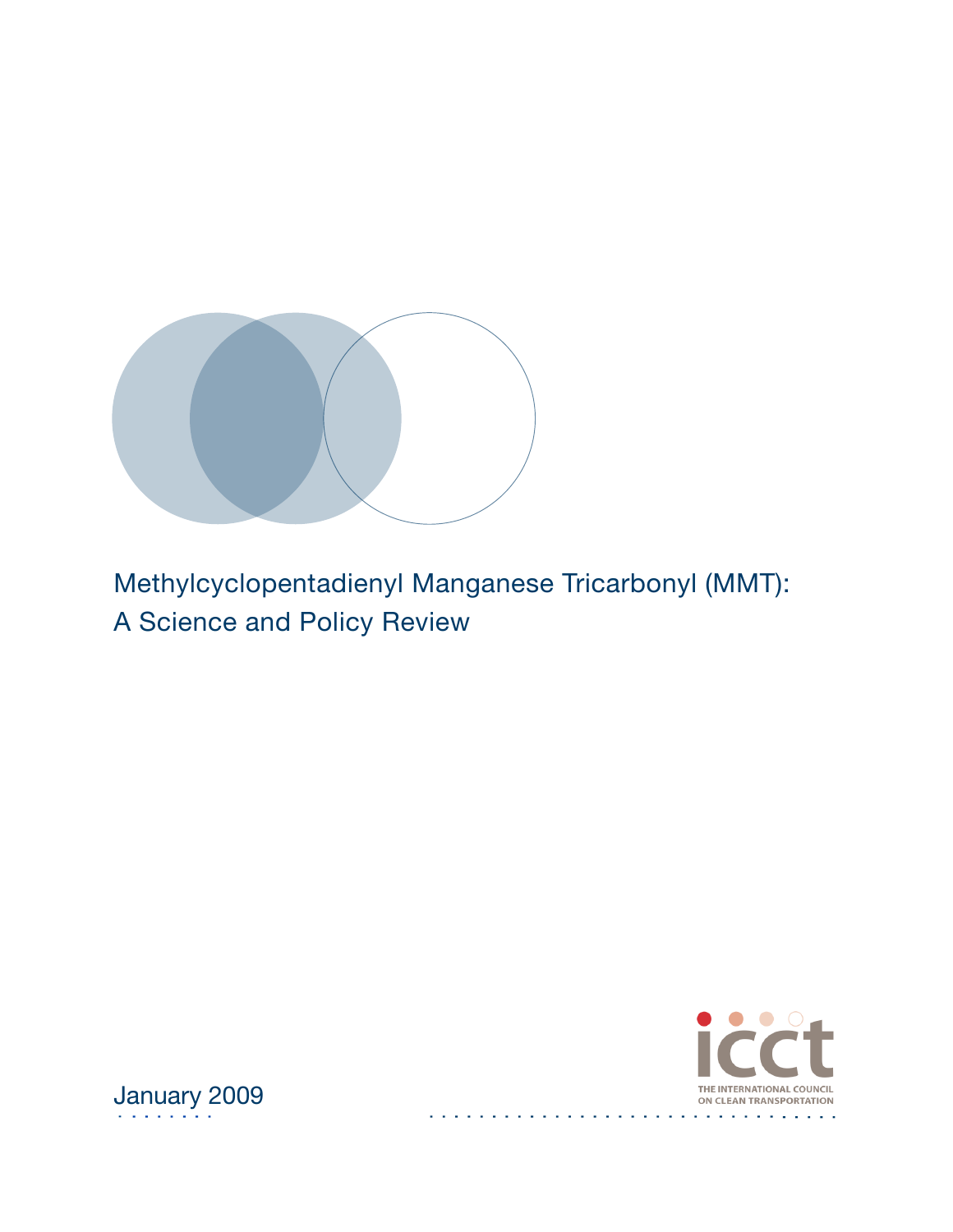

# Authors

Ray J. Minjares, MPH Policy Analyst The International Council on Clean Transportation, USA

### Michael Walsh

Chairman, Board of Directors The International Council on Clean Transportation, USA

# Acknowledgements

The authors would like to thank the William and Flora Hewlett Foundation for making this report possible through their generous support. Thank you to the government staff members who responded to our inquiries and to the academic researchers who shared their insights. Thank you also to Lauren Phillips for her help formatting the document.

## Reviewers

We would like to thank the following ICCT participants who took the time to review and comment on the document.

### Anumita Roychowdry

Deputy Director

Centre for Science and the Environment, India

### Dan Greenbaum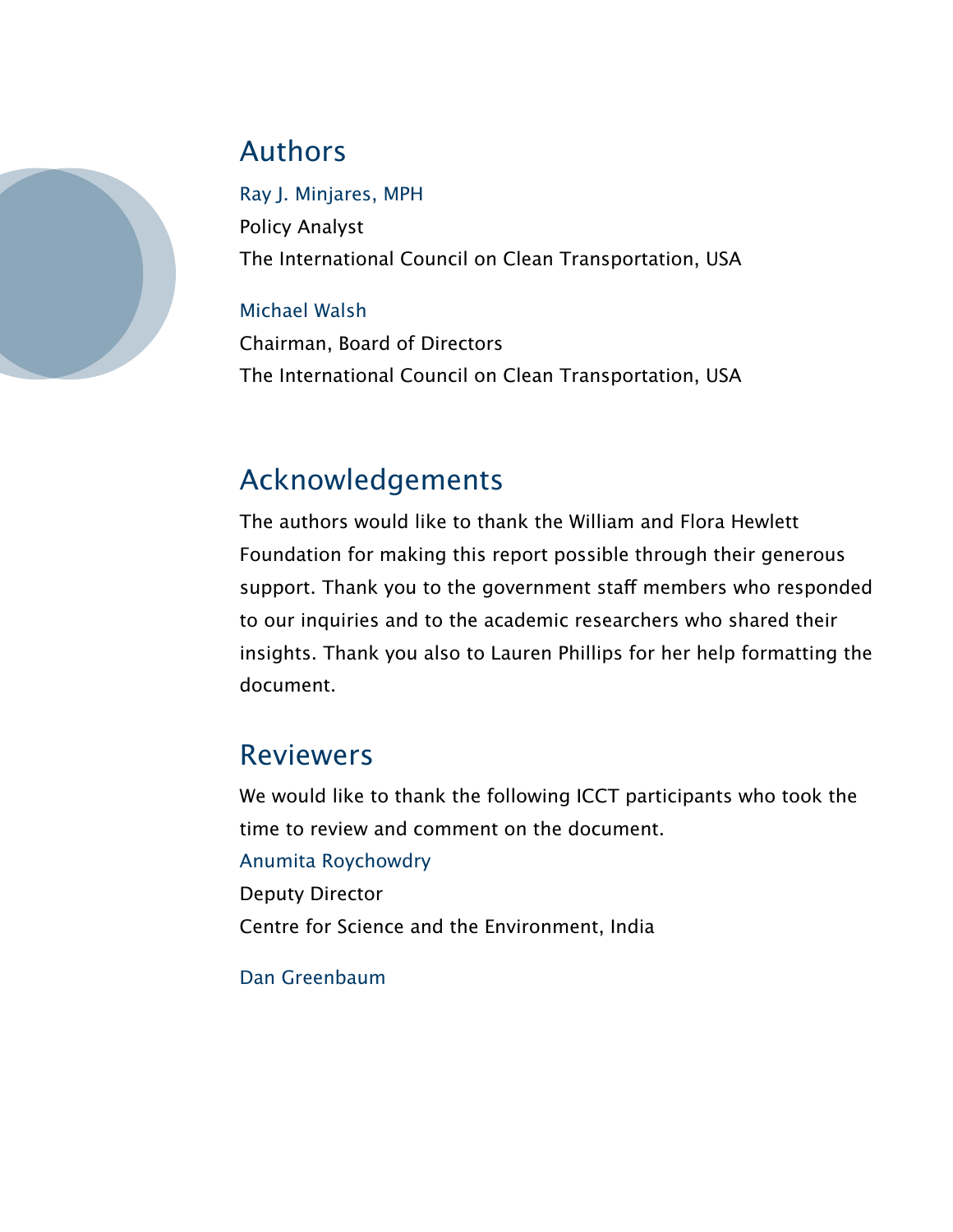

# Table of Contents

| <b>Executive Summary</b>                      |    |  |  |  |  |
|-----------------------------------------------|----|--|--|--|--|
| From Tetraethyl Lead to MMT                   |    |  |  |  |  |
| The Status of MMT                             |    |  |  |  |  |
| Legal History in the United States and Canada |    |  |  |  |  |
| <b>Health and Environmental Impacts</b>       |    |  |  |  |  |
| <b>Emissions and Exposure</b>                 | 12 |  |  |  |  |
| <b>Health Effects</b>                         | 13 |  |  |  |  |
| <b>Environmental Concerns</b>                 | 16 |  |  |  |  |
| <b>Health-Based Regulations</b>               | 16 |  |  |  |  |
| Uncertainties                                 | 16 |  |  |  |  |
| <b>The Scientific Consensus</b>               | 18 |  |  |  |  |
| Vehicle and Emissions Impacts                 | 19 |  |  |  |  |
| <b>Automaker Consensus</b>                    | 21 |  |  |  |  |
| Alternatives to MMT                           | 21 |  |  |  |  |
| The Argument for Precaution                   |    |  |  |  |  |
| Conclusion                                    |    |  |  |  |  |
| Appendix A: Lessons from Tetraethyl Lead      |    |  |  |  |  |
| References                                    |    |  |  |  |  |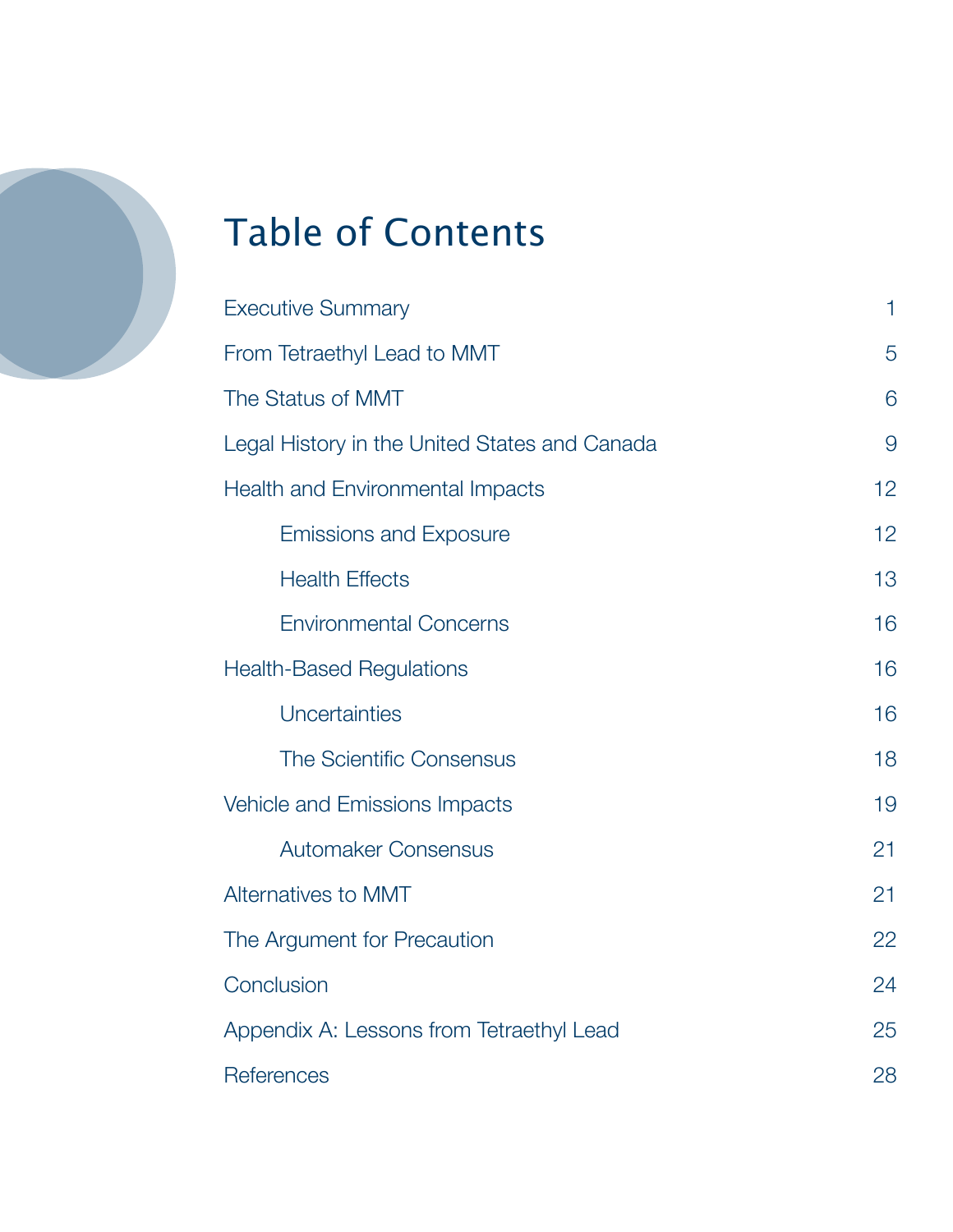### <span id="page-3-0"></span>Executive Summary

Methylcyclopentadienyl Manganese Tricarbonyl (MMT) is a manganese-based fuel additive used to increase gasoline octane. It was widely introduced in the United States in the 1970s by the Ethyl Corporation when regulations restricting the use of tetraethyl lead first came into force. Today health scientists and automobile manufacturers are strongly opposed to its use. Combustion of MMT releases manganese, a potent neurotoxin when inhaled. In vehicles it can leave deposits that degrade the performance of pollution control systems. Similar concerns regarding tetraethyl lead have led to a near global ban on its use. Alternatives to MMT are in widespread use and can cost-effectively achieve similar octane levels without the associated health risk.

An employee of the General Motors Chemical Corporation discovered the importance of octane and tetraethyl lead as an octane booster in the 1920s. U.S. public health officials at the time warned that widespread emissions of lead particles would cause serious harm, but a review of the evidence sponsored by the U.S. Surgeon General allowed the lead additive to go forward. By the 1970s mounting evidence linked widespread inhalation and digestion of lead particles to neurological toxicity in children. At the same time, vehicle engineers warned that lead particles disabled catalytic devices necessary to meet newly passed vehicle emission standards. A regulatory ban on leaded gasoline was finally initiated in the U.S. in 1973. Leaded gasoline was widespread in the global gasoline supply, but by 2007 about 92 percent of this was lead free, and a global partnership has made completely eliminating lead its highest priority.

Soon after the ban of tetraethyl lead in the U.S., the Ethyl Corporation, successor to the General Motors Chemical Corporation, began marketing the lead alternative MMT. About 25 percent of the molecular weight of MMT is manganese, a silver-colored metal that forms compounds with oxygen, sulfur, and chlorine. The combustion of MMT releases manganese compounds into the air that are associated with neurological disorders akin to Parkinson's disease. As with lead, this

additive raises concerns with regard to the public health risk of raising ambient concentrations of heavy metals and the disabling effect these metals may have on advanced emission control devices on vehicles. Scientists and automakers are encouraging action against MMT that is similar to the action being taken on lead, but the Afton Chemical Corporation which succeeded the Ethyl Corporation in 2004, vigorously defends its product as safe and effective<sup>1</sup>. MMT is not widely used in developed nations, but is being marketed heavily in developing nations as a convenient and low-cost lead replacement.

Manganese is present in food and is a part of a balanced diet. However inhalation is potentially a more dangerous route of exposure than digestion. When taken orally, manganese passes through the digestive system, where the liver is able to regulate the concentration entering the bloodstream. When manganese is inhaled into the lungs, however, it bypasses the liver and can enter the bloodstream directly, where it travels unfiltered to the brain and can potentially accumulate to toxic levels.

Suspicions about the neurotoxic effects of manganese were first recorded in 1837. Occupational studies have verified this effect and others relating to the pulmonary and reproductive system. The progressive neurological damage it

<span id="page-3-1"></span><sup>1</sup> Over its 80 plus years of existence the company that manufactures MMT today has changed its name at least three times. Today it is called the Afton Chemical Corporation, but it was once known as the Ethyl Corporation.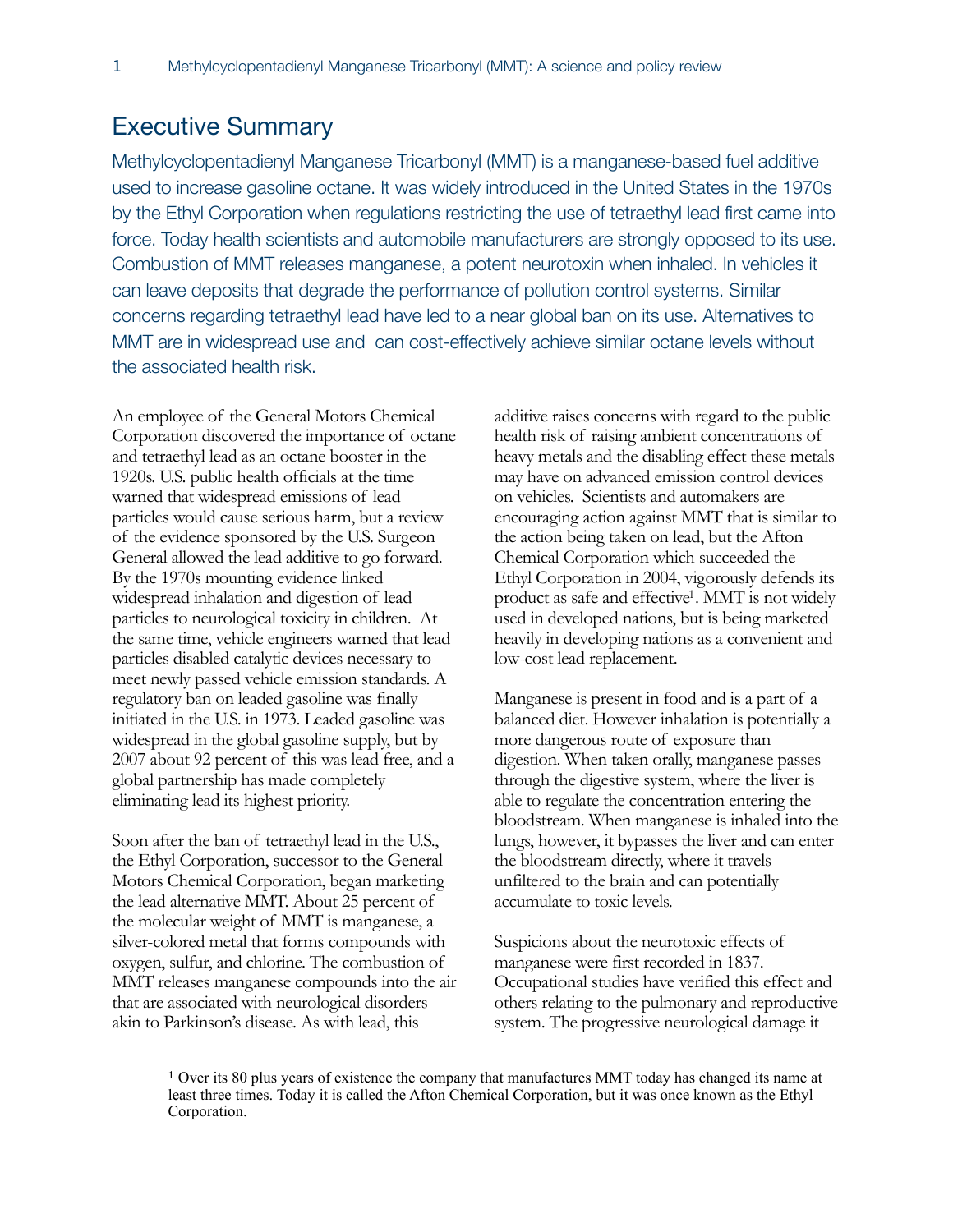produces in workers is called Manganism. As symptoms of Manganism progress, the chance of recovery diminishes. Given the state of the science there is as yet no known successful treatment or cure for Manganism.

The brain is the most vulnerable organ in the body to high concentrations of manganese. Manganese compounds can cross the blood-brain barrier and accumulate in regions responsible for motor control, cognition, emotions and learning. The manganese compounds emitted from the exhaust pipe of vehicles includes highly soluble manganese sulfates which mix into the bloodstream more rapidly and may be more hazardous than other forms of airborne manganese.

MMT raises the concentration of manganese in the air. In countries where MMT was used, traffic density correlated with higher manganese concentrations. Manganese was also higher in urban areas than in rural areas where traffic is lower. It is unlikely that widespread MMT use would produce concentrations of manganese as high as those seen in occupational studies, but a group of epidemiological studies have shown that even low levels of airborne manganese can increase the incidence of Parkinson's—like disorders.

There are some uncertainties in the basic toxicology and epidemiology of manganese exposure. This is due in large part to the absence of good epidemiological studies, particularly those that focus on MMT as a manganese source. Most research has focused on neurological effects, but there is also a need to explore potential respiratory and reproductive effects. Researchers have also faced technical difficulties showing that manganese in the body increases when concentrations in the air rise.

The variables of population exposure are poorly understood and make predictions of health risk difficult. For example, certain population groups will be exposed to higher concentrations in certain micro-environments. Ratios of young and old in a population may also determine risk since

age can make an individual more or less sensitive. And certain pre-existing health conditions can make an individual more vulnerable to Manganism. These factors suggest that where regulations allow use of MMT in gasoline supplies, in addition to strong enforcement efforts, some level of monitoring and ambient air quality standards may be necessary , just as this was done for lead.

A consensus within the health community against the use of MMT has been forming since the 1990s and recent developments are renewing calls for action. The World Health Organization, the United States government, the Canadian government and others have adopted risk-based standards for airborne manganese compounds, recognizing that without regulation this pollutant poses a threat to health. In addition, the US EPA has listed manganese compounds as hazardous air pollutants.

The American Journal of Industrial Medicine in 2007 published the Brescia Declaration that calls for an immediate halt in all nations to the addition of organic manganese particles to gasoline. The American Academy of Pediatrics which advises pediatric physicians and which played an important role in the policy debate to phase out leaded gasoline stated in 2003, "to permit addition of MMT to the US gasoline supply would not be prudent," and recommended that, "prevention of exposure to the most toxic additives to gasoline, such as tetraethyl lead, MMT, [and others] is best achieved by government regulation or phasing out of these compounds." The Canadian and American governments share doubts about the ability of the available research to accurately predict the health outcomes of manganese exposure. Non-governmental entities have attempted their own analysis although their results have been mixed.

Environmental concerns have received less attention than health concerns, and this is reflected in the scientific literature. MMT was found in most samples of water and storm runoff collected along highways where MMT was in use. Roadside plants, soils and urban animal tissues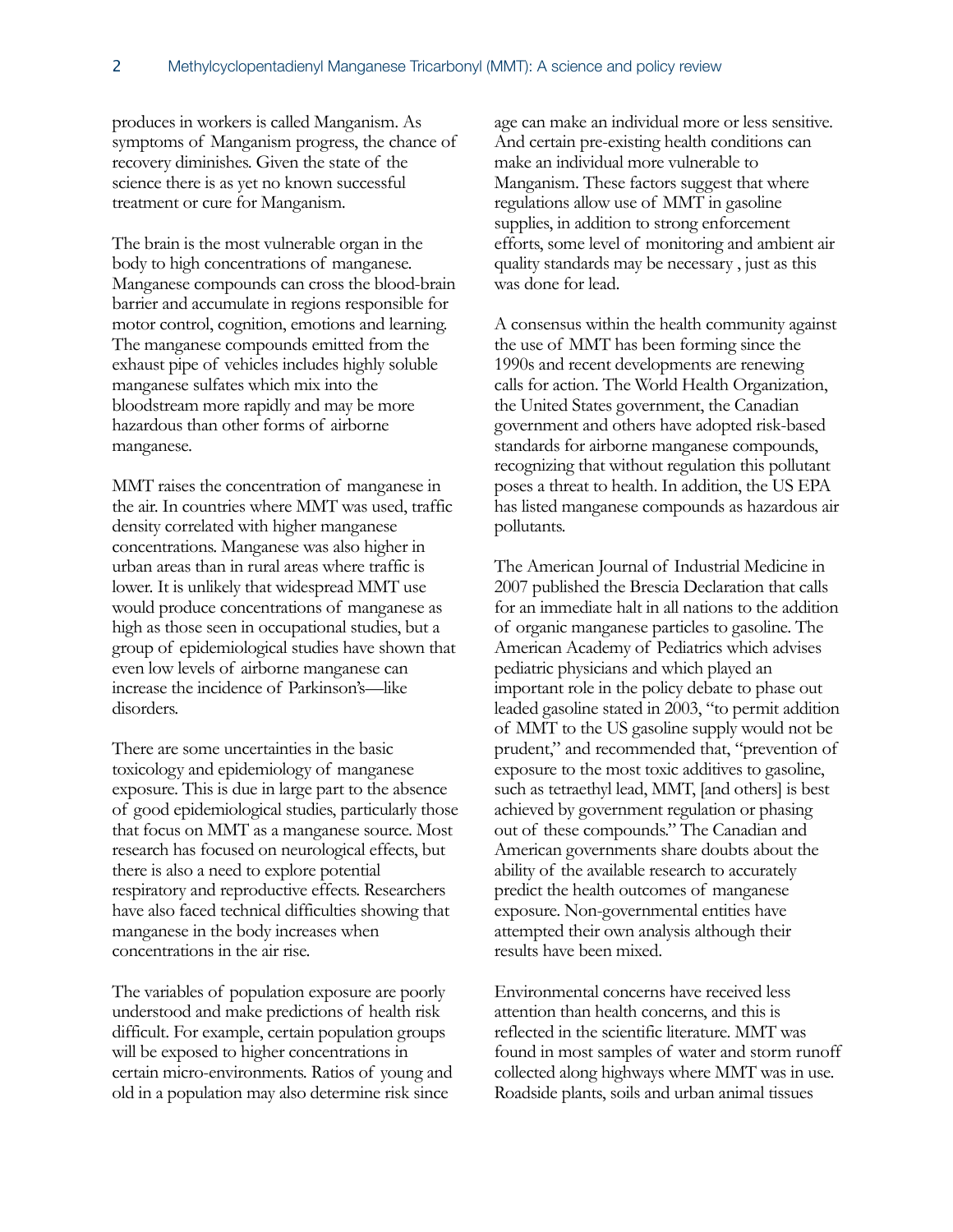have all shown elevated manganese levels related to traffic. Relatively few studies have been published on the environmental effects of human-induced manganese deposition.

There is more certainty about vehicle impacts from several recent studies, although they have not been independently confirmed. The 2006 Worldwide Fuel Charter, published by an international coalition of auto manufacturers, recommends elimination of metallic additives like MMT in gasoline to non-detectable levels. Most major auto manufacturers in their owner's manuals recommend against using MMT.

U.S.-funded studies showed as early as the 1970s that MMT produces an increase in vehicle emissions. EPA concluded that emissions controls used in the early 1990s were not damaged significantly by the then-allowable concentrations of MMT. But more stringent emission standards introduced after this assessment again raised concern regarding the potential for harm to emissions control equipment. A 2002 study of the impacts of MMT on low emission vehicles (LEVs), which use higher density cells in catalytic devices, found that MMT increased hydrocarbon emissions over 100,000 miles and caused seven of eight vehicles to exceed emission certification standards. A 2004 paper published by Ford Motor compared vehicles used in the 2002 study and found that reddish-brown deposits on the cylinder head, spark plugs, and the catalyst were responsible for the increase in emissions. A 2005 follow-up analysis of these deposits found that they were compounds of manganese and zinc.

In the more than thirty studies of MMT and its vehicle impacts published by the Society of Automotive Engineers, the authors are almost exclusively affiliated with automobile manufacturers or Afton Chemical and its predecessor the Ethyl Corporation. The studies are relatively evenly divided in their findings, with each interest group finding support for their respective positions on the issue. In the absence of independent confirmation and given the preponderance of emission impacts highlighted by the vehicle industry, we conclude that these

studies provide reason enough to put an immediate halt to the use of MMT.

An increasing number of voluntary and regulatory bans on MMT have restricted its use in the developed world and many countries in the developing world. A ban has been in place in the U.S. State of California since 1976. Laws and regulations also ban the use of MMT in Brazil, the Czech Republic and in Germany. The European Parliament is moving to place limits on manganese stricter than in the U.S. and ultimately as strict as New Zealand standards. A national law in the U.S. bans MMT use in reformulated gasoline, which constitutes 39 percent of the fuel supply. A separate regulatory limit restricts manganese to no greater than  $8.3 \text{ mg/L}$  in the remainder of the nation's fuel, and as of 2007 a voluntary boycott by fuel suppliers restricted MMT to less than 1 percent of the supply. Similar boycotts are in place in other countries and regions including Canada, the European Union, and India. MMT is being used in China, but strict government controls came into force in Beijing in January 2008 that limit the concentration to 6 mg Mn/L. New Zealand effectively bans the additive with a regulatory limit of 2 mg/L. In South Africa the majority of fuel sold does not contain MMT. This trend shows that actions to restrict MMT use are increasing in number, not only in developed nations but also in developing nations.

The Canadian government agency Health Canada is revising its 1994 risk assessment for airborne manganese taking into account new evidence of its health effects. A draft of the new assessment released for public comment in 2008 calls for a tightening of the current health standard from 0.11 micrograms per cubic meter  $\left(\frac{ug}{m^3}\right)$  to 0.05  $\mu$ g/m<sup>3</sup>. The US Environmental Protection Agency (EPA) is overseeing new health studies to develop models that better explain the transport of manganese in the body. These conclusions may lead to a revision of their risk assessment as well.

There are alternative ways to boost octane that policy makers should consider. Refinery investments alone can boost the octane of fuel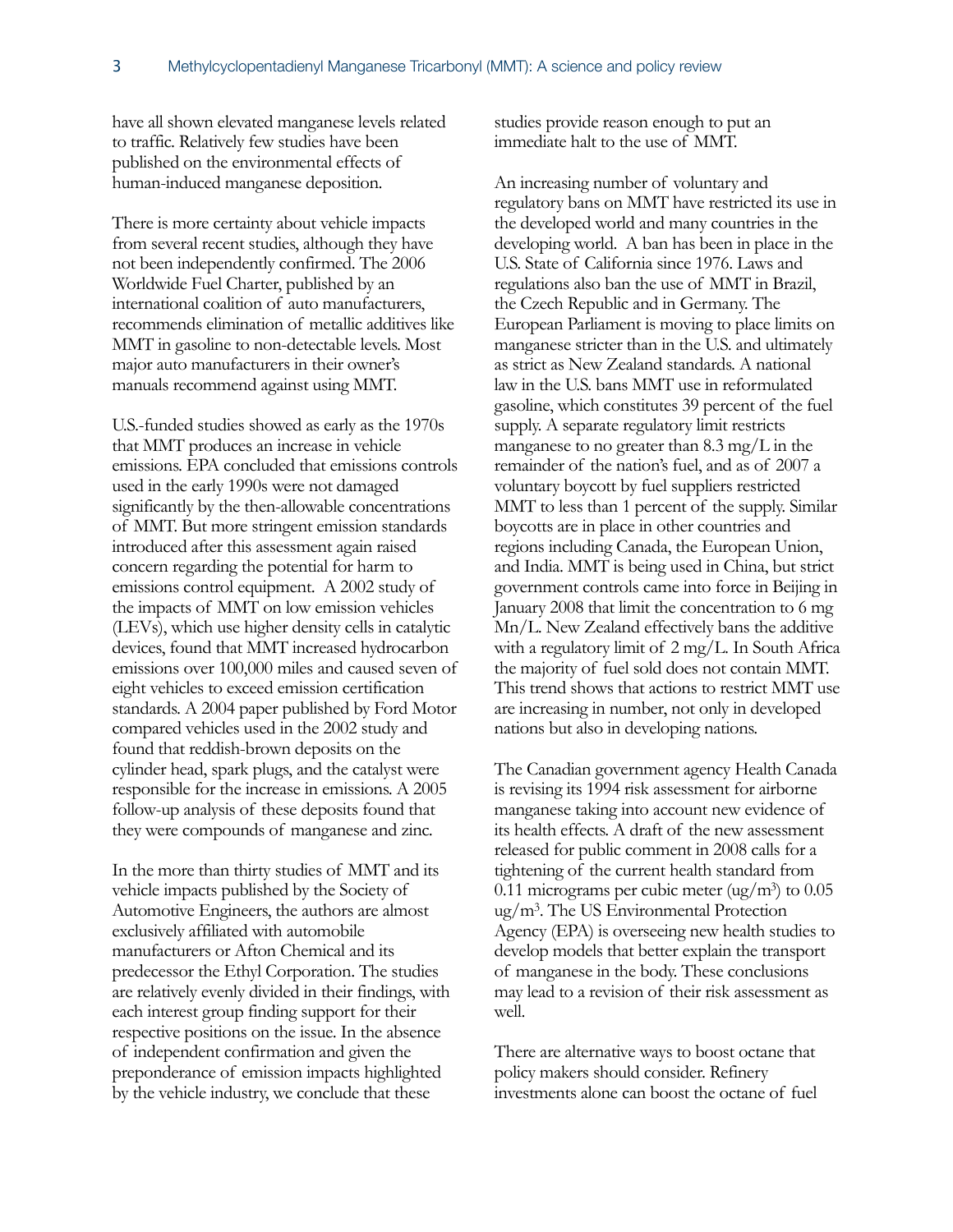without the need for metallic additives. These types of investments also create opportunities to reduce sulfur and other contaminants that degrade the quality of fuel. According to the US EPA, "…**the oil industry in the United States has been able to provide very clean, highquality and low-emission fuel which meets the performance requirements of the vehicle industry**—**including octane**—**without the use of MMT**."(Oge, 2007) Countries that cannot make changes for technological or economic reasons can choose to import high octane blending components or pre-blended fuels that do not contain MMT or other metallic additives.

Policy makers seeking guidance regarding the use of MMT and other metallic additives can find it in the precautionary principle. The precautionary principle suggests: taking action to prevent the use of a substance when a potentially large and irreversible threat of harm is present and uncertainties over the degree of harm still exist; pursuit of alternatives that do not pose the same threat and are not limited by scientific uncertainty, like refinery investments; and placement of the burden of proof on the manufacturers of such additives to resolve uncertainties and prove absence of a threat. The Clean Air Initiative for Asian Cities in 2008 released a *Road Map for Cleaner Fuels and Vehicles in Asia* that recommended use of the precautionary principle:

*"Prominent health experts have raised serious concerns regarding the potential adverse health effects of metallic additives such as MMT and ferrocene, along with their potential adverse impacts on vehicle emissions and emission control system components. Therefore, the environmentally responsible approach for Asian countries is to apply the precautionary principle for these metallic additives and to not use them until and unless the scientific and health studies show that they are safe."* 

Application of the precautionary principle to all metallic fuel additives is a lesson of tetraethyl lead. Had the precautionary principle been applied before its introduction, the devastating health impacts of lead emissions perhaps could have been avoided. We encourage policy makers to take action to prevent the use of MMT while health research continues and significant uncertainties persist; to pursue alternative means to boost octane; to place the burden of proof on Afton Chemical to respond to scientific uncertainties over the safety of its product; and to call for independent verification of the evidence. It would be imprudent to heed any argument to the contrary, particularly from manufacturers and suppliers with a conflict of interest. The medical community is a more reliable and credible arbiter of the safety of this product.

As it did in 2004, the ICCT recommends that the use of MMT be banned unless and until the unlikely event that further health studies indicate it is safe for the most vulnerable members of the population and vehicle studies demonstrate that vehicle emission controls are not harmed over their full useful life. This position is supported by the ICCT mission to dramatically reduce emissions from the transport sector to protect both public health and the environment.

The lesson from lead and the recommendation from public health researchers caution us against the unnecessary and avoidable use of MMT and other metallic additives. Moving toward safer alternatives for achieving octane improvements can put jurisdictions on a path to cleaner fuel and cleaner air.

We urge policy makers at all levels of government to consider carefully this recommendation and to adopt a position that is in the interest of public health and welfare.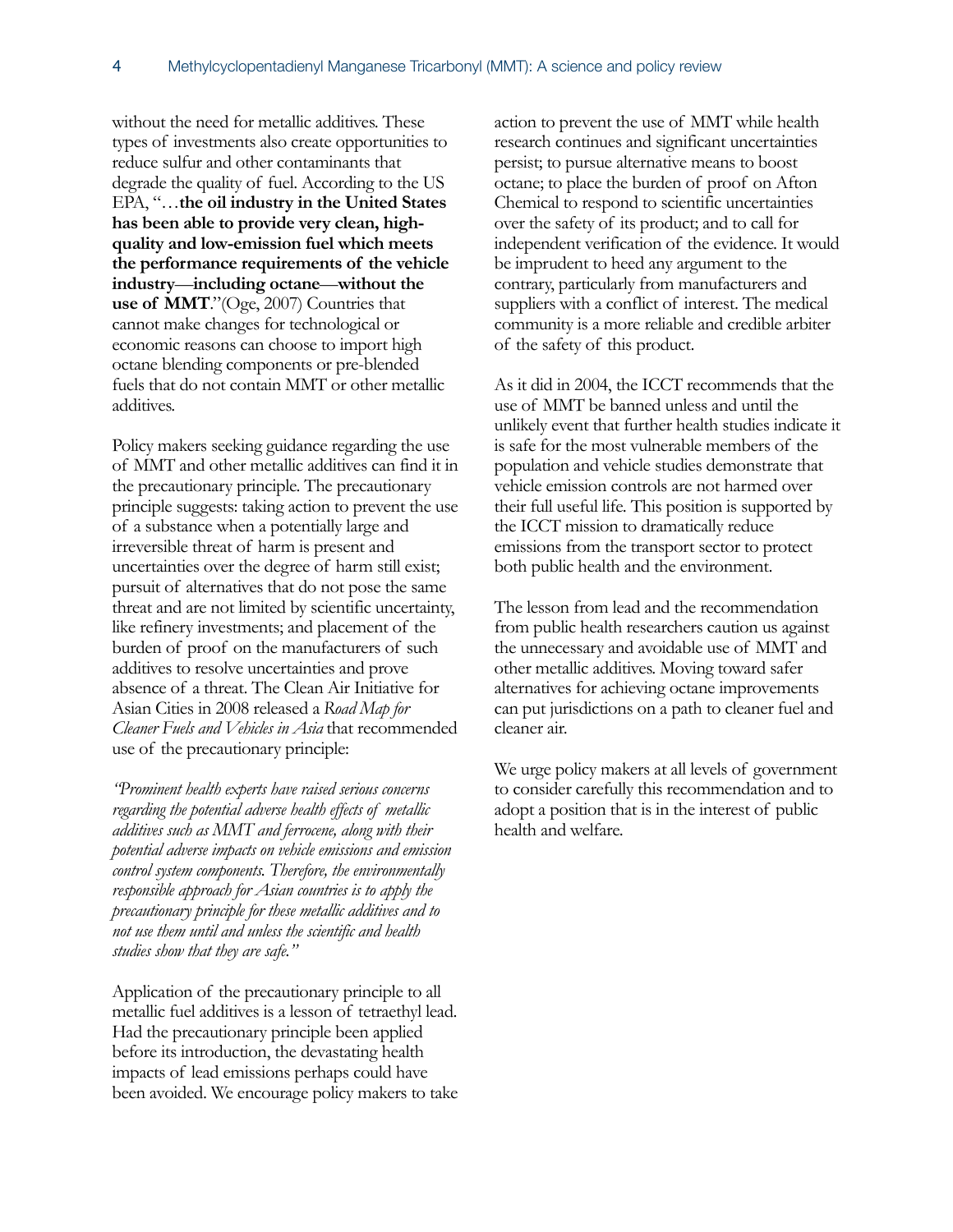### <span id="page-7-0"></span>From Tetraethyl Lead to MMT

Fuels in a gasoline-powered vehicle are prone to ignite prematurely, which causes power loss and unnecessary wear to the engine. A common sign of this pre-ignition is a pinging or knocking sound. American chemists in the early 1920s discovered that this noise was a symptom of the activation energy, or octane of the fuel. By raising octane to a consistent level, they found that vehicles would operate more smoothly and with greater power. They also understood that higher octane would allow for greater compression ratios in vehicle engines, which could put more powerful and efficient automobiles on the road.

The octane-enhancing powers of tetraethyl lead were discovered in December 1921 (Robert, 1983). This gasoline additive could very affordably maintain a high and consistent octane level, so it was quickly put on the market in February 1923 (Kovarik, 2005). The prospect of widespread exposure to airborne lead particles generated a serious debate over whether lead emissions presented an unreasonable hazard to public health. In places like New York and New Jersey, tetraethyl lead was banned quickly after it was introduced. A high profile review by the surgeon general and other public health officials concluded at the time that the existing evidence was not sufficient to warrant a national ban. As a consequence, the bans in New York, New Jersey and elsewhere were lifted and tetraethyl lead quickly became widespread throughout the national fuel market.

Over a period of five decades, basic research into the health effects of lead slowly verified initial public health concerns. This research showed that severe neurological defects in children were associated with high blood lead levels (Needleman, Davidson, Sewell, & Shapiro, 1974). By the 1960s the health effects of leaded gasoline were clear, but technological and political barriers stalled any action. Finally in December 1970 the US Congress passed the Clean Air Act, which required a 90 percent reduction in carbon monoxide, nitrogen oxides and hydrocarbon

emissions. To achieve these reductions the US EPA required installation of catalytic converters on all new vehicles. Leaded gasoline damaged the platinum surfaces of these devices, so its removal was necessary to allow the catalytic converters to work. In 1973, federal regulations required a gradual decline in the lead content of gasoline. At the time the average level was 2.2 grams per gallon. Over a five-year period federal regulations required this to fall to near zero. The primary manufacturer of tetraethyl lead was the Ethyl Corporation, who challenged these regulations. In 1976 the challenge reached the US Court of Appeals, but in an important ruling the court



Figure 1: The relationship between blood lead concentrations and gasoline lead concentrations. Policies that lower gasoline lead content are an effective tool for reducing lead exposure (Thomas et. al, 1999)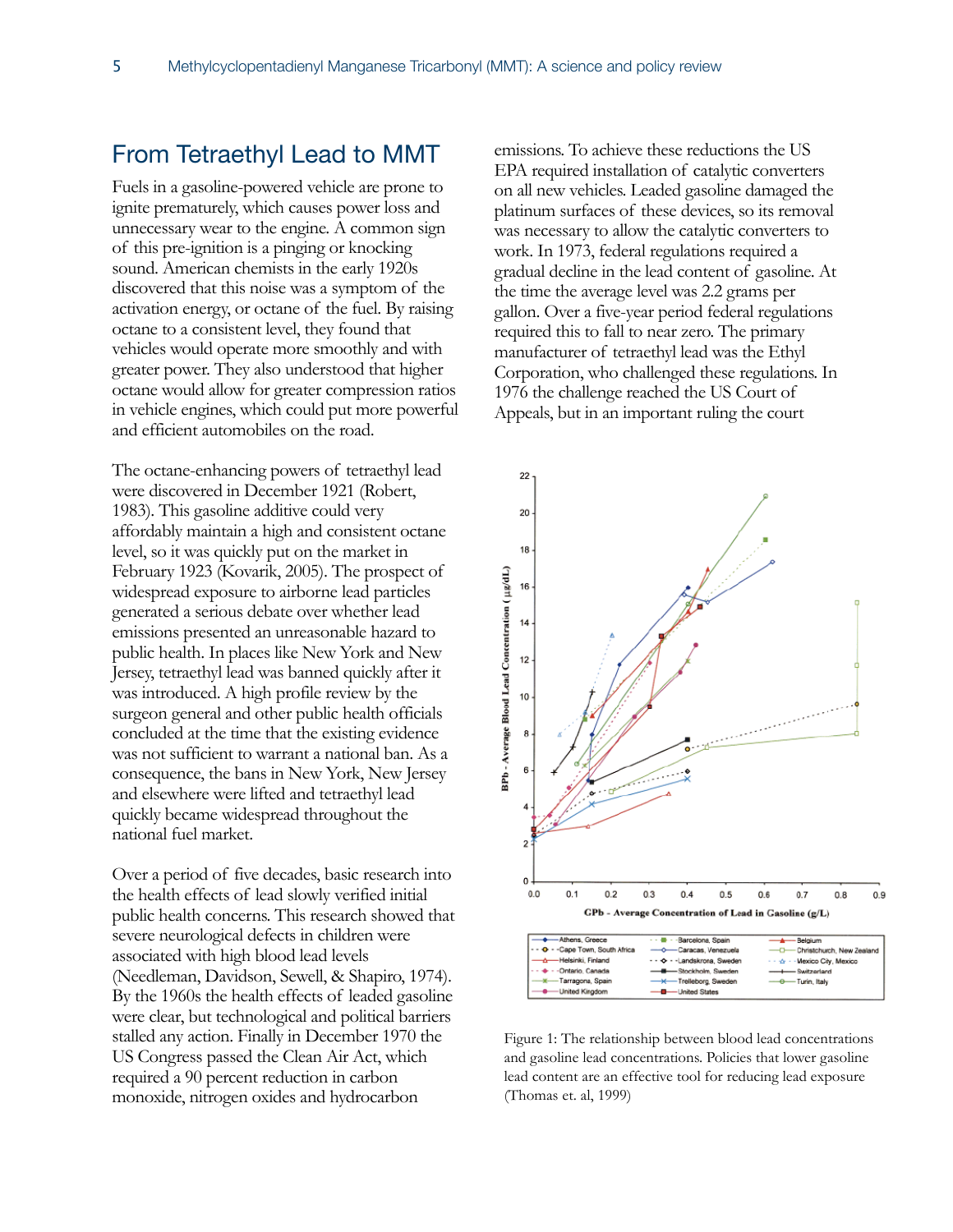allowed phase-out of lead to proceed. The court stated that the Clean Air Act was precautionary in nature and did not require actual proof of harm before regulation ("US Environmental Protection Agency vs Ethyl Corp., et al.,").

In addition to the primary objective of permitting proper functioning of catalytic converters, the transition to unleaded gasoline produced an important co-benefit: a dramatic decline in blood lead levels in children (Pirkle et al., 1994). The National Health and Nutrition Examination Survey (NHANES) found that between 1976 and 2002, the prevalence of blood lead levels greater than 10 µg/dL in children aged 1-5 years fell from 77.8 percent to 1.6 percent, a decline of nearly 98 percent (Berkelhamer, 2007). Many countries have experienced a similar decline after passing their own lead bans. A series of international studies verify a consistent linear relationship between gasoline lead levels and blood lead concentrations (Figure 1).

Leaded gasoline was eliminated in the United States in 1996. It has since been banned in a almost all other countries. However, despite global consensus on the dangers of lead use and the clear evidence of long-term harm to children, a handful of governments like Iraq and Afghanistan continue to permit leaded gasoline. The Ethyl Corporation has not voluntarily agreed to take its product off the market.

Fuel refiners responded to the lead ban with three alternative strategies for raising octane: a change in refinery processes, a shift to better quality crude, and adoption of alternative octane boosters (Newell & Rogers, 2004). New refinery processes like isomerization, alkylation, catalytic cracking and reforming provided the bulk around 70 percent—of the lead octane deficit. New fuel additives provided most of the remainder. The demand for alternative additives to tetraethyl lead marked the beginning of efforts by the Ethyl Corporation to broadly market MMT.

Methylcyclopentadienyl Manganese Tricarbonyl (C9H7MnO3, RN: 12108-13-3) was discovered in

the United States in 1957 (Robert, 1983). It was first used as a combustion improver for fuel oil and turbine fuel (Ter Haar, Griffing, Brandt, Oberding, & Kapron, 1975). By 1975 it was being used to a small extent in gasoline. An amount equivalent to 0.018 grams of manganese (Mn) per liter of gasoline would produce a typical octane boost just under two octane numbers, but the actual octane level can vary with fuel composition. The U.S. ban on tetraethyl lead initially increased sales of MMT, but concerns over its health effects and its impact on vehicle emissions almost immediately created bans and restrictions on new sales.





Figure 2: The relationship between octane gain and manganese concentrations in fuel when using MMT (Partnership for Clean Fuels and Vehicles, 2004).

### <span id="page-8-0"></span>The Status of MMT

There is little publicly accessible data on the amount of MMT consumed worldwide. Afton Chemical does not provide this data to the public and there are no government laws that compel Afton Chemical or fuel refiners to say whether they use MMT and in what amounts. Some independent fuel surveys have identified manganese in fuel, but this data is not comprehensive. It is also expensive to collect and in most cases it is proprietary. The most recent estimates we have are from 1995, which show a production rate of 1,800 tons per year (European Chemical News, 1995). Based on ICCT calculations using the levels recommend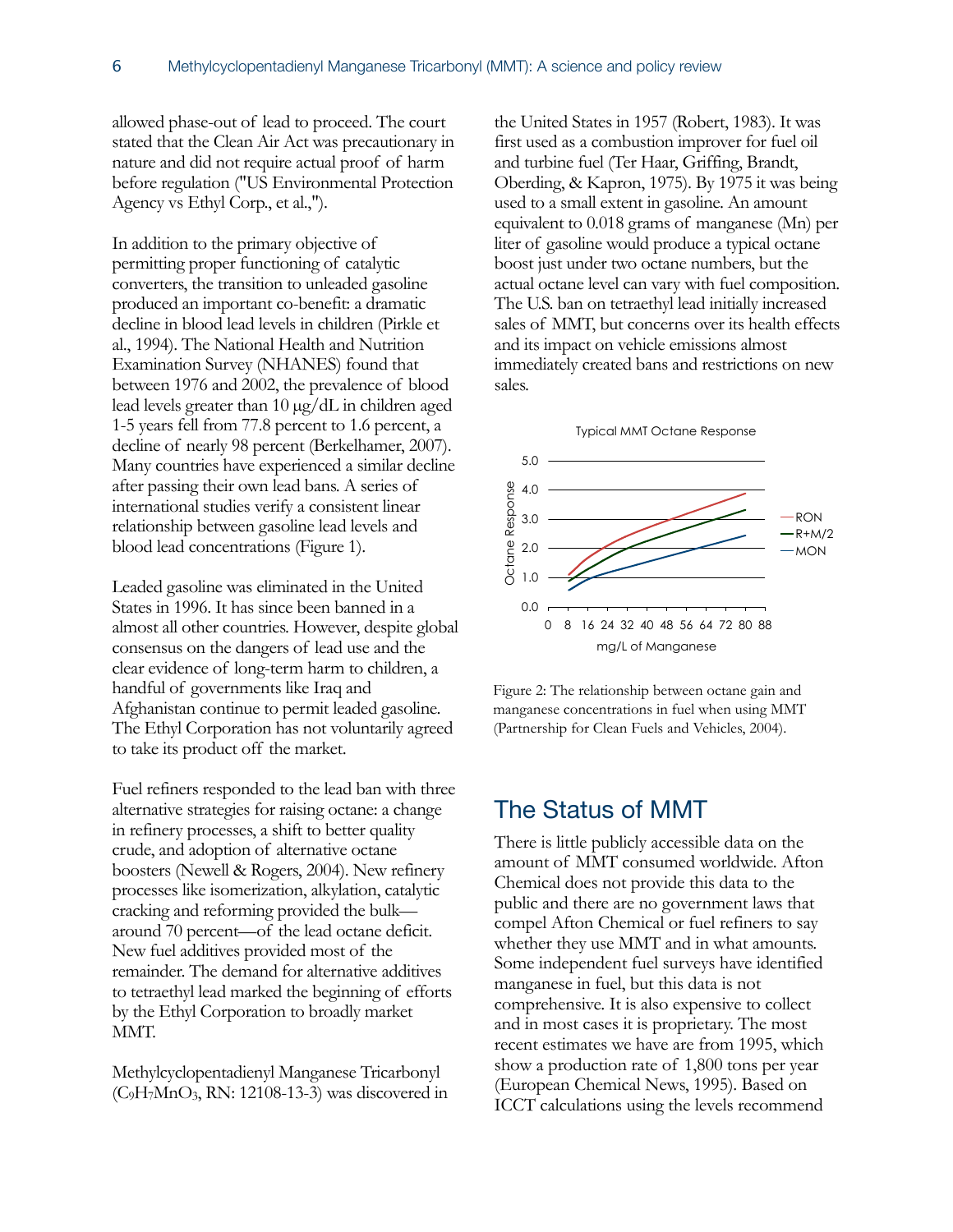| Country                  | Action              | Fuel                | % of supply | Mn Maximum              | Date Enforced | Law or Regulation                                       |
|--------------------------|---------------------|---------------------|-------------|-------------------------|---------------|---------------------------------------------------------|
|                          |                     |                     |             |                         |               |                                                         |
| Laws in Place            |                     |                     |             |                         |               |                                                         |
| Germany                  |                     |                     |             |                         |               |                                                         |
|                          | Statute             | unleaded petrol     | 100         | 0 mg/L                  | n/a           | Gasoline Lead Law                                       |
| California               |                     |                     |             |                         |               |                                                         |
|                          | Regulation          | unleaded petrol     | 100         | $0$ mg/L                | 8/31/1977     | Regulation 13 CCR 2254                                  |
| United States            |                     |                     |             |                         |               |                                                         |
|                          |                     | reformulated petrol | 39          | $0$ mg/L                | 3/18/1994     | 40 CFR 80 Regulation of Fuels/<br><b>Fuel Additives</b> |
|                          | Regulation          | non-reformulated    |             |                         |               |                                                         |
|                          | Regulation          | petrol              | 61          | 8.3 mg/L                | 7/11/1995     | 60 FR 36414                                             |
| New Zealand              |                     |                     |             |                         |               |                                                         |
|                          |                     |                     |             |                         |               | 2002 Petroleum Products                                 |
|                          | Regulation          | unleaded petrol     | 100         | 2 mg/L                  | 9/1/2002      | Regulations                                             |
| China                    |                     |                     |             |                         |               |                                                         |
|                          | Beijing Regulation  | unleaded petrol     | 100         | 6 mg/L                  | 1/1/2008      | n/a                                                     |
|                          | National Regulation | n/a                 | 100         | 16 mg/L                 | 1/1/2006      | GB17830-2006                                            |
| Brazil                   |                     |                     |             |                         |               |                                                         |
|                          | Regulation          | unleaded petrol     | 100         | no limit-subject to EIA | n/a           | n/a                                                     |
| Czech Republic           |                     |                     |             |                         |               |                                                         |
|                          | Regulation          | petrol              | 100         | $0$ mg/L                | n/a           | ČSN EN 228                                              |
| South Africa             |                     |                     |             |                         |               |                                                         |
|                          |                     | metal-containing    |             |                         |               | Government Gazette 23 Jun 2006                          |
|                          | Regulation          | unleaded petrol     | n/a         | 36 mg/L                 | na/           | No. 28958                                               |
| European Union           |                     |                     |             |                         |               |                                                         |
|                          | Resolution          | n/a                 | 100         | 6 mg/L                  | 1/1/2011      | 2008 Fuel Quality Directive                             |
|                          | Resolution          | n/a                 | 100         | 2 mg/L                  | 1/1/2014      | 2008 Fuel Quality Directive                             |
|                          |                     |                     |             |                         |               |                                                         |
| <b>Voluntary Actions</b> |                     |                     |             |                         |               |                                                         |
|                          |                     | non-reformulated    |             |                         |               |                                                         |
| United States            |                     | petrol              | 99          | $0$ mg/L                | 1/1/1995      | n/a                                                     |
| Canada                   |                     |                     | 95          | $0$ mg/L                | 1/1/2004      | n/a                                                     |
| India                    |                     |                     | 100         | $0$ mg/L                | 3/1/2006      | n/a                                                     |
| Indonesia                |                     |                     | 100         | $0$ mg/L                | n/a           | n/a                                                     |
|                          |                     |                     |             |                         |               |                                                         |
| Historical Laws          |                     |                     |             |                         |               |                                                         |
| United States            |                     |                     |             |                         |               |                                                         |
|                          |                     |                     |             |                         |               | 1977 Amendments to the Clean                            |
|                          | Regulation          | unleaded petrol     | 100         | $0$ mg/L                | 1977-1995     | Air Act                                                 |
| Canada                   |                     |                     |             |                         |               |                                                         |
|                          |                     |                     |             |                         |               | Bill C-29 Manganese-Based Fuel                          |
|                          | Statute             | unleaded petrol     | 100         | 0 mg/L                  | 1997-1998     | Additives Act                                           |

### MMT Legal Status in Selected Countries, 2008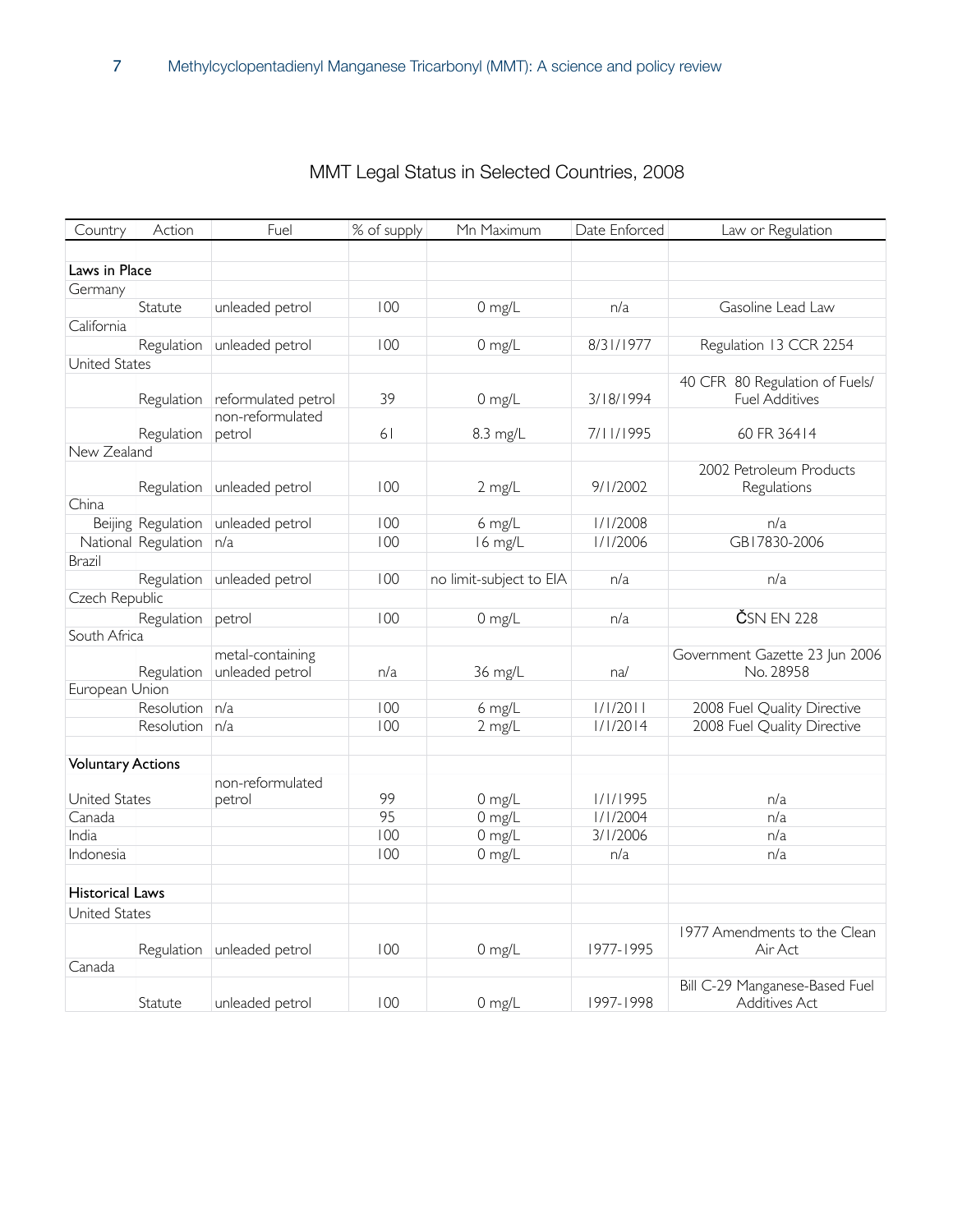by Afton Chemical of 18 mg per liter of MMT, this is enough to treat 773 million barrels of gasoline. While MMT is used in less than one percent of gasoline sold in the U.S. today, between 1976 and 1998 there were over 70 million pounds sold (J.M. Davis, 1998). Today Afton Chemical says its product is used in 45 countries, but it does not name them (ACC, 2004-2006).

In developed nations MMT is used only sparsely due in part to the opposition of automakers and non-governmental organizations. Policy makers have placed intermittent bans on the product and major refiners have generally cooperated by voluntarily refusing to use it (Frumkin & Solomon, 1997).

In the United States there are overlapping state and federal laws. The state of California has banned manganese from fuel since 1977. At the national level, there are separate regulations for reformulated and non-reformulated fuel. MMT is banned from reformulated gasoline, which constitutes 39 percent of the fuel supply. Reformulated gasoline (RFG) is designed to reduce ozone-forming and toxic pollutants. RFG is required by the Clean Air Act to be used in cities with the worst smog pollution. It is used in the most populous regions of the U.S., i.e., throughout most of the East Coast; the Chicago

region and some other major Midwestern cities; Dallas and Houston in the South; and California in the West (Energy Information Administration, 2008).

US EPA lost a legal challenge from Afton Chemical in 1995 (described in the next section), resulting in the federal ban on MMT use in non-reformulated gasoline being lifted. Maximum levels of MMT allowed are equivalent to 8.3 mg manganese per liter (mg/L). In 1996, following the overturn of the federal ban on MMT, the non-governmental organization Environmental Defense successfully urged all the nation's major refiners to voluntarily ban it (Halpert, 1996). Reportedly some independent refiners in the southwestern part of the country are using it, but sales of gasoline containing MMT account for less than one percent of the fuel consumed in the U.S. today (IFV, 2004; Oge, 2007).

MMT was widely used in Canada beginning in 1976, but in 2004 Canadian refiners followed the U.S. and instituted a voluntary ban. This was in response to concerns from automakers about the impact of MMT on vehicle emission controls. At least 95 percent of the fuel sold in Canada is now MMT-free. The Canadian General Standards Board (CGSB) has published

#### Why is Tetraethyl Lead Relevant to MMT?

 For more than thirty years, policy makers and the public health community have expressed concerns over the health effects of MMT. For more than fifty years, public health officials voiced concern over the widespread introduction of lead. MMT shares physical characteristics that provide benefits and harms similar to tetraethyl lead: both are fuel additives that improve gasoline octane cheaply and affordably, yet both contain heavy metals associated with neurotoxicity and harm to emissions control technology. MMT shares a historical trajectory and certain physical characteristics that are relevant to the ongoing debate.

 In the case of lead, public officials failed to avoid an international public health catastrophe, but MMT provides an opportunity to apply lessons from this tragedy. These officials learned that when a fuel additive provides public benefits but uncertain costs, policy makers should weigh risks and benefits in favor of the public interest. It is critical to be absolutely clear about known and potential risks to health and, when alternatives present themselves, consider those that provide similar benefit but minimize risk. Given the poor decisions that were made with lead, it would be foolish to ignore those lessons and make the same mistakes again.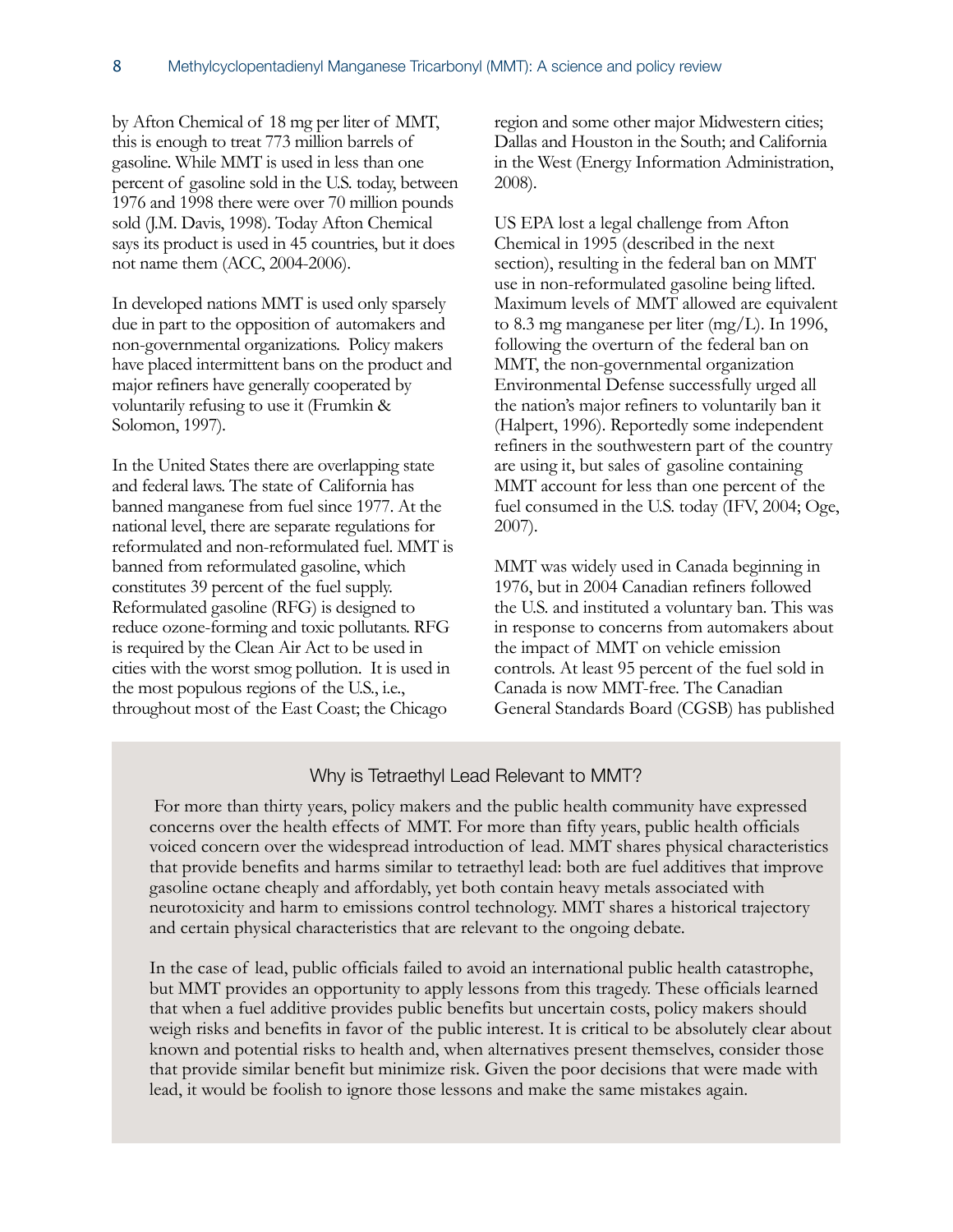a voluntarily standard of 18 mg Mn/L, but the Canadian government has no legally enforceable limit.

In Europe, member countries have relied on different mechanisms to restrict MMT. The Czech Republic has banned MMT, while in Germany the so-called Gasoline-Lead law requires producers of additives to demonstrate no additional health risk. Since Afton Chemical has not demonstrated this, MMT remains banned in Germany. In the rest of Europe refiners have avoided it voluntarily. The European Parliament is now taking steps to enact restrictions on MMT. Eight public health experts from the countries of Denmark, Italy, Sweden, Croatia, the Czech Republic, France, Poland, and the United Kingdom delivered a letter to all Ministers of Environment and Health in the EU calling for support of a proposal to ban the additive by 2010. In November 2008, the European Parliament, the Council of the European Union, and the European Commission agreed upon a proposal that would restrict manganese in fuel in 2011 to 6 mg/L by 2011 and in 2014 to 2 mg/L, or potentially zero depending on outcome of an environmental and health risk assessment. At the time of this writing the proposal had not been brought to a full vote.

In New Zealand, a 2002 fuel quality regulation set a cap on manganese at 2 mg/L. Since a minimum of 8 mg/L is typically necessary to increase octane by 1 RON, this effectively banned MMT. In Japan, where lead was banned in 1980, MMT is not in use (Menkes & Fawcett, 1997; Organization for Economic Cooperation and Development & United Nations Environment Programme, 1999). MMT is widely used in China, but in January 2008 the city of Beijing put into force an Mn standard of 6 mg/L.

In developing nations where lead use has been or is being phased out, Afton Chemical is leading a public relations and marketing campaign for MMT. Afton Chemical has engaged Hill & Knowlton to support its effort

to "market MMT to the refining sector throughout Europe, the Middle East and Africa. This support entails an integrated public affairs and public relations effort aimed at creating understanding of MMT and its benefits across a broad range of government, commercial and related stakeholders" (Hill & Knowlton, 2008).

### <span id="page-11-0"></span>Legal History in the United States and Canada

Both the United States and Canadian governments have struggled unsuccessfully to ban MMT. Our review shows that as a consequence of this struggle, policy makers, fuel refiners and others have taken actions outside of the legal system to put in place a de facto ban on MMT in these countries. Indeed, while Afton Chemical promotes the fact that MMT is currently approved for use in these countries, MMT remains legal only as the result of lawsuits brought by its manufacturer to forestall restrictions or bans that would otherwise be in place (Afton Chemical, 2006).

The U.S. has been a battleground over MMT for the past thirty years. Beginning in 1975 just as lead rules were being implemented, the share of gasoline containing MMT grew over a period of three years from near zero to around 40 percent (AAP, 2003b). At the same time, new awareness of MMT spurred research into its effect on catalysts, and this found declines in vehicle performance. EPA "approached cautiously" the use of MMT as a primary anti-knock replacement for lead (Moran, 1975).

In 1976, the California Air Resources Board (CARB), fearful of the effect of MMT on vehicle catalysts, adopted a regulation prohibiting the sale of unleaded gasoline containing manganese-based additives (Lloyd, 2004). The California regulation 13 CCR 2254 (a) subparagraph (b) states "no person shall add manganese or any manganese compound, including the compound methylcyclopentadienyl manganese tricarbonyl (MMT), to gasoline represented as unleaded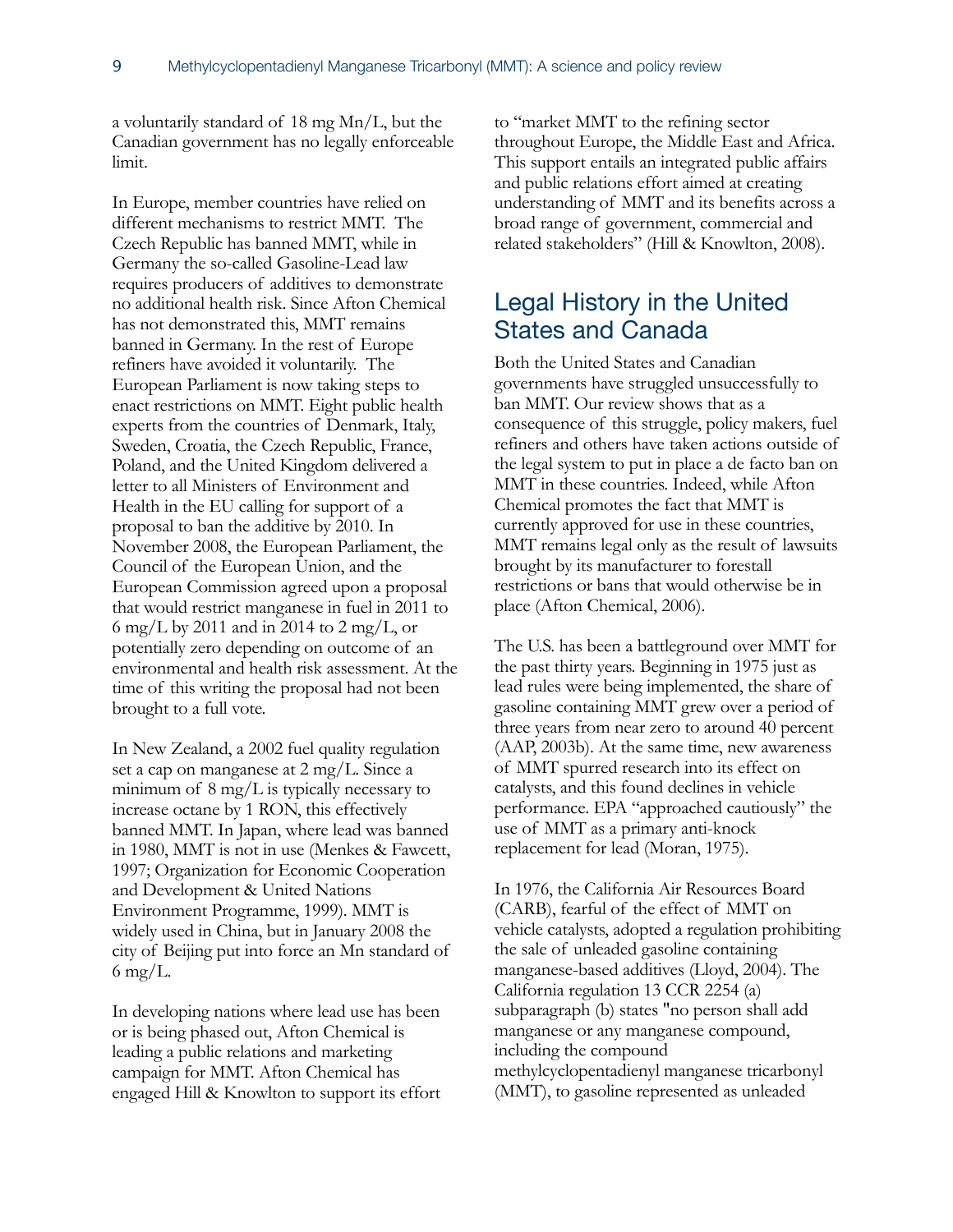intended to be sold, offered for sale, or delivered for sale at retail in the State of California." A waiver of this restriction would be needed for MMT to be legally used in California, but no waiver has been granted.

The 1977 amendments to the Clean Air Act passed by the US Congress included a provision banning MMT from unleaded fuel. The Act gave the EPA administrator the power to waive the ban if the additive was proven safe for vehicles. It permitted MMT to be sold only in leaded gasoline, which was being phased out. By 1983 only around 11 percent of gasoline sold in the United States contained MMT (Borenstein, Jan 1993; HDSB, 2007)[.2](#page-12-0)

In 1990 Congress passed additional amendments to the Clean Air Act banning manganese-based additives in all reformulated gasoline. The 1990 amendments also defined manganese compounds as a hazardous air pollutant "known or suspected to cause cancer or other serious health effects…" It gave the EPA new powers to test fuel additives and to regulate toxic emissions from fixed and mobile sources.

Between 1978 and 1991 the Ethyl Corporation submitted four requests for a waiver of the ban on MMT. The first two were denied due to evidence that MMT increased hydrocarbon emissions and damaged emission control devices. The third was withdrawn. In response to a fourth application submitted in 1991, the EPA concluded after a two-year review that MMT would not "cause or contribute" to a failure of emissions control devices in use at that time (EPA, 1995). Nevertheless the request was denied over concerns that airborne manganese particles pose a health risk. The Ethyl Corporation sued EPA on grounds that Congress did not grant it the power to take into account public health, and in 1995 the U.S. Court of Appeals agreed (National Round Table on the Environment and the Economy, 1999). The Court compelled the EPA to grant

the waiver, which it did in July 1995 (EPA, 1995). The Ethyl Corporation published a full-page newspaper ad in March 1996 asserting the EPA "has no data showing MMT to be a [health] threat at low levels of exposure." EPA Administrator Carol Browner responded, "while it is true that EPA does not have data proving MMT is not a threat, the lack of data is exactly the problem… EPA believes that the American public should not be used as a laboratory to test the safety of MMT" (EPA, 1996).

The following year the Environmental Defense Fund, a non-governmental organization based in the United States, pleaded with all major oil companies to publicly state their MMT use and to adopt alternatives. Twelve of the 14 largest refiners in the country accounting for 75 percent of the fuel supply said they were not using MMT and had no plans to do so (Frumkin & Solomon, 1997; Halpert, 1996). They cited economic and health concerns, and they feared negative publicity.

Since then, MMT has remained legal in nonreformulated gasoline sold in the United States, but serious consideration of its health and environmental effects continues. Under the authority of the Clean Air Act that permits testing of the health effects of fuel additives, the EPA has requested ongoing studies from Afton Chemical. In 2000 the agency announced Tier II testing requirements, which outline an agenda of scientific research for "sub-chronic systemic and organic toxicity, as well as the assessment of specific health endpoints" associated with manganese compounds and specifically with MMT. Pharmacokinetic testing of manganese compounds and characterization of manganese emissions from vehicles has been completed. This data is now being used to create physiologically-based pharmacokinetic models with an expected completion date in 2008. It is expected that this testing will result in either a refined risk evaluation for MMT or a second stage of testing (J.M. Davis, 2004; Environmental Protection Agency, 2007).

<span id="page-12-0"></span><sup>2</sup> Based on estimates that 25 percent of leaded gasoline contained MMT and 45 percent of gasoline contained lead.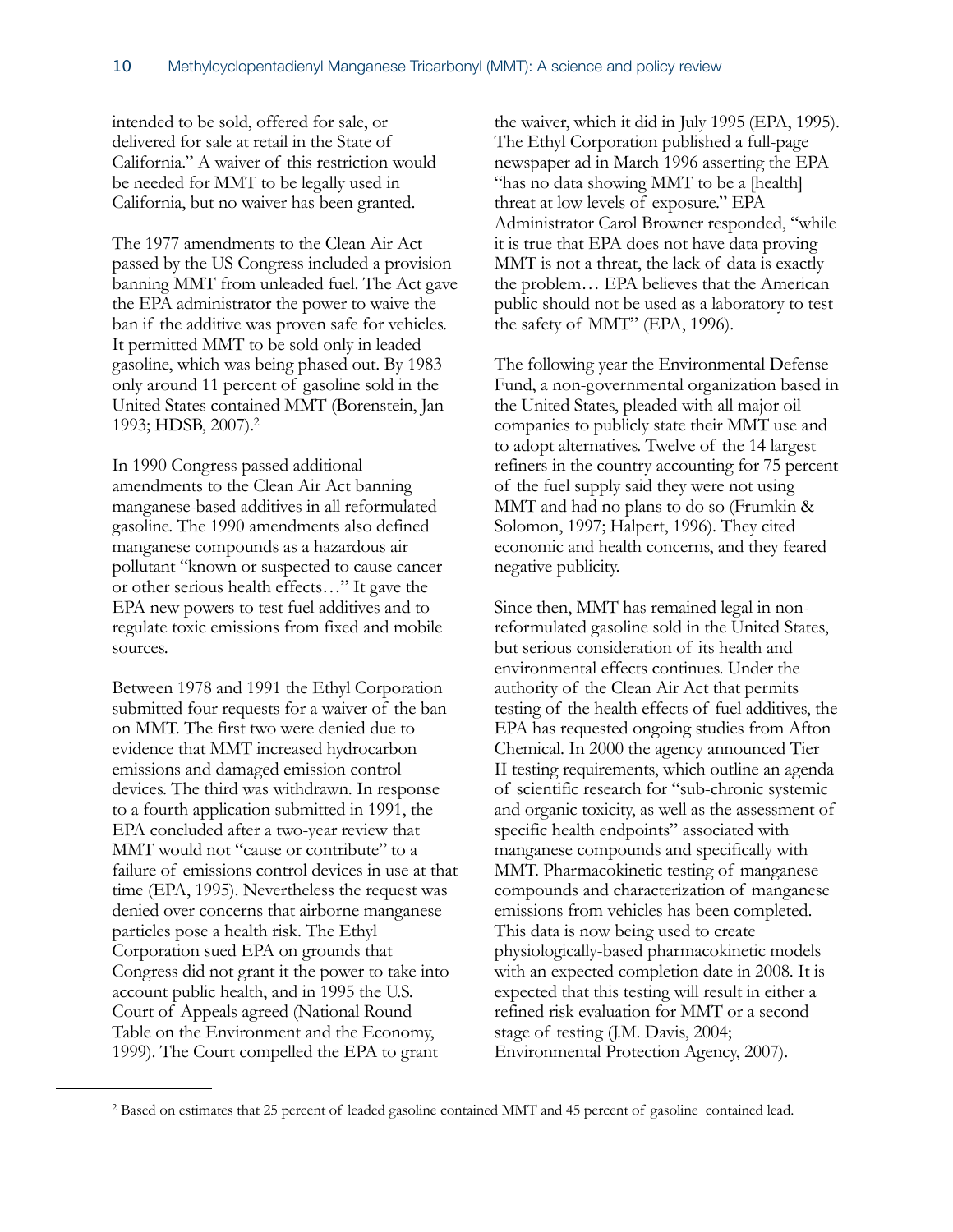#### Distinguishing Between Approving and Allowing

 The Afton Chemical Corporation says on its website that the "MMT fuel additive is approved and used in all regions of the world," but the company does not make public any information about the volume of MMT used or the names of the countries where it is actually in use.

 It is easy to misinterpret the above statement to mean that broad support for MMT exists throughout the world; it fails to distinguish between approving and allowing that reveals how actively a country supports it. An approval certifies that a fuel additive meets certain performance criteria, whereas allowing its use simply means there is not a sufficient basis to disallow it. The distinction is important in places like the United States and Canada where MMT is allowed, but not approved. In these places MMT is almost completely absent from the fuel supply. The best indicator of approval and use of MMT is its volumetric sales by country. Until the Afton Chemical Corporation makes this information public in a verifiable way, there can be no certainty about how much support for MMT truly exists.

Twenty years after it was originally passed, the California Air Resources Board (CARB) reviewed its ban on MMT in response to an executive mandate. The agency reaffirmed its 1976 regulation, which remains in place today (California Air Resources Board, 1997, 1998). CARB continues to have no opinion regarding the health effects of MMT, however in 1993 under Assembly Bill 2728 it declared manganese to be a toxic air contaminant. Additional regulation may be pursued in the future should evidence show it poses a significant health risk (Lloyd, 2004).

Like the United States, Canada has struggled with MMT. This additive came into use in 1976 with the move away from leaded gasoline. A series of safety reviews, beginning in 1978, found no evidence that MMT constituted a public health hazard. In the absence of restrictions, the sales of the additive grew substantially. When the Canadian phase-out of leaded gasoline was completed in 1990, MMT was used as a replacement in 90 percent of gasoline (Blumberg & Walsh, 2004).

A 1994 risk assessment of manganese by Health Canada set a reference concentration for respirable manganese at a level above the concentration most Canadians were exposed to.

In 1996, automakers petitioned the Canadian government to restrict MMT and safeguard the pollution control equipment of their vehicles. Environment Canada, the government's environmental agency, shared this concern and announced its intention to restrict the sale of MMT through an importation ban (bill C-29, the Manganese-based Fuel Additive Act). The Ethyl Corporation responded with a lawsuit claiming violation of the North American Free Trade Agreement (NAFTA) and damages of \$251 million. In 1998 Environment Canada, seeing the likelihood of losing this legal battle, agreed to an out-of-court settlement. This removed the ban and transferred \$13 million for "reasonable cost and profit" to the Ethyl Corporation (National Round Table on the Environment and the Economy, 1999).

Six years later all of the major Canadian oil refiners voluntarily removed MMT from the gasoline supply as a precaution against liability concerns (IFV, 2004). Canadian refiner Imperial Oil asked the Canadian government "to regulate [MMT's] usage or ban it completely" if MMT was found to increase vehicle emissions or damage vehicle components (Fisher, 2004). Canadian refiners say they will continue to avoid MMT pending the outcome of a government review.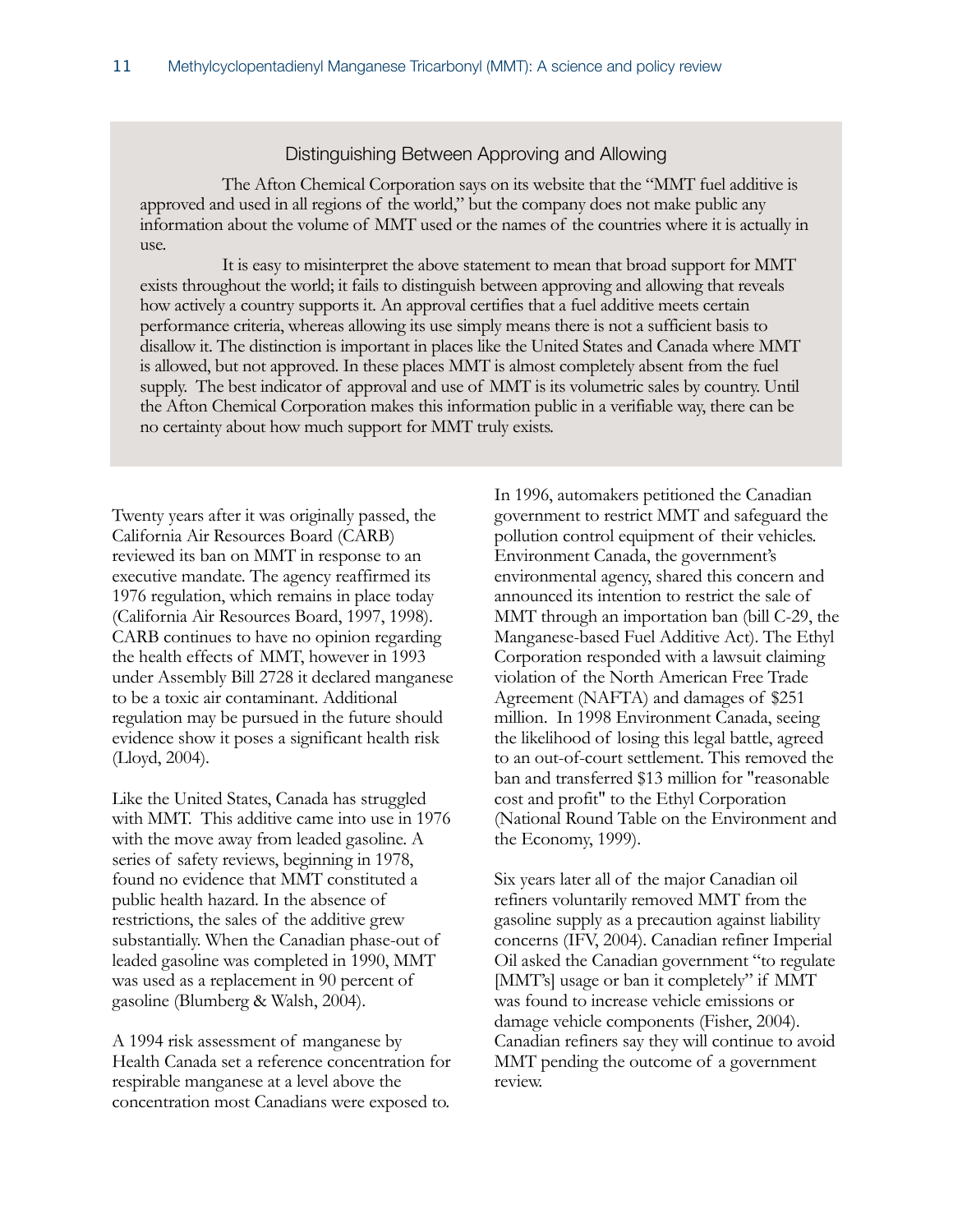In 2008 Health Canada released a draft risk assessment for airborne manganese to update the standard it set in 1994. The draft recommends tightening the current standard by more than fifty percent from  $0.11 \mu g/m^3$  to  $0.05$  $\mu$ g/m<sup>3</sup>. This value represents the concentration at which the general population and sensitive subgroups can be exposed for a lifetime without appreciable harm. The agency has not made public a timeline for formalizing this draft proposal.

As this review shows, both the United States and Canada are reviewing new findings on the health impacts of manganese and assessing the results of ongoing research on impacts on human health and vehicle components. New evidence can provide the basis for revision of existing policy toward manganese and MMT.

### <span id="page-14-0"></span>Health and Environmental Impacts

MMT is an organic manganese compound. In concentrated form it is a liquid that is highly toxic if inhaled, digested, or comes into contact with the skin (HDSB, 2007). It is so highly unstable under sunlight that in a matter of ten to fifteen seconds it decomposes rapidly into a mixture of manganese oxides.

The combustion of MMT releases manganese compounds into the air that are associated with neurological disorders akin to Parkinson's disease. Inhalation of high concentrations can rapidly produce symptoms in healthy individuals. At low levels these symptoms can develop over longer periods of time and may be subtle and difficult to detect; there is a significant lack of data on lowlevel chronic exposure (Environmental Protection Agency, 1994; Zayed, 2001). Low-level exposure may produce a slow rate of neurological damage that would delay diagnosis and treatment. Government studies in Canada and the U.S. during the 1990s established reference concentrations for safe levels of environmental exposure, but reviews now underway in both countries have put these levels in doubt. There remains a degree of uncertainty over what level of airborne manganese is safe to breathe and what amount of MMT puts the public health of vulnerable populations at unacceptable risk.

#### <span id="page-14-1"></span>Emissions and Exposure

About 25 percent of the molecular weight of MMT is manganese, a silver-colored metal that forms compounds with oxygen, sulfur, and chlorine (Environmental Protection Agency, 2008c; HDSB, 2007). Manganese is an abundant element in the environment. In air it naturally occurs at a level between 0.01 and 0.03  $\mu$ g/m<sup>3</sup>, while in urban areas these levels can average as high as  $0.07 \mu g/m^3$  (World Health Organization Regional Office for Europe, 2000).

In Canada, where MMT was widely used for decades, studies show that widespread use in fuels does change the concentration of ambient manganese. In places that experienced large declines in industrial manganese emissions for example, ambient concentrations did not fall to background levels, with MMT in gasoline as the only remaining source (Bankovitch et al., 2003; Zayed, Guessous, Lambert, Carrier, & Philippe, 2003). In addition, concentrations of ambient manganese were higher in urban zones of Montreal than they were in rural areas (Bolté, Normandin, Kennedy, & Zayed, 2004). Other studies have concluded from the Canadian experience that when traffic density rises, ambient concentrations of manganese rise too (Boudia et al., 2006; Loranger & Zayed, 1997).

Measures of ambient concentrations of manganese have been taken in a variety of locations in Canada. At two urban locations in Montreal the average airborne concentration from 1993 to 2000 was between 0.025  $\mu$ g/m<sup>3</sup> and  $0.029 \,\mathrm{\upmu g/m^3}$  (Finkelstein & Jerrett, 2007). Manganese concentrations were in the range of 0.02–0.06  $\mu\text{g}/\text{m}^3$  near roadways and 0.02–0.15  $\mu$ g/m<sup>3</sup> at several Canadian gas stations (Loranger & Zayed, 1997; Thibault, Kennedy, Gareau, & Zayed, 2002). Concentrations in two underground car parks averaged  $0.068 \,\mathrm{\mu g/m^3}$  $(0.014 - 0.128)$  and  $0.026 \mu g/m^3 (0.015 - 0.048)$ respectively. (Thibault et al., 2002). In these micro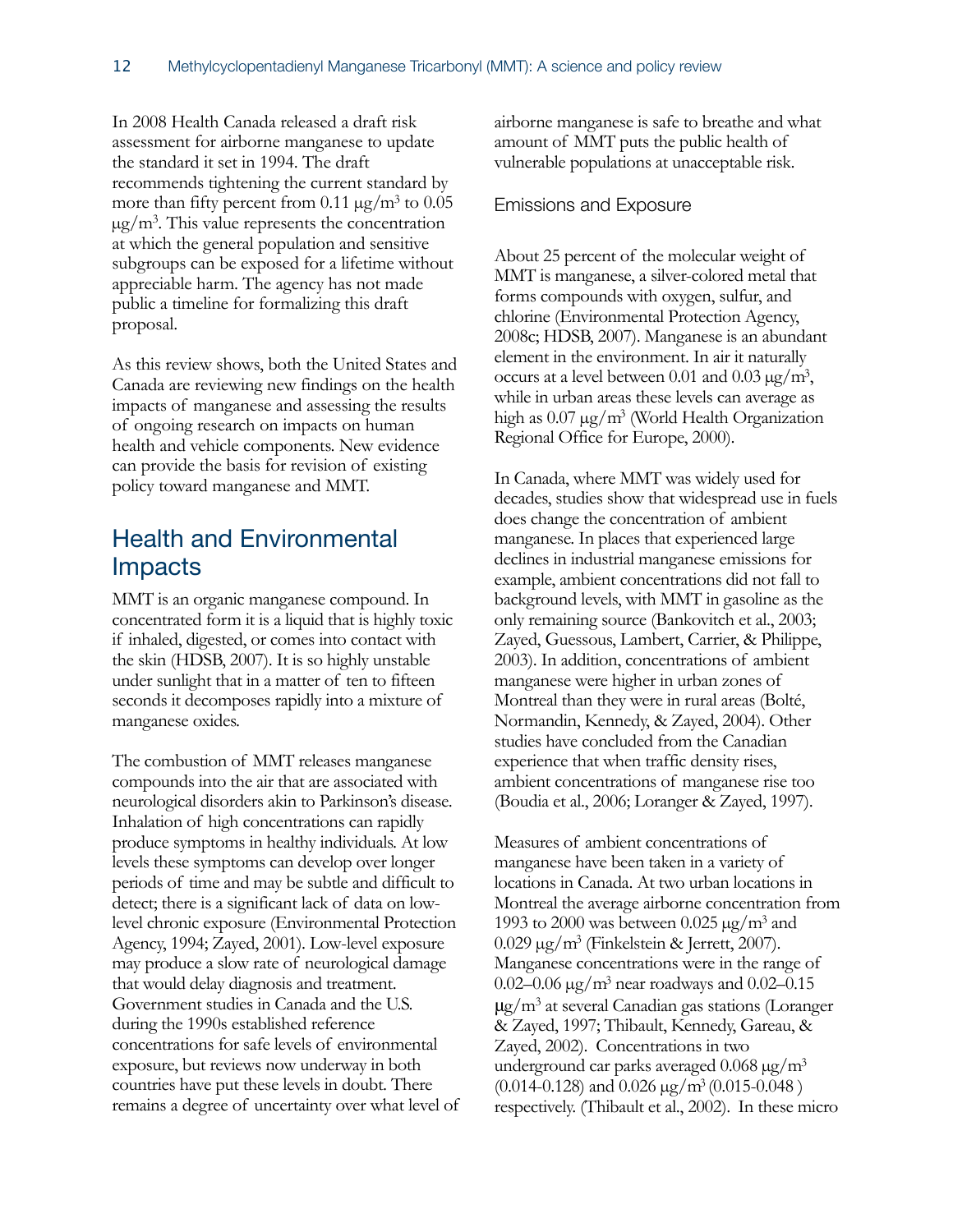environments certain sub-populations are likely to have higher risk of exposure and may require targeted interventions. The average concentration of MMT in gasoline ranged between 6.3 and 10.8 mg Mn/L, but the maximum allowable limit was 18 mg Mn/L. Had the concentration in fuel been higher, the ambient concentration of manganese would likely have been higher too.

The US EPA conducted an exposure assessment for particulate manganese using the results of a probabilistic study conducted in Riverside, California in the fall of 1990 when MMT was still being used in leaded gasoline. Assuming a concentration of 8.3 mg Mn/L (the legal US limit), the US EPA estimated that approximately 5-10% of the population could experience personal exposures of particulate manganese at 0.1  $\mu$ g/m<sup>3</sup> or higher (J. M. Davis, Jarabek, Mage, & Graham, 1999). Although this study was not extrapolated to the entire U.S., the results suggested that widespread use of MMT may push ambient concentrations above the reference concentration and increase the risk of disease in certain communities.

#### <span id="page-15-0"></span>Health Effects

Manganese is an essential co-factor for certain enzymes (see "The dangers of inhaling manganese" below) (Barceloux, 1999). Most individuals consume 1 to 10 mg per day through food and water, although the body retains only 3 to 5 percent of this. Although it is rare to suffer manganese deficiency, too little manganese in the diet can produce changes in hair color, skin problems, and variations in cholesterol, metabolism, and blood clotting. A more likely concern is accumulation of manganese in the brain that produces unwanted changes in motor function and behavior.

The manganese produced from the exhaust pipe of vehicles has properties that differentiate it from other forms of ambient manganese. This exhaust contains fine particles of manganese phosphates (Mn5(PO4)2), highly soluble manganese sulfates (MnSO4) and manganese oxides (primarily Mn3O4) (Moore, 2008; Zayed,

Hong, & L'Esperance, 1999). Particle sizes range from as large as 10 microns to as small as 0.2 microns. These smaller particles can penetrate deep into the lung and deliver more manganese to the bloodstream. A study of animal exposures found that compounds with higher oxidation states delivered more manganese to the brain (Reaney, Bench, & Smith, 2006). Oxidative stress may also have a role in the progression of neurological disorder and in brain cell death (Dobson et al., 2004; Kitazawa, Wagner, Kirby, Anantharam, & Kanthasamy, 2002).

When taken orally, manganese passes through the digestive system. Here the liver regulates the concentration of the metal entering the bloodstream to protect the brain from toxic levels. When manganese is inhaled into the lungs, however, it bypasses the liver and enters the bloodstream directly where it can travel unfiltered to the brain. Certain manganese sulfate particles are highly soluble, so they can dissolve and travel more rapidly through blood to the brain (Dobson, Erikson, & Aschner, 2004). Inhaled manganese can also bypass the circulatory system and enter the brain directly through the nose. An animal study showed delivery of manganese along a group of nerves in the nasal passage that connects directly to the brain (Tjalve, Henriksson, Tallkvist, Larsson, & Lindquist, 1996). These mechanisms demonstrate that inhalation of manganese is potentially more dangerous than digestion, and it is the source of concern about large releases of manganese into the ambient environment (Teeguarden, 2007).

The brain is more vulnerable than other organs to high concentrations of manganese. One potential defense against neurotoxins is the blood-brain barrier, but Yokel and Cossgrove have shown that manganese compounds can cross this barrier. They have also shown that manganese enters the brain more rapidly than it leaves, which identifies a mechanism for accumulation over time (Yokel & Crossgrove, 2004). Studies in animals show that manganese will accumulate in other organs as well, including the blood, liver, lungs, and testes, but with a mechanism for accumulation, the brain is potentially more vulnerable than other organs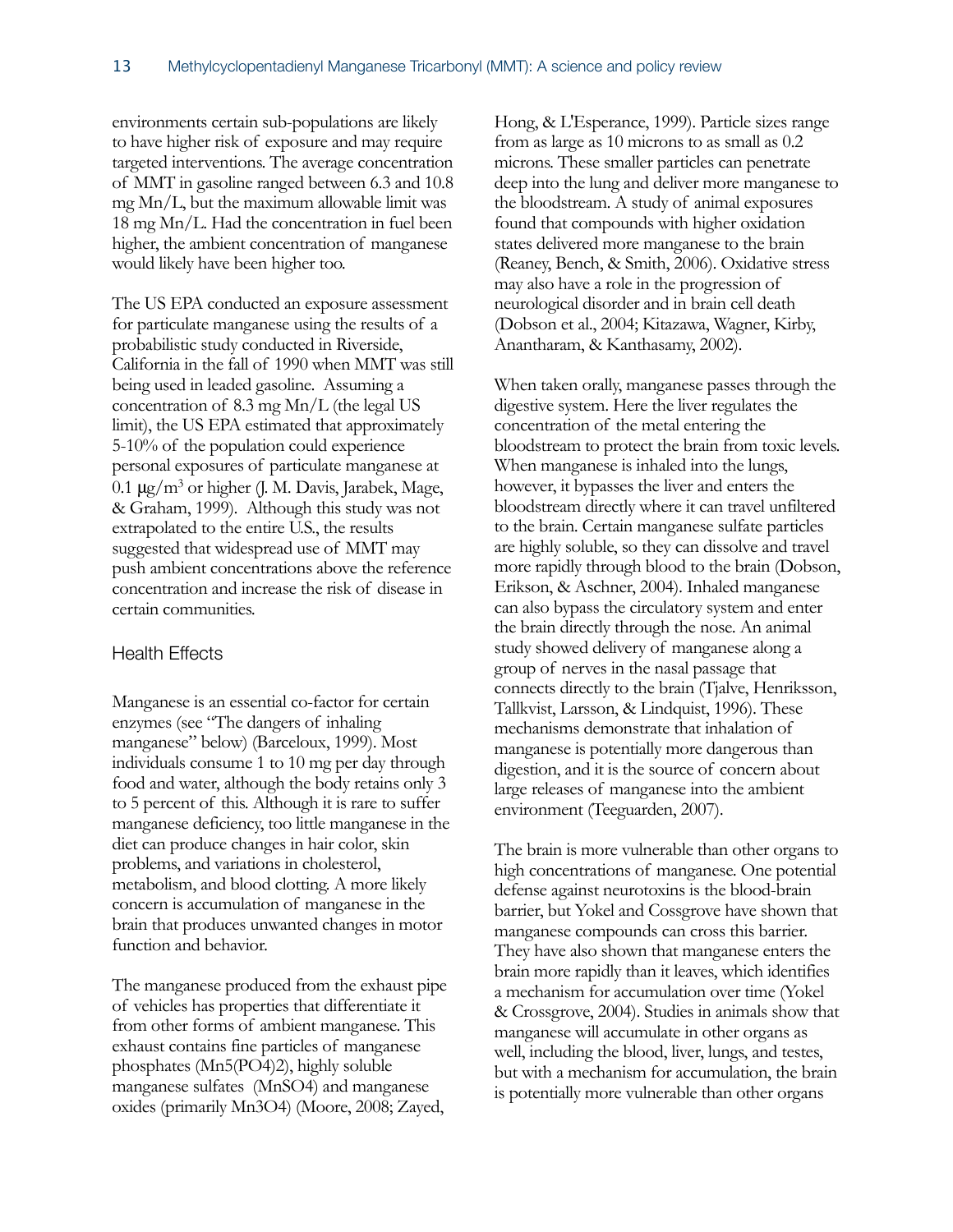#### The Dangers of Inhaling Manganese

Manganese is a nutrient that is necessary for the proper function of the human body. It helps to produce enzymes like hexokinase, superoxide dismutase and xanthine oxidase for processing blood sugars into energy and for preventing diseases like cancer and renal failure. But it also falls into a category of neurotoxic heavy metals like cadmium, lead and mercury. The body must have manganese to function properly, but must regulate concentrations carefully.

 The body absorbs manganese in food, and it has developed a way for taking only as much as it needs. When food makes its way from the digestive system to the circulatory system, it passes through the liver, which is well adapted to filter out high levels of manganese. It does this so well that instances of poisoning are rare in healthy individuals, although children may still be at risk (Wasserman et al., 2006). Individuals who are sick with liver disease or malnutrition cannot perform this function properly, so excessively high amounts of manganese in food and water can poison them.

 The human body is less able to guard against manganese that travels through the air. When it enters the body, it penetrates deep into the lungs where it transfers into the bloodstream, bypassing the liver and making its way unfiltered to the brain. When airborne manganese passes through the nose, neurological pathways can transport it directly to the brain. These mechanisms explain why airborne manganese is much more dangerous than food borne. Manganese is safe only when filtered through a healthy digestive system, not when inhaled through the air.

(Drown, Oberg, & Sharma, 1986; Newland, Cox, Hamada, Oberdorster, & Weiss, 2002; Salehi et al., 2001; Salehi et al., 2003; Vitarella, Wong, Moss, & Dorman, 2000). Once in the brain, significant manganese accumulation and cell death occurs in the olfactory bulb and the basal ganglia (Dobson et al., 2004). The olfactory bulb is responsible for smell while the basal ganglia is responsible for motor control, cognition, emotions and learning. This research shows how vulnerable the brain is to high concentrations of manganese.

Suspicions about the neurotoxic effects of manganese were recorded in 1837 when workers breathing manganese dust experienced a decline in motor function, muscle weakness, tremors, a bent posture, soft speech and hypersalivation (Couper, 1837). Since then a group of occupational studies of high exposures have confirmed the development of Parkinsons-like symptoms. For example, a study of Belgian

workers found that exposure to a mean integrated dust concentration of 793  $\mu$ g/m<sup>3</sup> (40  $\mu$ g/m<sup>3</sup> - $4933 \mu$ g/m<sup>3</sup>) produced significantly worse performance on tests of visual reaction time, hand-eye coordination and hand steadiness (Roels, 1987; Roels, Ghyselen, Buchet, Ceulemans, & Lauwerys, 1992). A Canadian study of workers exposed to manganese at an average respirable concentration of  $35 \text{ mg/m}^3$  found a significant effect on ability to keep hands steady, alternate hands rapidly, and display fine motor control. Swedish occupational studies have shown similar results (Iregren, 1990; Mergler et al., 1999; Mergler et al., 1994; Wennberg, Hagman, & Johansson, 1992; Wennberg et al., 1991).

The progressive neurological disorder seen in these workers is called Manganism, and it is often confused with Parkinson's disease. Both produce a decline in motor function and loss of coordination, but Manganism also produces changes in behavior. This can include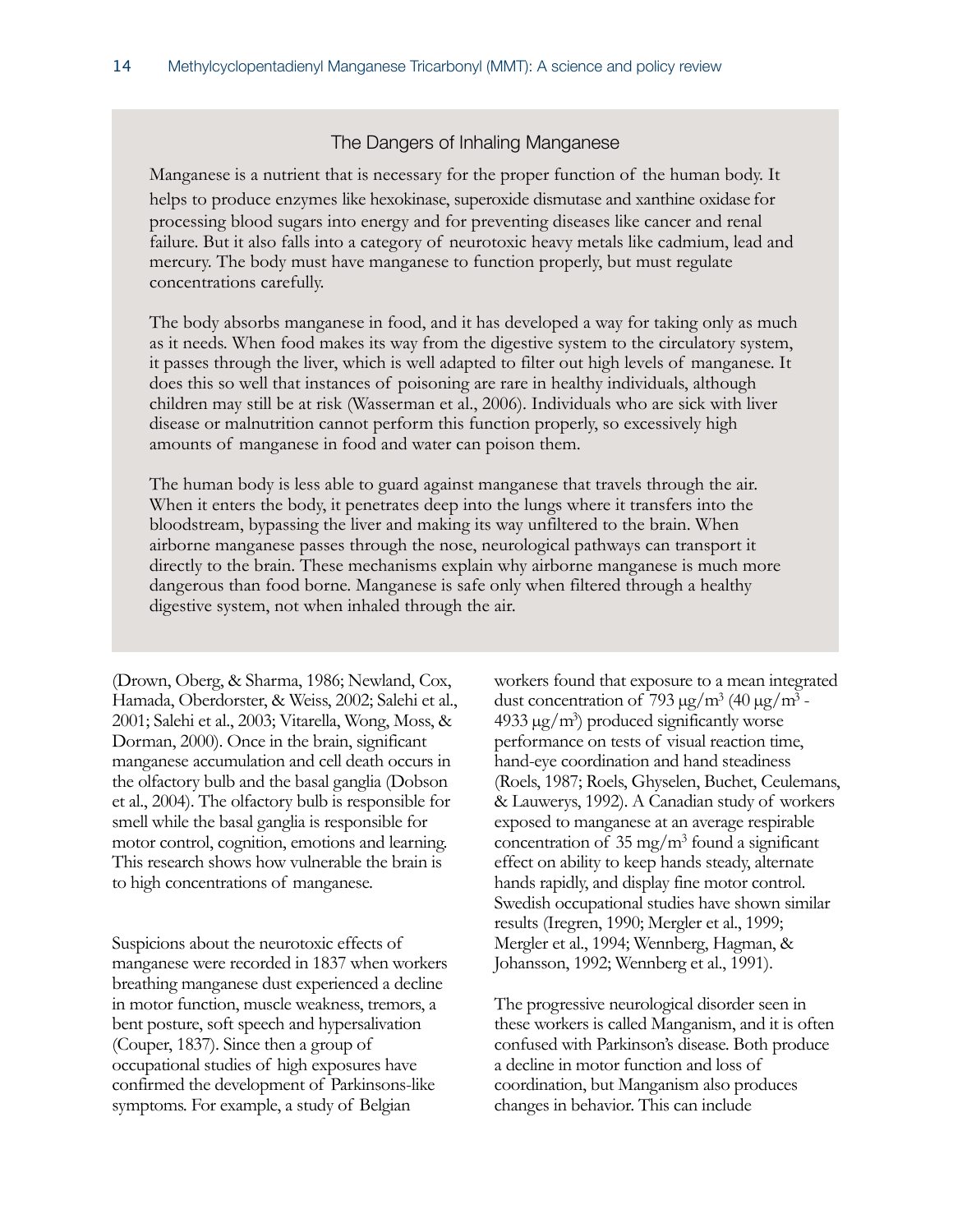nervousness, hyperirritability, memory loss, ability to think, bizarre behaviors and hallucinations (Health Effects Institute, 2004; McMillan, 1999). In severe forms of Manganism the individual falls victim to dramatic behavior changes like aggression, destructiveness, and compulsive and uncontrollable behavior. Occupational studies have verified this effect and others relating to the pulmonary and reproductive system (Hauser, Zesiewicz, Martinez, Rosemurgy, & Olanow, 1996; Iregren, 1990; Lucchini et al., 2000; Mergler et al., 1994; Roels, 1987; Roels et al., 1992).

As symptoms of Manganism progress, the chance of recovery diminishes. The administration of L-Dopa, a drug commonly given to Parkinsons patients, has no effect in patients with Manganism. A few small studies have administered edetate calcium disodium (EDTA) and para-aminosalcyclic acid (PAS Sodium) with some limited effect, but large-scale studies are still lacking (Discalzi et al., 2000; Ky, Deng, Xie, & Hu, 1992). Given the state of the science, there is no known successful treatment or cure for Manganism.

In Brescia, Italian researcher Roberto Lucchini has studied the prevalence of Parkinson's–related symptoms in stable communities downwind of industrial sources of manganese dust (Lucchini et al., 2007). Here the average standardized prevalence rate was 407 per 100,000, compared with 158 throughout Italy and a maximum 257 for all of Europe. Men displayed symptoms of disease at a below-average age, a sign that the effect of manganese is not age-related. In areas where concentrations of manganese in dust were highest, prevalence of Parkinson's was highest as well, suggesting a strong correlation between disease and concentrations of manganese. Outside of one ferroalloy plant the average ambient manganese concentration was 0.7 µg/ m<sup>3</sup>. Just 50 km downwind in the town of Brescia, the average concentration of manganese was 0.08  $\mu$ g/m<sup>3</sup>.

A study in Sauda, Norway, former location of the world's largest ferroalloy plant, found a prevalence rate for Parkinsons of 247 per 100,000, compared to the Scandinavian crude rate of 115 (Fall et al., 1996; Øygard, Riise, Moen, & Engelsen, 1992). In a study of a manganese mining village in Mexico, mean ambient concentrations of manganese were  $0.1 \mu g/m^3$ . Here researchers found changes in cognitive and motor function associated with the manganese exposure of study participants (Rodriguez-Agudelo et al., 2006).

Researchers have had difficulty directly studying the effect of low-level ambient manganese exposure. The relative absence of widespread international experience with MMT has required researchers to focus mainly on industrial manganese emissions. Nearly all studies use Parkinson's disease as a proxy since doctors are likely to misdiagnose more rare manganese overexposures. Canada is the only country where MMT was widely used for any significant period of time and where accurate health records are accessible. Most ambient studies of MMT have taken place here.

Unfortunately, only one general population epidemiological study has successfully evaluated the association between MMT and health outcomes. Researchers based in the United States and Canada published a study in 2007 that looked at health records and ambient concentrations of manganese in two Canadian cities - Hamilton, Ontario, where a ferroalloy plant was the dominant manganese emission source; and Toronto, Ontario, where vehicles were the dominant source (Finkelstein & Jerrett, 2007). In Hamilton, researchers found a significant association between airborne manganese and incidence of Parkinsons disease at an odds ratio of 1.034 (1.00-1.07) per .01  $\mu$ g/m<sup>3</sup> of Mn. In Toronto, where historical measurements of manganese were unavailable, researchers were unable to see an association between Parkinsons and total suspended particles, a proxy measure for manganese. With such low contrast between exposure levels and a small sampling period, the study may not have been sensitive enough to detect a relationship. A follow-up study is being planned.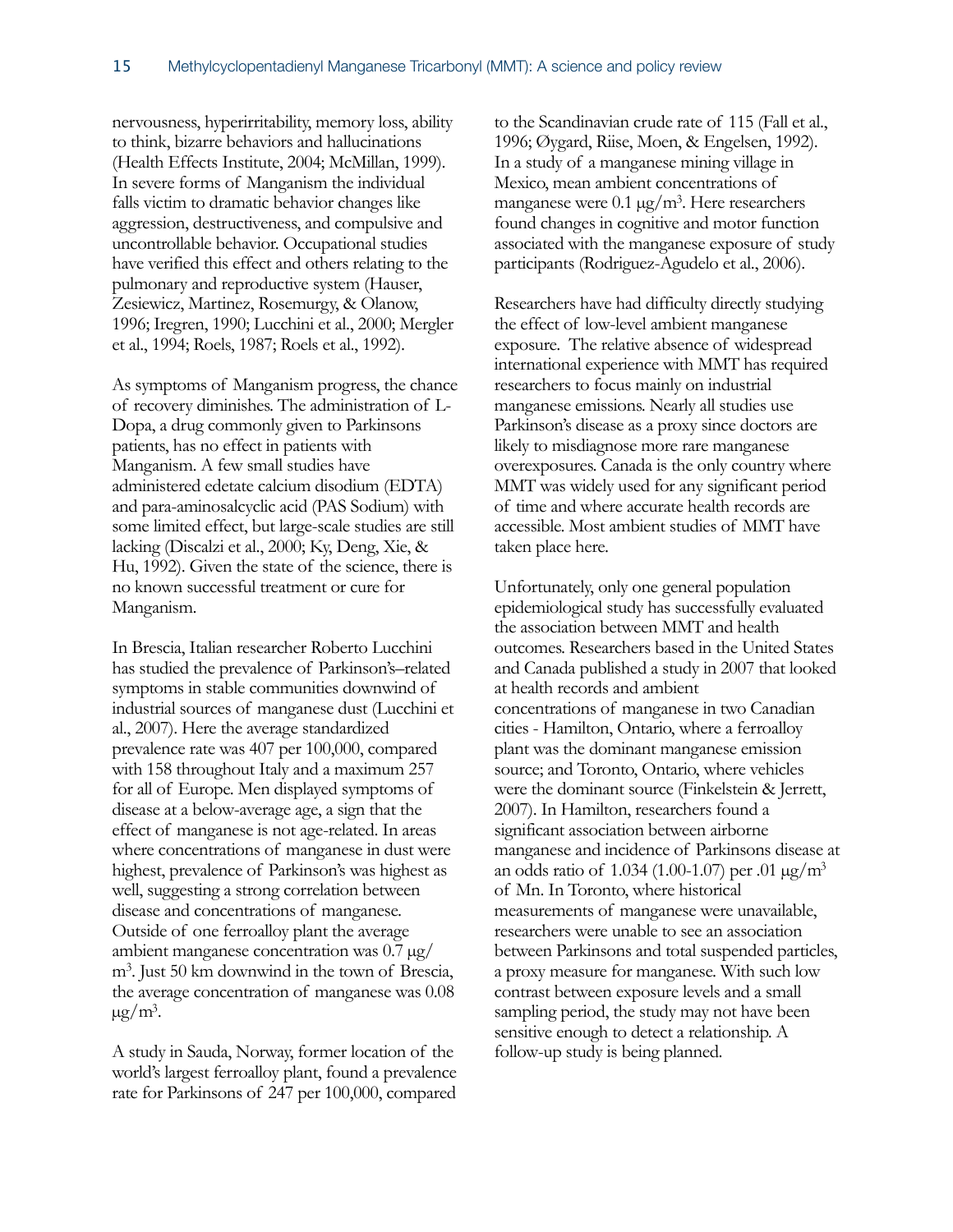#### <span id="page-18-0"></span>Environmental Concerns

Environmental concerns have received less attention than health concerns, and this is reflected in the scientific literature.

Research shows that MMT can remain present in both air and water. For example, MMT was found in most samples of water and storm runoff collected along highways where MMT was in use (Yang & Chau, 1999). These results are unusual since they contradict our current understanding of MMT, which tells us that this chemical breaks down rapidly in the environment, particularly when exposed to sunlight. This raises questions about how completely MMT's environmental fate is understood (Zayed, 2001).

Roadside plants, soils and urban animal tissues have all shown elevated manganese levels related to traffic (Zayed, 2001). A handful of other environmental studies have contradicted this finding and show limited or no Mn deposition. One American study showed that MMT in gasoline will produce a slow increase in Mn concentrations in soil near a busy Canadian intersection, but a doubling of this concentration would take 95 to 256 years (Bhuie, Ogunseitan, White, Sain, & Roy, 2005).

### <span id="page-18-1"></span>Health-Based Regulations

Several jurisdictions including the United States, Canada, and the World Health Organization have conducted health assessments of airborne manganese. They universally establish that manganese compounds are dangerous and toxic substances. In the United States manganese compounds are classified as hazardous air pollutants known or suspected to cause serious health problems. In the state of California manganese compounds are listed as toxic air contaminants. Safety standards for ambient manganese exposure set by these agencies typically refer to a level of lifetime exposure below which no increase in risk for adverse health effects is expected to occur in the general population.

The US EPA has set a reference concentration (RfC) at  $0.05 \mu\text{g/m}^3$  (48, 101, 102)(Environmental Protection Agency, 2008b; National Round Table on the Environment and the Economy, 1999). The reference concentration (RfC) is an estimate of daily inhalation exposure over a lifetime that is unlikely to pose an appreciable risk to the general population.. The Agency for Toxic Substance and Disease Registry (ATSDR), another US government agency, has established a minimal risk level (MRL) for chronic inhalation at  $0.04 \mu g/m^3$ (Agency for Toxic Substances and Disease Registry, 2000; Environmental Protection Agency, 2008b; National Round Table on the Environment and the Economy, 1999). The World Health Organization has established a guideline annual average airborne manganese concentration of  $0.15 \mu g/m^3$  (World Health Organization Regional Office for Europe, 2000). And the California Office of Environmental Health Hazard Assessment is set to lower its chronic inhalation reference dose from 0.2 μg/  $m<sup>3</sup>$  to 0.09 μg/m<sup>3</sup> based on an updated methodology for risk assessments (Office of Environmental Health Hazard Assessment, 2008). In 2008 the agency Health Canada published a draft assessment that proposes to cut in half the current Canadian standard for chronic inhalation from 0.11 to 0.05  $\mu$ g/m<sup>3</sup>. The California and Canadian proposals have not been formally adopted.

#### <span id="page-18-2"></span>**Uncertainties**

Sources of uncertainty in the health effects of manganese are the dose, duration, and method of exposure, as well as the age of the individual and the presence of other chemicals.

Other uncertainties stem from unknown concentrations of MMT in use in gasoline and the difficulty in capturing the relationship between this and the concentration of ambient manganese. In Canada the average gasoline concentration ranged between 6.3 and 10.8 mg Mn/L, while in Montreal the background ambient manganese concentration varied between .02 and .03  $\mu$ g/m<sup>3</sup>,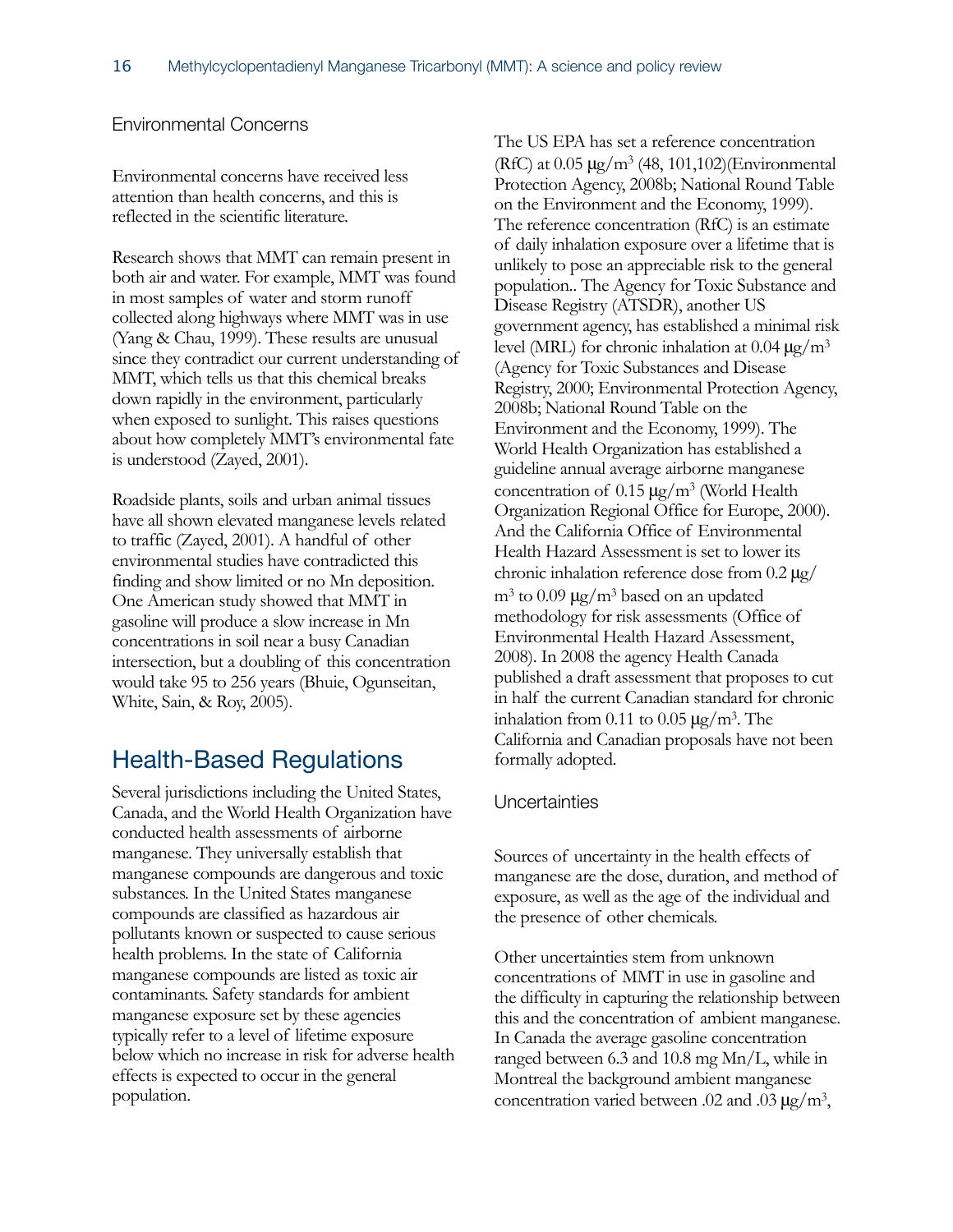although this reached higher levels in certain micro-environments. In 2006 the concentration of manganese in Chinese gasoline reached 34 mg/L, well above the regulatory limit of 16 mg/L (Takei 2007). In Lithuania a recent survey showed concentrations up to 55 mg/L, even though octane benefits are limited to  $2.5 R + M/2$  at this level. (Environment Canada, 2003; Schindler, 2004). It is uncertain how these high MMT concentrations relate to the concentrations recorded in Canada since we have no ambient measurements to compare. The specific atmospheric conditions and geographic features of a region will certainly modify this relationship, just as it does for other pollutants. The higher than expected concentrations of manganese found in China and Lithuania suggest that both strong regulations and consistent enforcement are needed to protect against dangerous levels of exposure. In addition, it may be necessary to regularly monitor and regulate airborne concentrations to protect against adverse health effects, just as this was done for lead in the United States.

Additional uncertainty stems from the composition of the vehicle fleet. One study showed that when MMT was used, as low as 4 percent and as high as 41 percent of the manganese in gasoline was emitted (Environmental Protection Agency, 2006; Ardeleanu, Loranger, Kennedy, L'Espérance, & Zayed, 1999). Vehicle fleets are also growing, and as they grow the aggregate emissions from the fleet will increase. Emissions of manganese will vary with the composition of different vehicle types and drive cycles. These factors would add variation in the estimates for different countries.

Certain population groups would be exposed to higher concentrations in micro-environments. In two underground car parks in Burlington-Hamilton, Ontario, researchers recorded average concentrations between  $0.16$ - $0.20 \mu g/m^3$  for total manganese and  $0.04-0.10 \mu g/m^3$  for respirable manganese (Thibault et al., 2002). A study of garage mechanic exposure recorded concentrations of  $0.42 \mu g/m^3 Mn$ . Concentrations averaged over the mechanics'

working and non-working hours were  $0.25 \mu g$ m3 Mn (Zayed, Pitre, Rivard, & Loranger, 1999). These levels are higher than background levels in Canada, which suggests that workers who spend long hours in exposed environments may experience greater health risk.

The young and old are another set of high-risk population groups. Children spend more time outdoors, spend three times as much time engaged in sports and vigorous activities, and have a higher breathing rate in relation to their body size and lung surface area compared to adults. They are likely to have higher exposures to ambient manganese (American Lung Association, 2000; Committee on Environmental Health, 2004). The elderly are more vulnerable to neurological damage from manganese, which inhibits dopamine uptake (Watson, 2001).

Certain health conditions can make an individual more vulnerable. Adults with pre-Parkinson's syndrome may experience enhanced motor dysfunction (Gwiazda, Lee, Sheridan, & Smith, 2002). Individuals with iron deficiencies have shown elevated blood manganese levels, which may reflect how manganese and iron ions use the same proteins to cross the blood-brain barrier (Kaiser, 2003; Mena, Horiuchi, Burke, & Cotzias, 1969). Because an impoverished diet and lack of nourishment can cause iron deficiencies, this could be especially important if MMT is used in countries where malnourishment is a problem. And individuals with chronic liver disease are at increased risk of hepatic encephalopathy, a brain disorder similar to Manganism that may be caused by the liver's inability to filter manganese and other toxins from the blood before reaching the brain (Butterworth, 2003). Other evidence shows that even between healthy individuals, the metabolism of manganese may vary (Davidsson, Cederblad, Lonnerdal, & Sandstrom, 1991; Rodier, 1955). These show that the biological response of each individual to manganese exposure will vary.

Uncertainties remain in the basic toxicology and epidemiology of manganese exposure. For example, our understanding of the impact of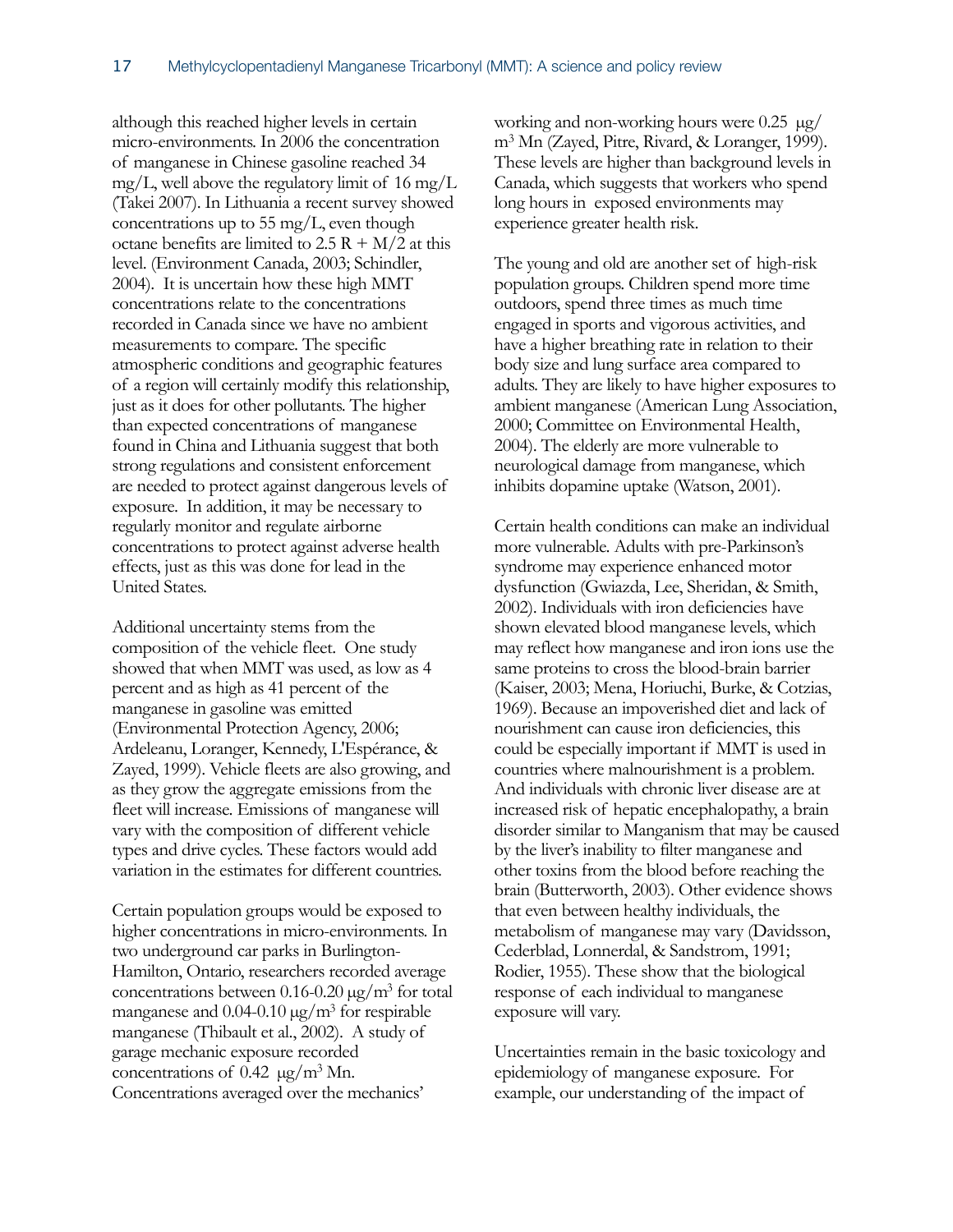low-level, chronic exposure to airborne manganese is rudimentary due to the few studies available on this topic, particularly those that focus on MMT as a manganese source. Research suggests that the neurological symptoms of overexposure to manganese may not become apparent until years after the exposure has occurred. Few attempts have been made to develop and fund long-term studies (Cotzias, Horiuchi, Fuenzalida, & Mena, 1968; Rodier, 1955). Such a review would need to look particularly at the effects on sensitive populations such as infants, pregnant women, the elderly, and people with preexisting conditions like liver disease and Parkinson's. This also includes people who live or work near major vehicle emissions sources like garages or major urban centers. And while most research has focused on neurological effects, there is a need to explore respiratory and reproductive effects as well.

One methodological difficulty is the reliability of certain biomarkers of manganese exposure. In a set of Canadian and Mexican studies there was no association between ambient manganese concentrations and blood concentrations (Bolté et al., 2004; Rodriguez-Agudelo et al., 2006). However the opposite was true of another Canadian study (Baldwin et al., 1999). The World Health Organization has expressed doubt that blood concentrations are a useful biomarker (World Health Organization Regional Office for Europe, 2000). A 2007 review found that not only blood samples but also urine samples fail to accurately predict manganese exposure (Smith et al., 2007). One researcher has proposed using a combination of blood concentrations, MRI scans and neurobehavioral tests, but this may prove burdensome (Greger, 1999). An accurate biomarker for manganese that can relate levels of exposure to the brain is needed.

#### <span id="page-20-0"></span>The Scientific Consensus

The Canadian and American governments share doubts about the ability of the available research to accurately predict the health outcomes of manganese exposure. For example the US Environmental Protection Agency continues to

demand research from the Afton Corporation to establish a pharmacokinetic model for manganese. This would fill a research gap in our understanding of how manganese interacts with the brain and other organs. The government agency Health Canada has developed a draft risk assessment for inhaled manganese that proposes a new reference concentration. The draft released for public comment in Spring 2008 updates an assessment completed in 1994.

Non-governmental entities have attempted their own analysis. In 1998 the American Medical Association Council on Scientific Affairs reviewed population-level exposures to manganese from MMT in gasoline and found a low risk of exposure. But this review was unable to evaluate long-term, low-dose exposures due to the absence of research (lyznicki, Karlan, & Khan, 1999). An effort by the American Chemistry Council Petroleum Additives Panel, in cooperation with the US EPA, submitted a screening level hazard characterization for MMT under the High Production Volume Challenge Program. The December 2007 screening found that the potential health hazard based is high for both acute inhalation and repeat-dose inhalation (High Production Volume Chemicals Branch, 2007).

Two health entities have taken a position on the use of manganese fuel additives. The American Academy of Pediatrics (AAP) in its 2003 practice guidelines to pediatricians on environmental health titled *Pediatric Environmental Health* makes recommendations on MMT (AAP, 2003a). The guidelines state that "to permit addition of MMT to the US gasoline supply would not be prudent" and recommend that, "Prevention of exposure to the most toxic additives to gasoline, such as tetraethyl lead, MMT, MTBE, or benzene, is best achieved by government regulation or phasing out of these compounds." The APP was founded in 1930 to establish an independent forum for pediatricians to respond to the special developmental and health needs of children. The organization based in the United States today has 60,000 members.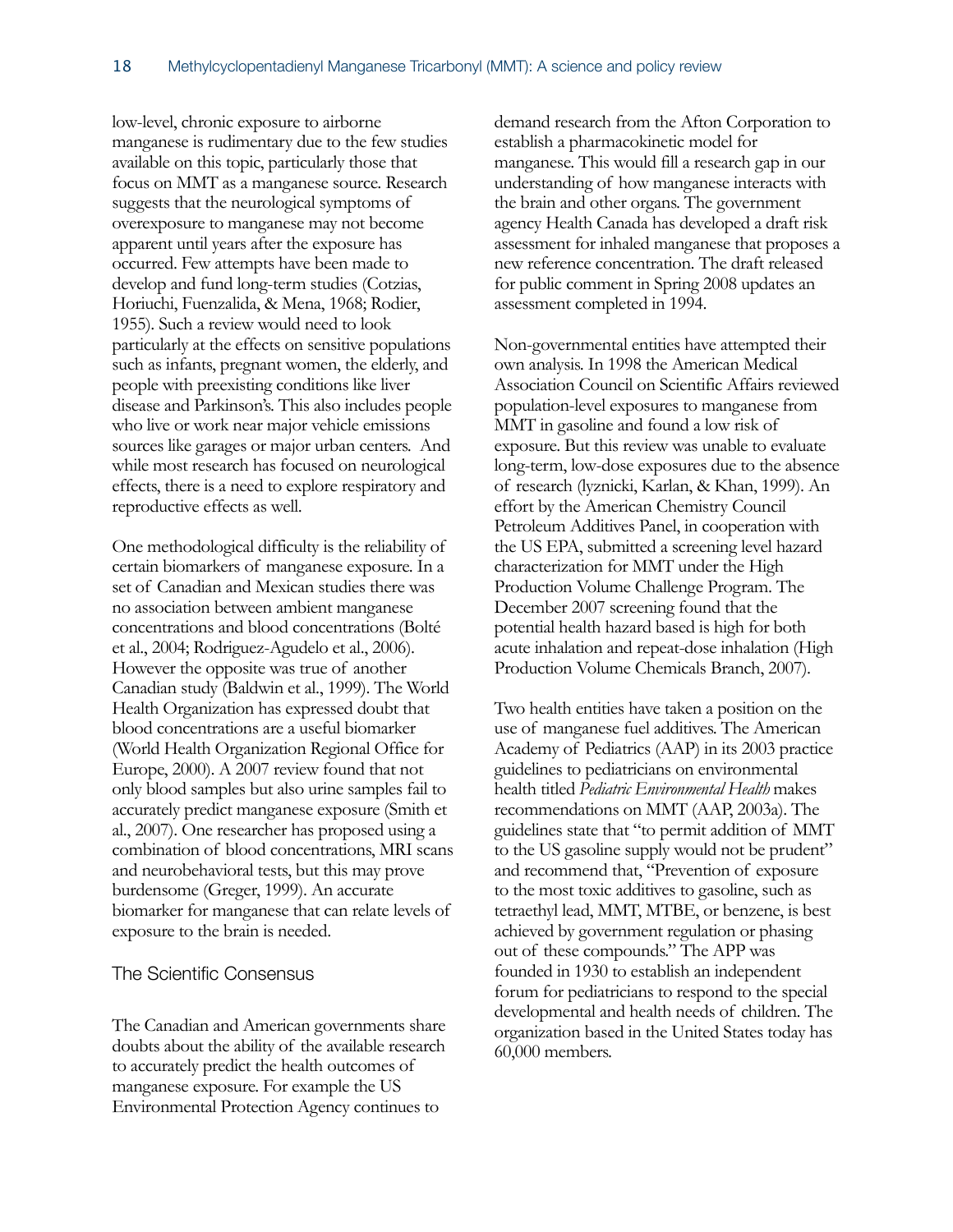And in June 2006 the International Commission on Occupational Health convened a workshop at the University of Brescia entitled *Neurotoxic Metals: Lead, Mercury and Manganese – From Research to Prevention (NTOXMET)*. The conference participants, including researchers and physicians from 27 countries, adopted a consensus declaration on the prevention of the neurotoxicity of mercury, lead and manganese (Landrigan et al., 2006). The declaration made the following statement:

*"The addition of organic manganese compounds to gasoline should be halted immediately in all nations. The data presented at the Brescia Workshop raise grave concerns about the likelihood that addition of manganese to gasoline could cause widespread developmental toxicity similar to that caused by the worldwide addition of tetraalkyl lead to gasoline. In light of this information, it would be extremely unwise to add manganese to gasoline."*

### <span id="page-21-0"></span>Vehicle and Emissions Impacts

Aside from the health concerns outlined above, metallic fuel additives are problematic for air quality regulators because they tend to interfere with emission control devices on vehicles. Tetraethyl lead was eliminated primarily to allow catalytic devices to perform optimally. Manganese has posed a similar obstacle and it was on this basis that the state of California and the United States both banned manganese-based fuel additives in the 1970s. In the early 1990s the US Court of Appeals ordered the US EPA to rescind its ban, but the California ban remains in place.

Since the US Court of Appeals ruling in the early 1990s, major automobile manufacturers have sponsored ongoing tests of MMT and its effects on vehicle emissions, emission control system durability, and customer satisfaction. In light of the court action, automobile manufacturers are concerned that fuel containing manganese will cause vehicles—particularly low emission vehicles —to exceed increasingly stringent vehicle emissions standards. New emission control devices with higher cell densities may be more prone to clogging (Schindler, 2004). And at the same time, stringent standards leave little

tolerance for emissions exceedances. In the absence of government research, private industry has funded its own vehicle emissions research.

Another reason for this concern comes from the experience in countries where MMT is or was used. In Canada, MMT has been blamed for higher warranty costs (Ghitter & Kenny, 1997). Customers there complained of blocked and ineffective catalysts (Schindler, 2004). In 2004 one automobile manufacturer experienced a dramatic increase in catalyst replacement rates in Canada where MMT was widely used, while the same vehicle model in the United States showed no such increase. In South Africa and China, use of MMT has lead to emissions deterioration and spark plug fouling (Schindler, 2004).

A variety of small-scale studies have been published since the 1970s on the emissions effects of MMT. The Society of Automotive Engineers (SAE) has published at least 30 studies on MMT beginning as early as 1975. The authors have been either affiliates of automobile manufacturers or the Afton Corporation and its predecessor, the Ethyl Corporation, and they each tend to produce results that support the positions of the organizations the authors represent. The distribution of studies is about even between the two and this distribution has produced little consensus over the vehicle emissions impacts of MMT.

A coalition of automobile manufacturers in 1996 launched a 6-year, eight million dollar study of MMT and its effect on vehicle emissions (Alliance of Automobile Manufacturers, 2008a). A total of 56 vehicles taken from 14 model types and 6 manufacturers were driven between 50,000 and 100,000 miles on fuel containing 31 mg Mn/L of MMT.

The first part of the study tested MMT on a selection of forty vehicles grouped to represent the 1996-1997 US vehicle fleet, including Tier 1 vehicles, transitional low emission vehicles (TLEVs), and a single low emission vehicle (LEV) (Alliance of Automobile Manufacturers, 2008c). The results showed that between 4,000 and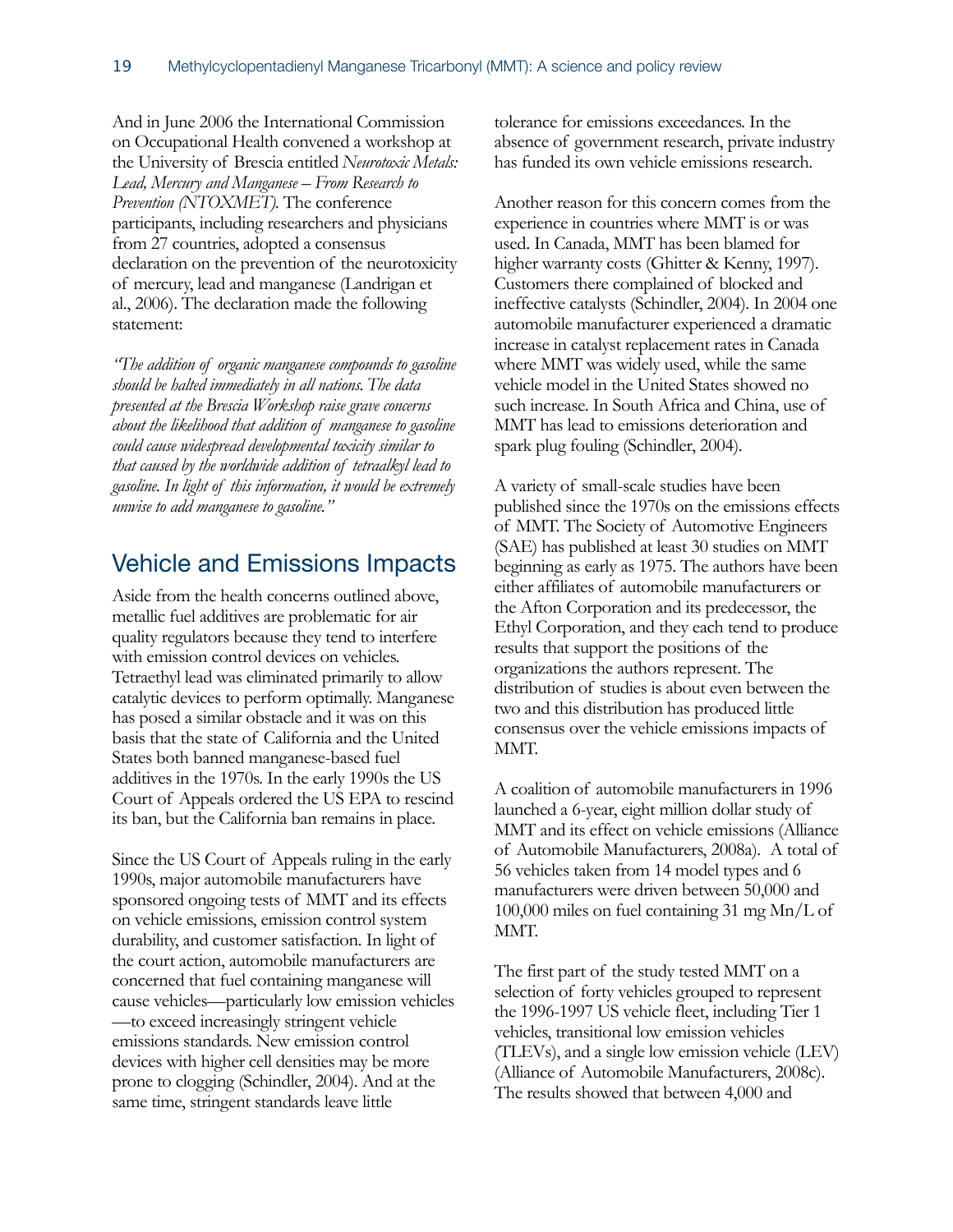50,000 miles driven, MMT was associated with an average 13 percent increase in tailpipe HC emissions. Results that were statistically significant showed an approximate 6 percent increase in CO emissions, a 10 percent decrease in NOx emissions, a 0.1 to 0.5 mpg decline in fuel economy, and a one percent or less increase in CO2. One vehicle model experienced spark plug misfire and another experienced exhaust valve leakage. These results show that the use of MMT did indeed impact emissions of the vehicles, some of which would cause failure of emission certification standards.

The LEV model in Part 1 was driven up to 75,000 miles and showed a different suite of emission patterns. Not only did HC and CO emissions increase, but NOx emissions increased as well. These results stimulated the creation of a second part to the study to continue exploring emission impacts on LEVs.

The second part of the study compared sixteen vehicles taken from three light-duty and one medium-duty California-certified low-emission vehicles from model years 1998 and 1999. The results showed that all light-duty LEV models failed to meet emission certification standards for HC, but met the  $NO<sub>x</sub>$  and CO standards (Alliance of Automobile Manufacturers, 2008b). The single medium-duty LEV complied with all certification standards. Results for the full fleet of LEVs showed that between 4,000 and 100,000 miles, tailpipe emissions were on average 4 percent higher for HC and 1.4 percent for  $CO<sub>2</sub>$ . CO and  $NO<sub>x</sub>$  emissions were equivalent through 75,000 miles, but at 100,000 miles NOx emissions were 24 percent higher and CO emissions were 14 percent higher. On-road fuel economy was 2 percent lower. The results showed that MMT in light-duty LEVs driven over 100,000 miles is associated with an increase in HC, CO and NOx emissions, and as vehicles age the rate of increase in emissions rises.

What explains this difference in emissions between MMT and non-MMT fueled vehicles? The study authors theorize that the cause of the HC increase is the accumulation of MMT-related

deposits on combustion chambers. The authors further explain that the increase in total hydrocarbons (THC),  $CO$  and  $CO<sub>2</sub>$  and the decrease in NOx are consistent with both a fuelrich bias and an increased throttle opening that causes additional fuel and air throughput. Both effects are expected to be additive over time. The increase in  $CO<sub>2</sub>$  is also explained by oxidation of engine-out CO. A degradation of catalytic converter performance over time explains the divergence in total emissions as the vehicles age.

In 2004 researchers affiliated with the Ford Motor Company undertook a follow-up study of two Ford Escort LEVs used in the AAM study (McCabe, DiCicco, Guo, & Hubbard, 2004). This was an effort to explain how MMT produced an increase in emissions. The researchers hypothesized that MMT changed the properties and the operation of specific vehicle components. They first leak-checked and inspected the vehicles for maintenance before emission testing. Then they removed the engine cylinder heads, spark plugs, oxygen sensors and catalysts from each. These parts were swapped individually, in groups and as a whole to determine the effects of specific components on the emissions of each vehicle. Back-to-back emission testing of the vehicles was performed for each configuration on a chassis dynamometer using fuel without MMT.

Results of emission tests reaffirmed the results of the AAM study. The complete swapping of the cylinder head, spark plugs, oxygen sensors and catalyst from an MMT-fueled vehicle into a non-MMT fueled vehicle produced the same emission characteristics within a 90 percent confidence interval. They caused a 118 percent increase in HC, 130 percent increase in CO, and 143 percent increase in  $NO<sub>x</sub>$  in the vehicle that operated on non-MMT fuel in the original AAM study.

The authors related the causes of tailpipe emission increases to specific changes in vehicle component properties and performance. Increases in HC and CO emissions were associated with an increase in feedgas emissions and a shift in the air to fuel ratio caused by reddish brown deposits on the cylinder head.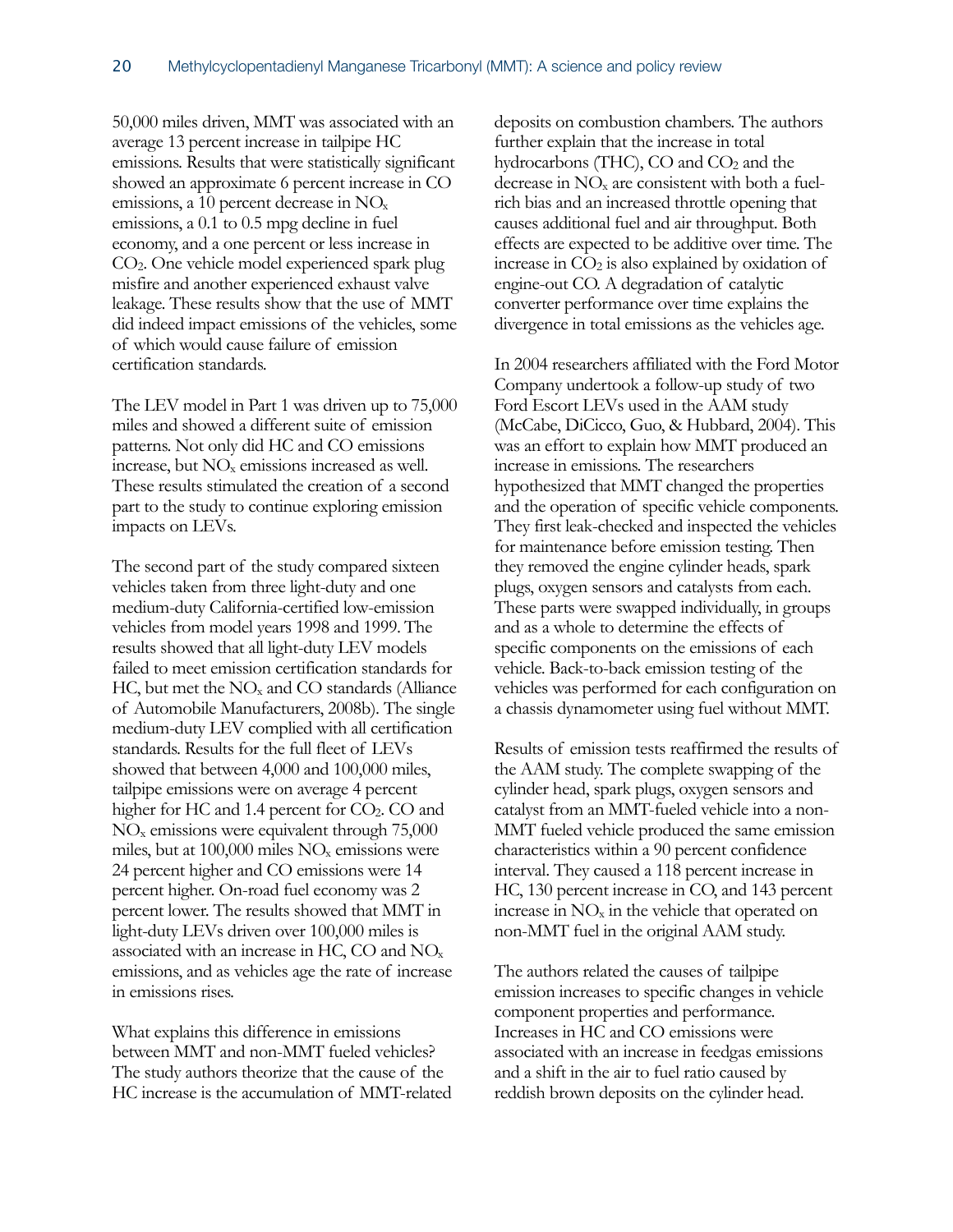Increases in NOx emissions were associated with deposits on the catalyst. A later study of these deposits found that they resembled manganese oxides and a combination of other manganese and zinc compounds (Boone, Hubbard, Soltis, Ding, & Chen, 2005).

Catalysts since the 1970s have been an essential technology to achieve emission reduction goals. Automobile manufacturers have expressed worry that technologies to continue reducing emissions, namely higher cell density and close-coupled placement of catalysts, will be even more susceptible to MMT deposits (Shimizu & Ohtaka, 2007).

#### <span id="page-23-0"></span>Automaker Consensus

The Alliance of Automobile Manufacturers, the Engine Manufacturers Association, the Japan Automobile Manufacturers Association, and the European Automobile Manufacturers Association released a worldwide fuel charter in 2006 that sets standards to harmonize global fuel quality (ACEA, 2006). This charter recommends the removal of metallic fuel additives containing Mn to non-detectable levels for fuel used in catalystequipped vehicles.

Some automakers have expressly instructed vehicle owners not to use fuels containing MMT. In a 2004 user's manual Ford Motor says "Your engine was not designed to use fuel or fuel additives with metallic compounds, including manganese-based additives…. Repairs to correct the effects of using a fuel for which your vehicle was not designed may not be covered by your warranty" (Ford, 2003). Honda on its website for owners contains this statement: "Do not use gasoline containing MMT… this additive contaminates your engine components and exhaust emission control system, and can lead to a significant increase in emissions and a loss in performance and fuel economy. Damage caused by the use of fuels containing MMT may not be covered under warranty" (Honda, 2004).

### <span id="page-23-1"></span>Alternatives to MMT

There are many reliable and effective alternatives to raising octane. A country that imports its fuel can select a gasoline blend that does not use MMT, while a country that refines its fuel can make changes to its refinery process through new investments, new configurations, or importation of high octane blending components.

There are a variety of refining methods that can increase the octane of crude oil during processing. These include catalytic reforming, isomerization, catalytic cracking, alkylation, etherification, and hydrotreating. The type and configuration of each refinery will determine its ability to adopt any one of these methods and may require new investments and/or a reconfiguration. Consideration of new refinery investments should take into account ways to improve high quality fuel yield, increase the output of gasoline and diesel, reduce sulfur levels, and make other improvements in overall fuel quality.

In the absence of technical or economic resources to change refinery processes, there are high octane blending components on the market that refineries can incorporate into their final products. These are ethers like Methyl Tertiary Butyl Ether (MTBE) or alcohols like Ethanol. Ethers are high-octane organic compounds containing carbon, hydrogen and oxygen, while alcohols are a product of the fermentation of sugars in crops and other biological sources.

MTBE is an ether manufactured via a chemical reaction between methanol and isobutylene, both of which can be derived from natural gas. In the United States it is associated with large-scale contamination of groundwater supplies that affects the taste and odor of water. US refiners have largely removed this additive from their supply.

Ethyl Tertiary Butyl Ether is an ether produced by reacting ethanol and isobutylene with a catalyst under heat and pressure. It is widely used in Europe and Canada.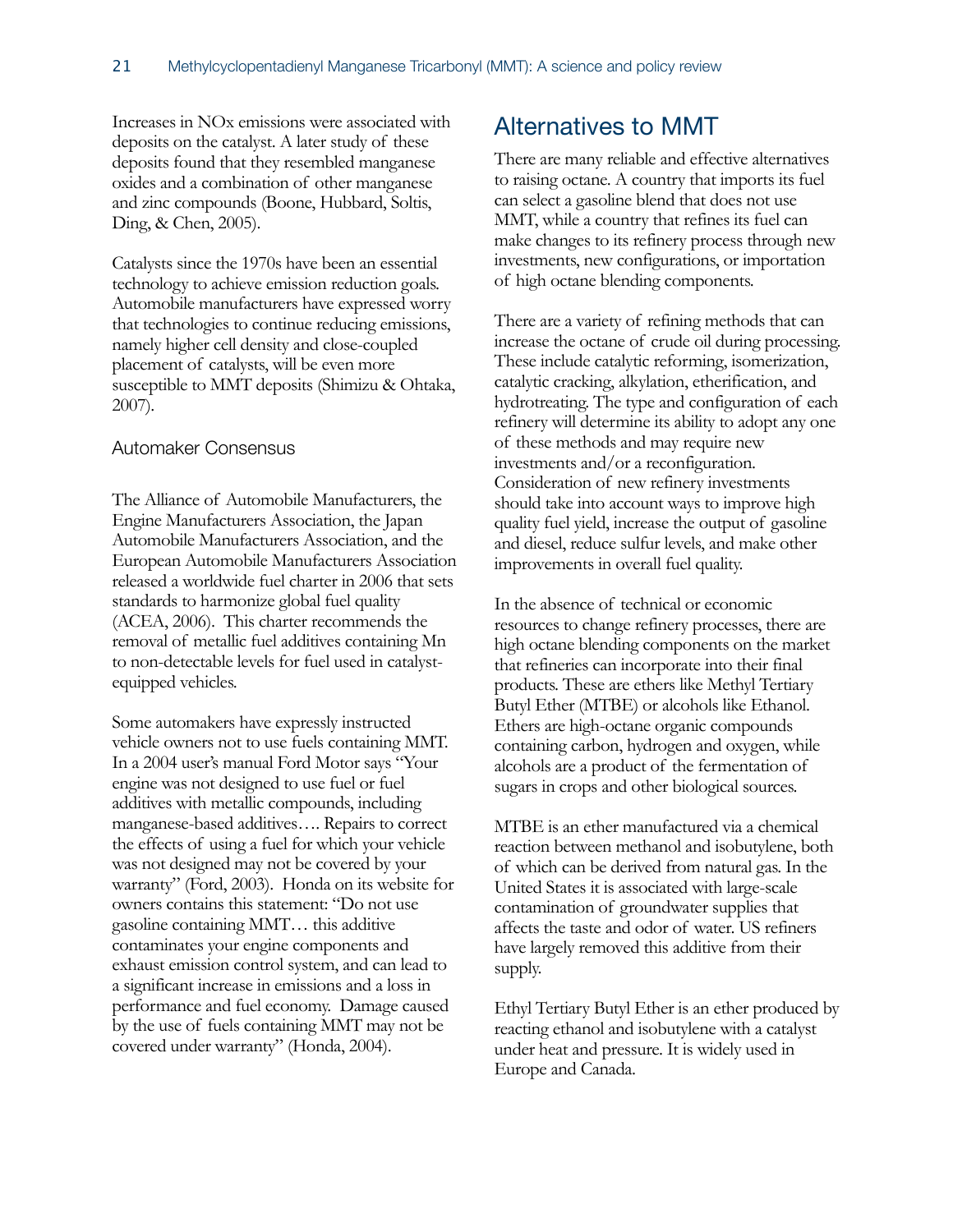Tertiary-Amyl Methyl Ether (TAME) is an ether derived from C5 olefins and methanol over a catalyst and under heat and pressure. It has a relatively high octane rating that makes it a good blending agent. The United States produces 50,000 barrels of TAME per day. Production occurs in Europe, China, and Mexico as well.

Ethanol is an alcohol produced via the fermentation of sugars in crops like sugarcane, beets, and corn. It has been widely used in countries like Brazil and China and it largely replaced MTBE in the United States. While there is a great deal of debate regarding the social and environmental benefits of ethanol as a replacement for gasoline, use of smaller quantities as an additive is less likely to have a significant impact on food prices, availability of arable land and greenhouse emissions. Nonetheless, the type of feedstock and production methods used will impact the sustainability of the end product. Ethanol has a very high octane rating and used as a blending agent can bring up the octane rating of gasoline. Incorporation of ethanol allows refiners to produce lower aromatic and olefin content. It can be difficult to transport since water penetration renders it unusable. It can also increase vapor pressure, which requires removal of high volatility components from gasoline to accept ethanol.

### <span id="page-24-0"></span>The Argument for Precaution

We understand the precautionary principle to mean that when an activity raises threats of harm to human health or the environment, precautionary measures should be taken even if some cause and effect relationships are not fully established scientifically. A precautionary measure therefore is an action to protect health and the environment when there is cause for concern before any harm has appeared. Precaution encourages a thorough pursuit of alternatives to the proposed action and places a burden of proof on the proponent of the action.

This principle has been adopted in legislation by the governments of Sweden and Germany; forms the basis for the National Environmental

Policy Act in the U.S., which requires environmental reviews of new construction; and informs international agreements like the UN Treaty on Biodiversity. But it also informs the actions of everyday life. As parents we teach our children to look both ways before crossing the street, and we tell them to think about what they say before they say it. Likewise policy makers have a duty to act proactively to prevent harm rather than reactively when the harm occurs.

In 2008 the Clean Air Initiative for Asian Cities, a coalition funded by the Asian Development Bank to promote and demonstrate innovative ways to improve air quality in Asia, released its report on fuel quality entitled *A Road Map for Cleaner Fuels and Vehicles in Asia*. It calls for the application of the precautionary principle with regard to metallic additives and states the following:

*Prominent health experts have raised serious concerns regarding the potential adverse health effects of metallic additives such as MMT and ferrocene, along with their potential adverse impacts on vehicle emissions and emission control system components. Therefore, the environmentally responsible approach for Asian countries is to apply the precautionary principle for these metallic additives and to not use them until and unless the scientific and health studies show that they are safe*  (Asian Development Bank, 2008).

The precautionary principle was not applied to lead, and this failure yielded significant public health costs. As early as 1924 public health scientists including Yendell Henderson of Yale University stated that widespread use of tetraethyl lead constituted a "probable industrial and public health hazard" (D. L. Davis, 2002). Despite this awareness and the lack of scientific certainty on the matter, no restrictions were placed on tetraethyl lead. The cumulative mental health effects of lead exposure would have been avoided with the precautionary principle.

In the 1970s the US Court of Appeals applied the precautionary principle to a regulation on lead phase-out. It found that the EPA does not have to prove that a product is a public health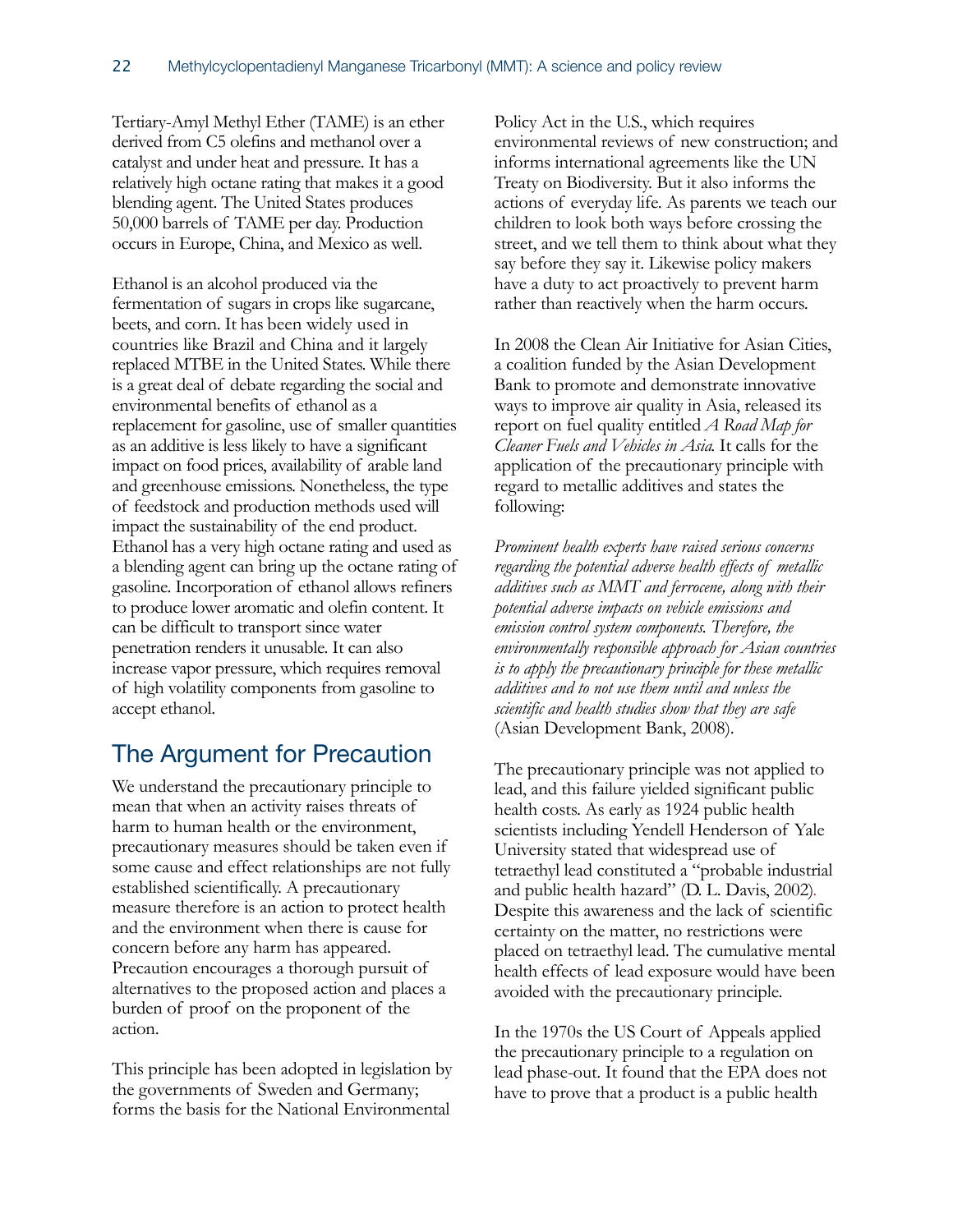hazard in order to prohibit its use. It merely should show that the product is likely dangerous. This finding allowed the phase-out and the eventual ban on leaded gasoline.

Today risk assessments are the tool many governments and scientific bodies use to assess the potential harm of new chemicals, new technologies and a variety of other vectors with unknown effects on human health and the environment. They have been useful in evaluating worker exposures and setting air quality standards. But risk assessments can only rely on available information and quantifiable risks. The first risk assessment for lead, for example, produced a safety standard that has since been revised multiple times in response to new research and a clearer understanding of its effects. The same is true for air quality standards for ozone and particulate matter. Risk assessments are an essential tool for policymaking, but they are limited by the peerreviewed scientific research available. Risk assessments are not a proxy for precaution.

Scientific certainty is a high standard. The process of research coupled with the vetting, reviewing and consensus-building necessary to achieve it requires large amounts of time. But policy makers do not have the luxury of time to wait for a decision about the safety of a particular action or environmental exposure. In the case of MMT, what should the policy maker do in the absence of certainty?

The precautionary principle provides guidance. In the case of MMT, it advocates restrictions to protect human health and the environment Where the health of large numbers of people is at stake and the harm is potentially irreversible, it is far better to err on the side of caution than wait for scientific certainty. Therefore the precautionary principle advocates the type of action that is protective against harm.

The precautionary principle provides additional guidance. When an environmental exposure poses a threat, it suggests consideration of alternatives. In the case of MMT, this means

consideration of alternative mechanisms to boost octane. A series of these have been highlighted in this report. The use of the precautionary principle is made easier in the case of MMT, where a range of effective alternatives are available to boost octane to the necessary levels. In other cases, the lack of alternatives can make implementation of the precautionary principle more difficult.

Finally, the precautionary principle advises that the proponent of a potential harm, in this case the Afton Chemical Corporation, bear the burden of allaying the concerns about the health effects and other impacts of its product, MMT. A number of uncertainties were highlighted above and these remain areas that impede full agreement about its effects.

Research on vehicle emissions impacts provides compelling evidence that use of MMT over the life of the cleanest vehicles will result in an increase in pollutant emissions, reduced fuel economy, and greater stress on vehicle components and pollution control systems. Research on ambient exposures to manganese shows that exposure to these emissions can produce accumulation of manganese in the brain. Taken together with what is already known about manganese neurotoxicity, this research offers a persuasive reminder of the potential for widespread harm. It does not make sense to experiment with the introduction of a potential human neurotoxin until and unless such concerns are definitively laid to rest.

The health costs in the U.S. alone due to elevated blood lead levels that were a consequence of adding tetraethyl lead to gasoline were estimated at \$172 billion annually, approximately 300 times the costs of lead replacement (see Appendix A). The potential health impacts and costs associated with widespread MMT should account for direct manganese emissions and mitigation of emissions of HC, CO, NOx, and PM. Additional vehicle-related costs may include reduced fuel economy and increased warranty and/or replacement costs of fouled spark plugs, plugged catalysts, poisoned sensors,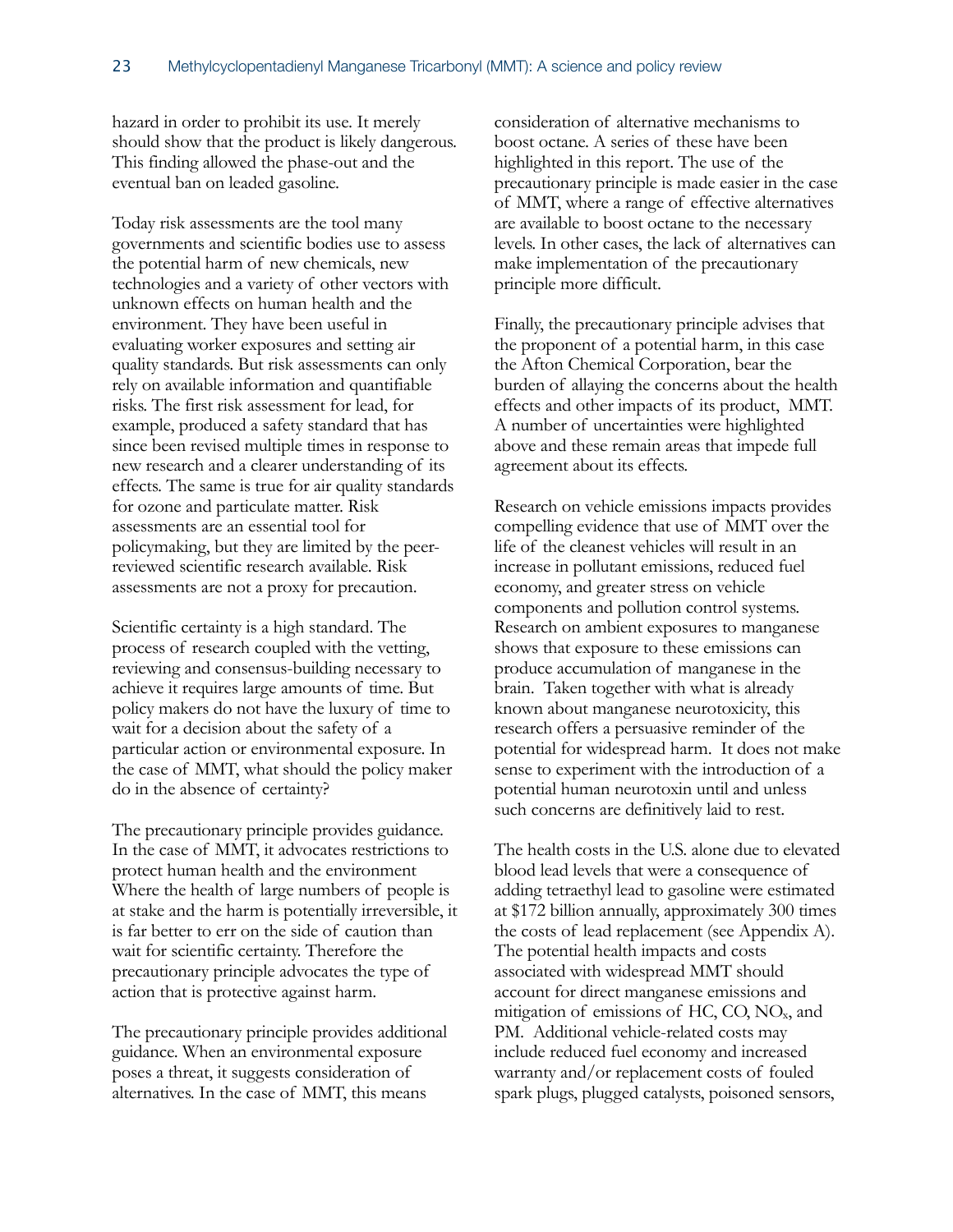and other vehicle components, as well as redesign and replacement of these components if possible.

The actual costs of not using MMT are quite low. The availability of reasonable, cost-effective alternatives suggests that policy makers should exercise caution with the risks of allowing MMT.

### <span id="page-26-0"></span>**Conclusion**

Metallic additives like manganese-based MMT, iron-based Ferrocene and lead-based Tetraethyl Lead all face similar constraints. Each is a cause of concern to automakers due to metallic deposits that shorten the lifetime of engine components and harm catalysts necessary to meet emissions regulations. The health impacts are likewise worrisome. The low cost of metallic additives does not reflect the high cost of health impacts nor the cost of repair and replacement of vehicle components. For all these reasons it makes sense to use the precautionary principle in setting regulations for use of metallic additives in gasoline.

Without a high degree of confidence that adverse impacts will not occur, the ICCT recommends that countries avoid use of manganese-based fuel additives like MMT in gasoline. Many costeffective alternatives for boosting octane exist and each country and region can determine which alternative works best for them. . This action puts governments on a path to securing air quality improvements and enabling dramatic emission reductions to protect public health and the environment. The ICCT urges policy makers to pursue the course that is in the best interest of the public they serve.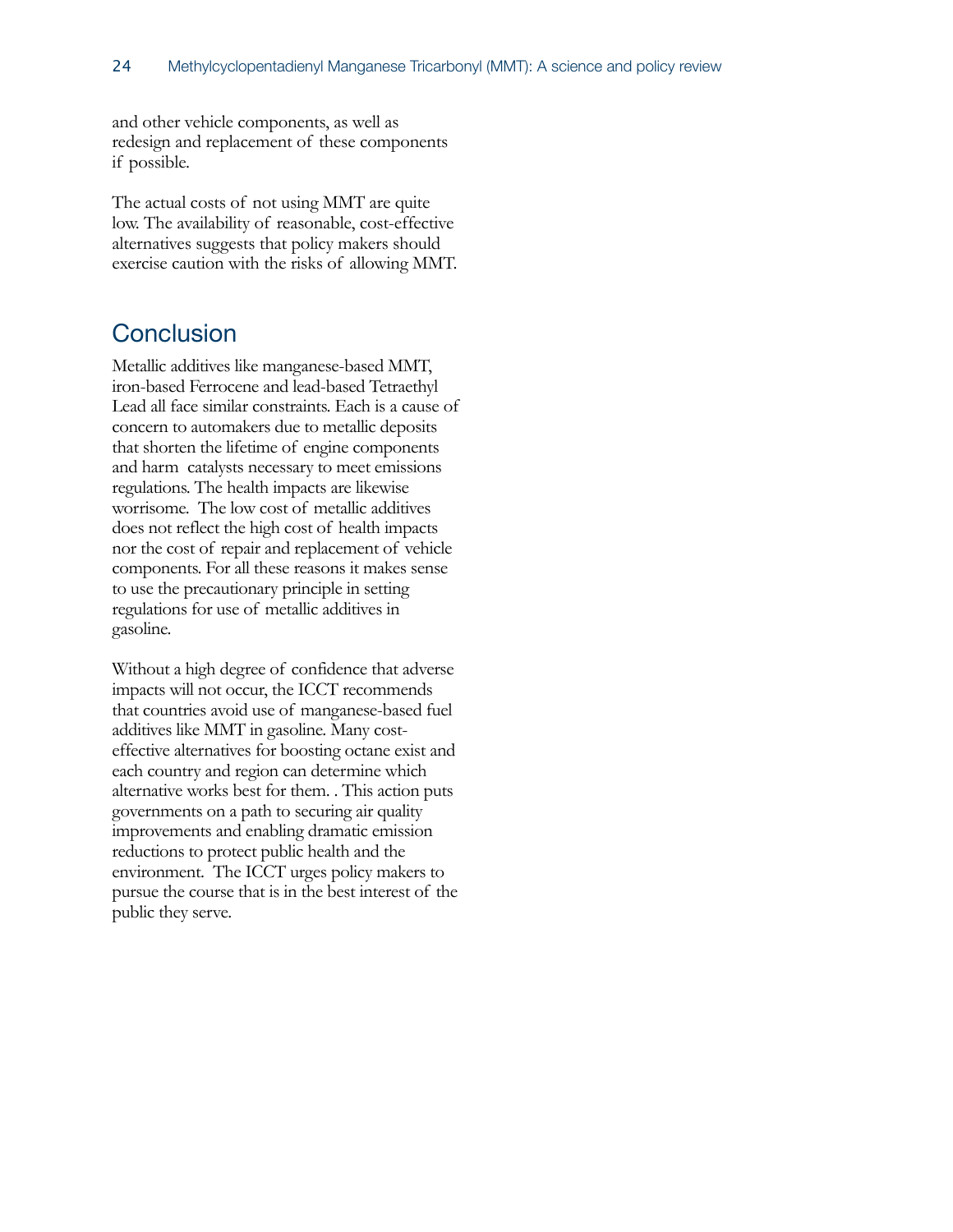### <span id="page-27-0"></span>Appendix A: Lessons from Tetraethyl Lead

Physicians and public health advocates were alarmed about the dangers of a leaded gasoline additive as early as 1922. In 1925, at a U.S. Surgeon General's conference on lead additives, Robert Kehoe, then a consultant to and later Medical Director of the Ethyl Corporation, predecessor to the Afton Corporation, argued that when it could be proven "that an actual danger to the public is had as a result of the treatment of gasoline with lead, the distribution of gasoline with lead in it will be discontinued from that moment" (Nriagu, 1998). Yet, despite absolutely conclusive evidence of the widespread harm associated with lead additives, the same company continues to market and sell them to this day.

Almost 50 years after tetraethyl lead was first approved for use as a gasoline additive, EPA announced that lead would be phased out of the gasoline supply. Rather than acting quickly to

protect public health, the Ethyl Corporation sued the EPA and lobbied for almost ten years to overturn its rule (Kitman, 2000). Despite the Ethyl Corporation's efforts, the lead phase-down was completed in the U.S. and Canada in 1986 and 1990 respectively, and lead was banned completely in 1996 and 1993 (UNEP, 1999). At the same time, however, the Ethyl Corporation dramatically expanded tetraethyl lead sales overseas. Between 1964 and 1981, the Ethyl Corporation's overseas business grew by tenfold. According to its 2002 Annual Report, tetraethyl lead marketing agreements were still accounting for 65% of its operating profit (Ethyl Corporation, 2002)

Even now that the effects of gasoline lead additives are widely agreed upon, tetraethyl lead continues to be used in many developing countries. The primary intent of the initial phasedown by EPA was to allow the introduction of catalytic converters, which were rendered inactive by lead, in order to control conventional pollutant emissions from vehicles. At the same time, there was increasing agreement among the scientific



Figure A1: The change in the definition of blood lead toxicity over time. As recently as the 1970s the toxicity definition was six times higher than today's standard. At least fifty years of focused research informed that standard.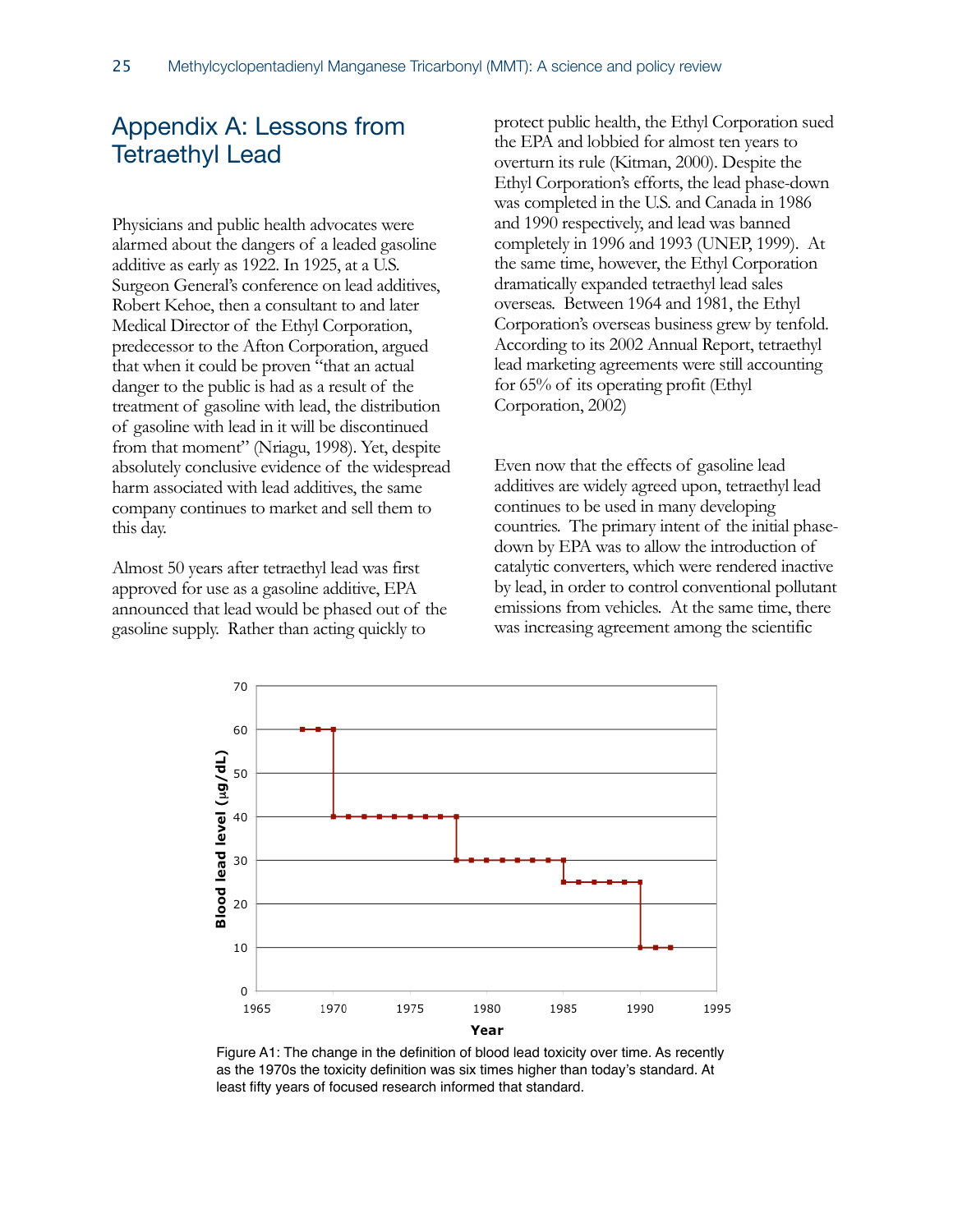community that elevated blood lead levels were harming children and that lead additives to gasoline were an important contributor. Before the mid-1960s, a blood lead level of 60  $\mu$ g/dL was considered toxic. By 1978, this level had been cut in half to 30 μg/dL (Centers for Disease Control and Prevention, 1991). In 1988, EPA concluded that some of lead's effects, "particularly changes in the levels of certain blood enzymes and in aspects of children's neurobehavioral development, may occur at blood lead levels so low as to be essentially without a threshold" (EPA, 2004). In 1990, the Centers for Disease Control (CDC) revised the definition of an elevated blood lead level downward to 10 μg/dL. More recent data demonstrates that there are adverse developmental effects at even lower blood lead levels, reinforcing EPA's earlier contention that there is no threshold for the negative impacts of lead (Bellinger, 2004; Chiodo, Jacobson, & Jacobson, 2004; Schwartz, 1994a). Figure A1 demonstrates how the federal definition of blood lead toxicity has changed over the years.

Lead affects virtually every system in the body and is particularly harmful to the developing

brain and central nervous system of fetuses and young children. Very severe lead poisoning can result in coma, brain damage and death. Lower levels of exposure can result in kidney damage, hypertension and cardiovascular disease (Agency for Toxic Substances and Disease Registry, 1999; Centers for Disease Control and Prevention, 1991). Children are generally at greater risk from lead exposure than adults, and the impacts from low levels of exposure can be subtle and difficult to detect. The CDC states "Lead poisoning, for the most part, is silent: most poisoned children have no symptoms. The vast majority of cases, therefore, go undiagnosed and untreated" (Centers for Disease Control and Prevention, 1991). Even at subclinical levels (less than 10  $\mu$ g/dL) elevated blood lead levels result in lowered IQs and can cause learning disabilities, impaired hearing, and developmental and behavioral problems (Centers for Disease Control and Prevention (CDC), 1991; Chiodo et al., 2004).

As lead was removed from gasoline, the mean blood lead level in the U.S. between 1976 and 1991 fell from 12.8 to 2.8 μg/dL, a 78 percent drop (Pirkle et al., 1994). Figure A2 shows blood lead and gasoline lead concentrations between the



Figure A2: Change in observed blood lead levels and gasoline lead concentrations over time. Both followed a similar decline over a five-year period beginning in 1975 when regulations restricting leaded gasoline were first enforced.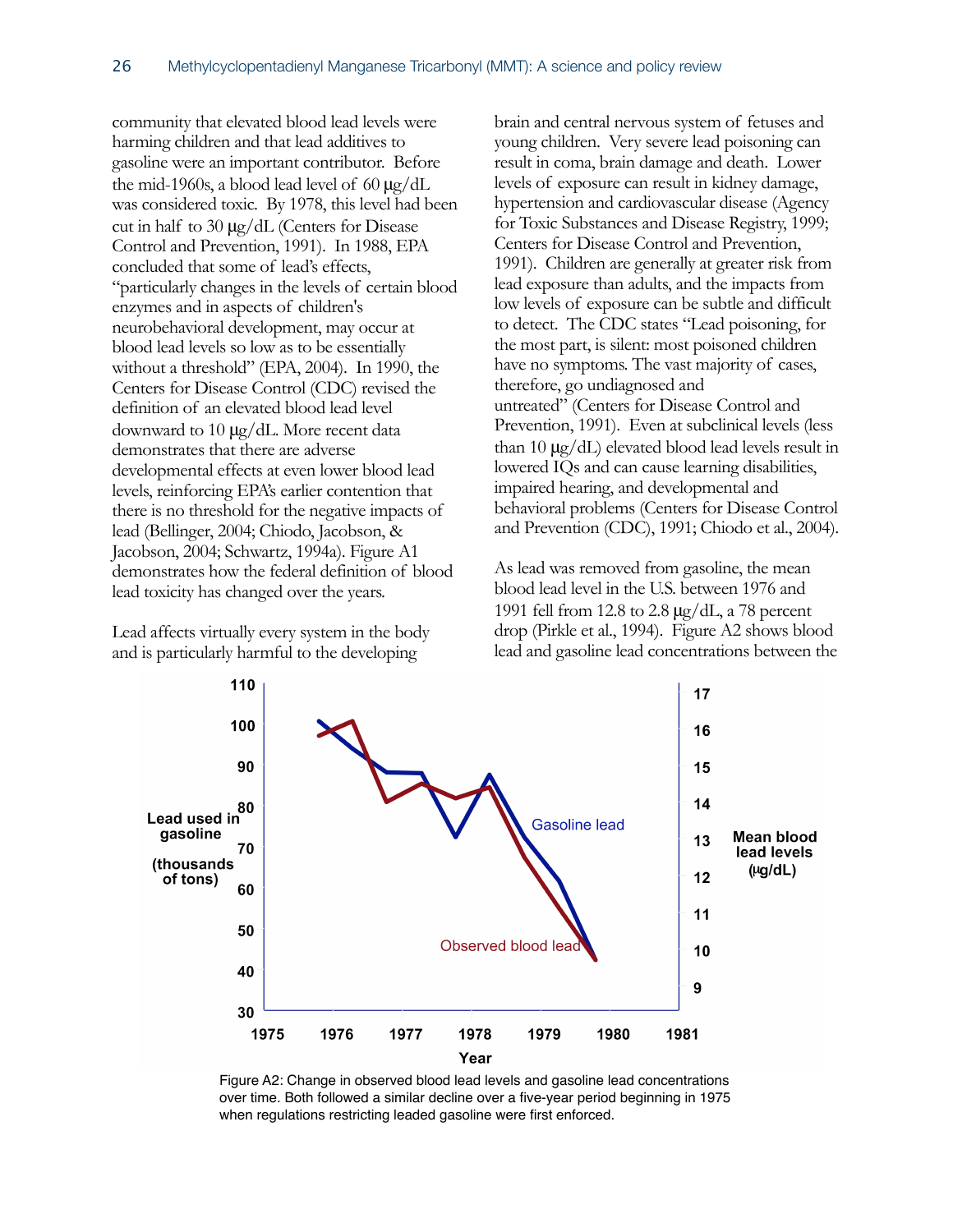late 1960s and the early 1990s. The two are closely linked. As gasoline lead concentrations fall in other countries, similar declines in blood lead concentrations have been found (World Bank, 2003).

An increase in ambient lead concentrations of 1 μg/m3 would result in an increase in blood lead levels of 1.2 μg/dL in adults and 4.2 μg/dL in children. In adults, this increase in ambient lead concentrations is estimated to cause 45,000-97,000 cases of hypertension per 1 million males aged 20 to 70 and 200-650 premature deaths per 1 million males between the ages of 40 and 59 (Ostro, 1994). In children, the same increase in ambient lead would result in an average of 1 IQ point reduction. The total annual health benefit of reducing average U.S. blood lead levels by 1 μg/dL is estimated to be \$17.2 billion (Schwartz, 1994a). By 1991, therefore, the U.S. was accruing \$172 billion in annual benefits as a result of phasing out lead use from gasoline. This benefit is more than 300 times the predicted \$500 million in annual costs attributed to lead elimination (Schwartz, 1994b).

The magnitude of predicted benefits for the U.S. suggests that removing lead from gasoline would produce a substantial economic benefit in other countries as well (Lovai, 1998).

Lead additives for gasoline are still in use in many parts of the world, and the health impacts from lead exposure continue to account for a significant share of the global burden of disease, especially in the developing world (Fewtrell, Pruss-Ustun, Landrigan, & Ayuso, 2004). Lead continues to be one of the most important environmental health problems for young children and, according to the CDC, it is also the most preventable (Centers for Disease Control and Prevention, 1991).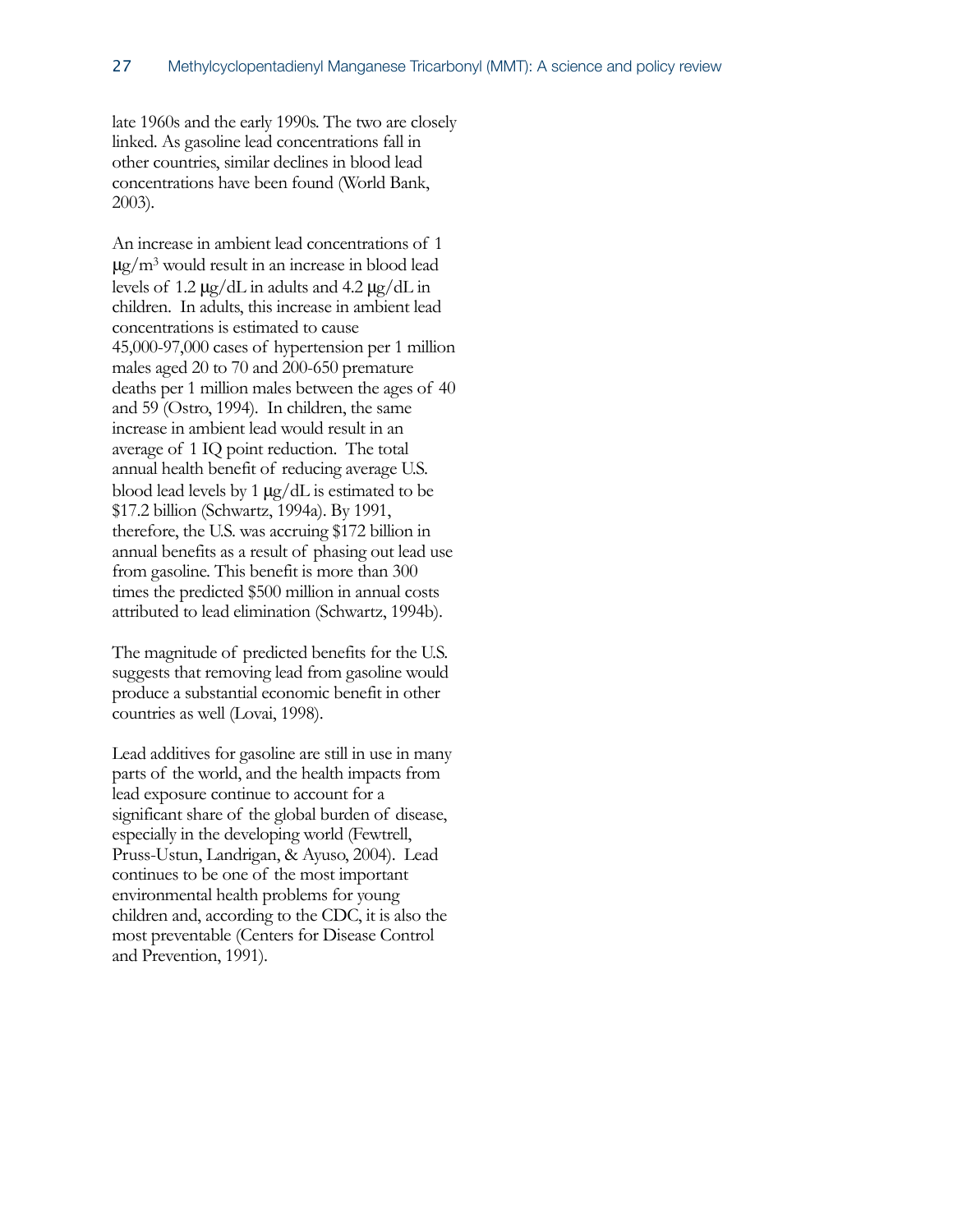### <span id="page-30-0"></span>**References**

AAP. (2003a). Gasoline and its additives. In R. A. Etzel & S. J. Balk (Eds.), Pediatric Environmental Health (2nd ed.): American Academy of Pediatrics Committee on Environmental Health.

AAP. (2003b). Nickel, Manganese and Chromium. In R. A. Etzel & S. J. Balk (Eds.), Pediatric Environmental Health (2nd ed.): American Academy of Pediatrics Committee on Environmental Health.

ACC. (2004-2006). MMT Policy Issues. Retrieved 21 Feb, 2008, from [http://www.aftonchemical.com/Products/mmt/mmt®+Policy](http://livepage.apple.com/) [+Issues.htm](http://livepage.apple.com/)

ACEA. (2006). Worldwide Fuel Charter 2006 (4th ed.). Brussels, Belgium: European Automobile Manufacturers Association.

Afton Chemical. (2006). Frequently Asked Questions. MMT Fuel Additive Retrieved 27 Feb, 2008, from [http://www.aftonchemical.com/](http://www.aftonchemical.com/Products/mmt/Frequently+Asked+Questions.htm) [Products/mmt/Frequently+Asked+Questions.htm](http://www.aftonchemical.com/Products/mmt/Frequently+Asked+Questions.htm)

Agency for Toxic Substances and Disease Registry (ATSDR). (1999). Toxicological profile for lead. Atlanta, GA: US Dept of Health and Human Services, Public Health Service.

Agency for Toxic Substances and Disease Registry (ATSDR). (2000). Toxicological profile for manganese. Atlanta, GA: US Department of Health and Human Services, Public Health Service.

Alliance of Automobile Manufacturers. (2008a). MMT Backgrounder. 2008. Accessible online at http://www.autoalliance.org/files/mmt2.pdf

Alliance of Automobile Manufacturers (2008b). MMT Part 2 - Report. Retrieved 26 Mar, 2008, from http://www.autoalliance.org/files/ mmt8.pdf

Alliance of Automobile Manufacturers (2008c). MMT Program Part 1 - Report. Retrieved 26 Mar, 2008, from http://www.autoalliance.org/ files/mmt3.pdf

American Lung Association. (2000). Children and Ozone Air Pollution Fact Sheet. Retrieved 24 Mar, 2008, from [http://www.lungusa.org/](http://www.lungusa.org/site/pp.asp?c=dvLUK9O0E&b=44567) [site/pp.asp?c=dvLUK9O0E&b=44567](http://www.lungusa.org/site/pp.asp?c=dvLUK9O0E&b=44567)

Ardeleanu, A., Loranger, S., Kennedy, G., L'Espérance, G., & Zayed, J. (1999). Emission rates and physico-chemical characteristics of Mn particles emitted by vehicles using Methylcyclopentadienyl Manganese Tricarbonyl (MMT) as an octane improver. Water, Air, & Soil Pollution, 115(1), 411-427.

Asian Development Bank (2008). A road map for cleaner fuels and vehicles in Asia. Final Consultants' Report. TA 6144: Better Air Quality Management in Asia. November 2008. Available at http://www.cleanairnet.org/caiasia/1412/article-71194.html.

Baldwin, M., Mergler, D., Larribe, F., Belanger, S., Tardif, R., Bilodeau, L., et al. (1999). Bioindicator and exposure data for a population based study of manganese. Neurotoxicology, 20(2-3), 343-353.

Bankovitch, V., Carrier, G., Gagnon, C., Normandin, L., Kennedy, G., & Zayed, J. (2003). Total suspended particulate manganese in ambient air in Montreal 1981–2000. Science of the Total Environment 308(1-3), 185-193.

Barceloux, D. G. (1999). Manganese. Journal of Clinical toxicology, 37(2), 293-307.

Bellinger, D. C. (2004). Lead. Pediatrics, 113, 1016-1022.

Berkelhamer, J. E. (2007). Letter to EPA Administrator Stephen Johnson concerning the the status of lead as a criteria air pollutant. Washington, DC: American Academy of Pediatrics.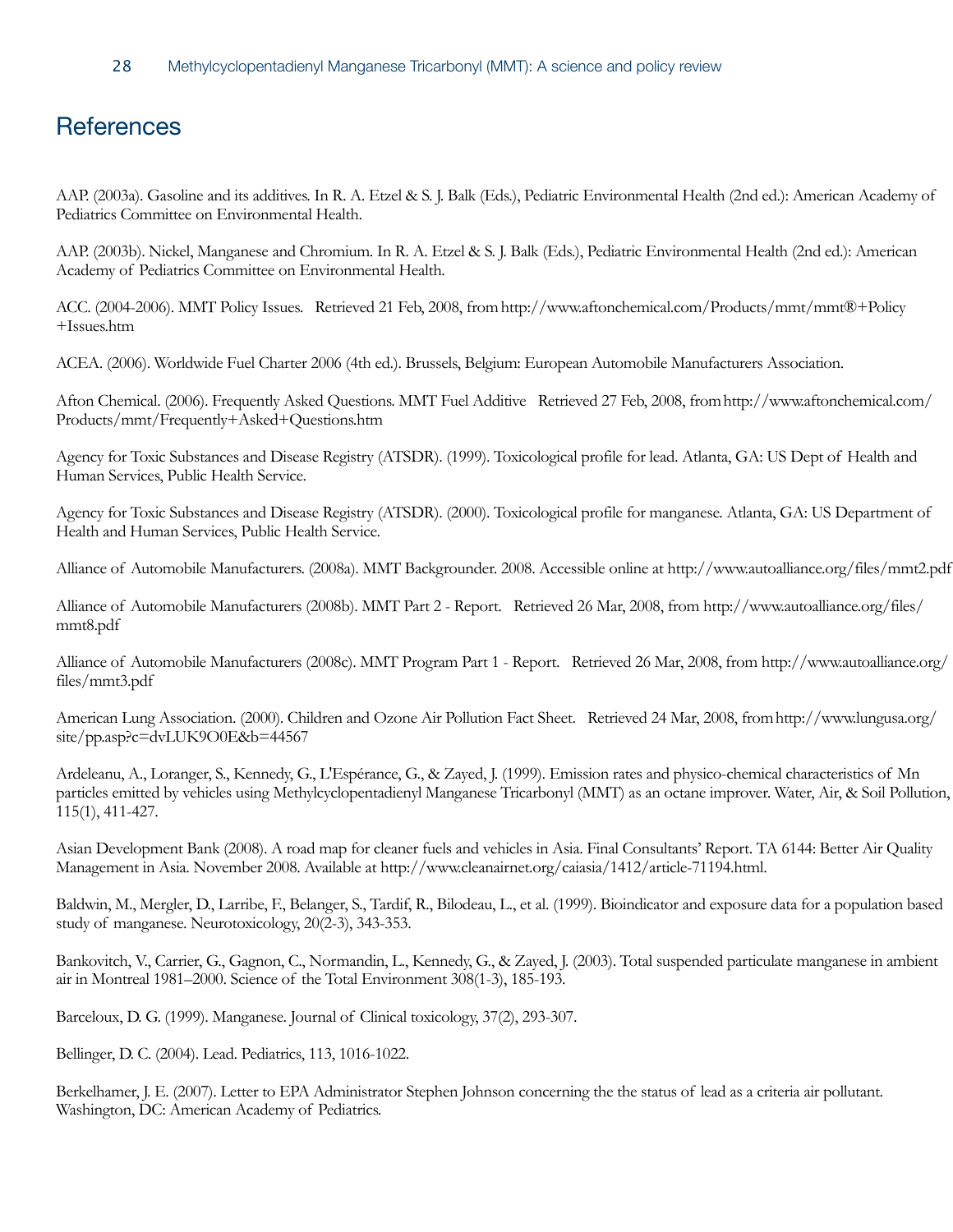Bhuie, A. K., Ogunseitan, O. A., White, R. R., Sain, M., & Roy, D. N. (2005). Modeling the environmental fate of manganese from methylcyclopentadienyl manganese tricarbonyl in urban landscapes. Science of the Total Environment 339(1-3), 167-178.

Bolté, S., Normandin, L., Kennedy, G., & Zayed, J. (2004). Human Exposure to Respirable Manganese in Outdoor and Indoor Air in Urban and Rural Areas. Journal of Toxicology and Environmental Health Part A, 67(6), 459-467.

Blumberg, K. & Walsh, M. (2004). Status report concerning the use of MMT in gasoline. International Council on Clean Transportation. Washington, DC.

Boone, W. P., Hubbard, C. P., Soltis, R. E., Ding, Y., & Chen, A. E. (2005). Effect of MMT Fuel Additive on Emission System Components: Detailed Parts Analysis from Clear- and MMT-Fuel Fueled Escort Vehicles from the Alliance Study. SAE Technical Paper Series, 2005-01-1108.

Borenstein, S. (Jan 1993). Price Incentives for Fuel Switching: Did Price Differences Slow the Phase-Out of Leaded Gasoline? Berkeley, CA: University of California Energy Institute.

Boudia, N., Halley, R., Kennedy, G., Lambert, J., Gareau, L., & Zayed, J. (2006). Manganese concentrations in the air of the Montreal (Canada) subway in relation to surface automobile traffic density. Science of the Total Environment 366(1), 143-147.

Butterworth, R. F. (2003). Hepatic Encephalopathy. Alcohol Research & Health, 27(3), 240-247.

California Air Resources Board. (1997). Agenda: Workshop on gasoline regulations to review compliance with Executive Order W-144-97 Item 2 - Sunset Review of Regulations.

California Air Resources Board (CARB). (1998). Amendments to the California Reformulated Gasoline Regulations Effective September 21 1998. Retrieved. from [http://www.arb.ca.gov/enf/advs/advs166.htm.](http://www.arb.ca.gov/enf/advs/advs166.htm)

Centers for Disease Control and Prevention (CDC). (1991). Preventing Lead Poisoning in Young Children: US Dept of Health and Human Services, Public Health Service.

Chiodo, L. M., Jacobson, S. W., & Jacobson, J. L. (2004). Neurodevelopmental effects of postnatal lead exposure at very low levels. Neurotoxicology and Teratology, 26(3), 359-371.

Clayton, C. A., Pellizzari, E. D., Rodes, C. E., Mason, R. E., & Piper, L. L. (1999). Estimating distributions of long-term particulate matter and manganese exposures for residents of Toronto, Canada. Atmospheric Environment, 33(16), 2515-2526.

Committee on Environmental Health. (2004). Ambient air pollution: health hazards to children. Pediatrics, 114(6), 1699-1707.

Cotzias, G. C., Horiuchi, K., Fuenzalida, S., & Mena, I. (1968). Chronic manganese poisoning. Clearance of tissue manganese concentrations with persistance of the neurological picture. Neurology, 18(4), 376-382.

Couper, J. (1837). On the effects of black oxide of manganese when inhaled into the lungs. Br Ann Med Pharmacol, 1, 41-42.

Davidsson, L., Cederblad, A., Lonnerdal, B., & Sandstrom, B. (1991). The effect of individual dietary components on manganese absorption in humans. Am. J. Clin. Nutr, 54(6), 1065-1070.

Davis, D. L. (2002). When Smoke Ran Like Water: Tales of Environmental Deception and the Battle Against Pollution. New York, NY: Basic Books.

Davis, J. M. (1998). Methylcyclopentadienyl Manganese Tricarbonyl: Health Risk Uncertainties and Research Directions. Environ Health Persp, 106(Supplement 1), 191-201.

Davis, J. M. (2004). EPA Alternative Tier II Studies for MMT, Presentation to the Health Effects Institute Annual Conference May 2-4.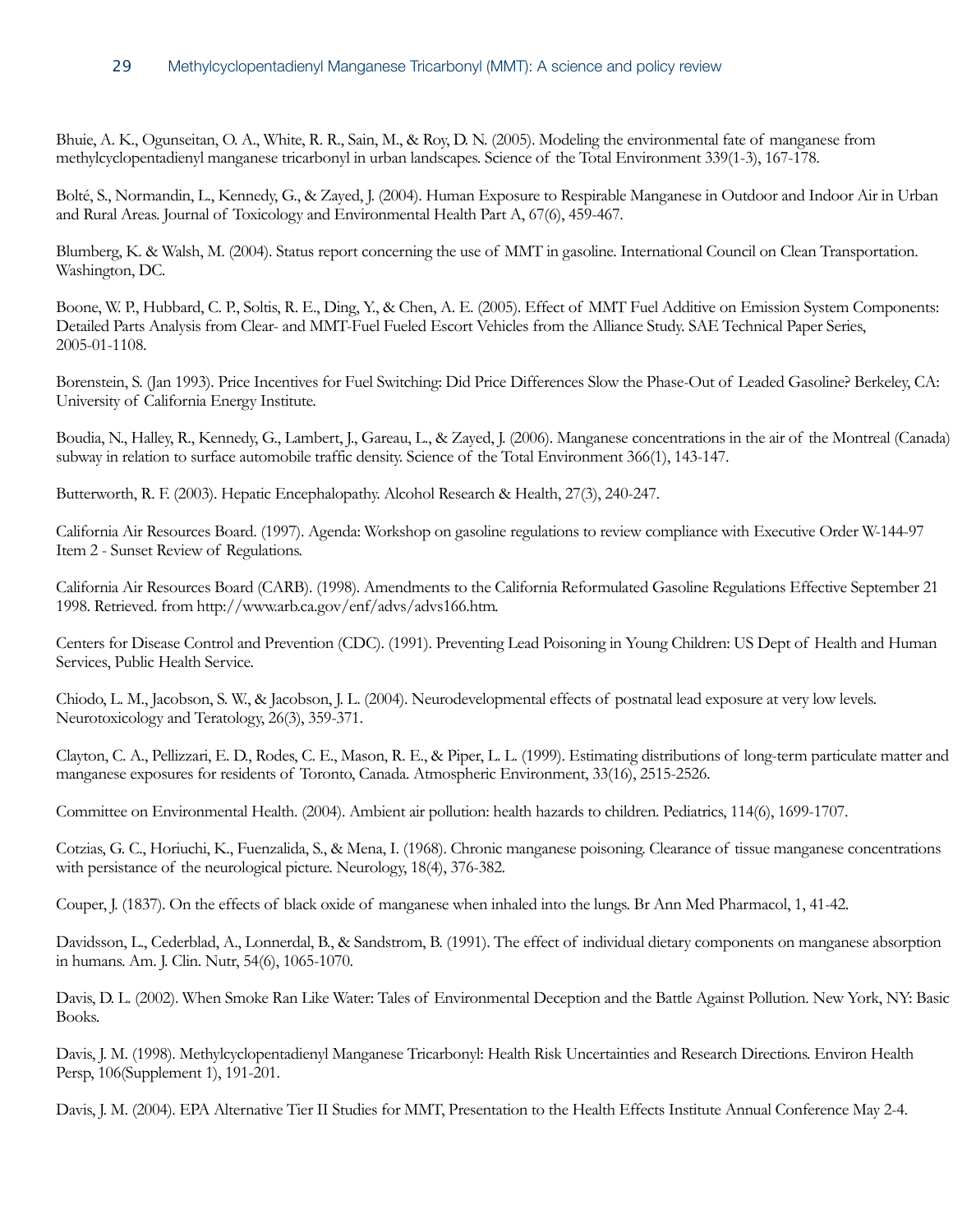Davis, J. M., Jarabek, A. M., Mage, D. T., & Graham, J. A. (1999). Inhalation Health Risk Assessment of MMT. Environmental Research, 80(2), 103-104.

Discalzi, G., Pira, E., Herrero Hernandez, E., Valentini, C., Turbiglio, M., & Meliga, F. (2000). Occupational Mn parkinsonism: magnetic resonance imaging and clinical patterns following CaNa2-EDTA chelation. Neurotoxicology, 21(5), 863-866.

Dobson, A. W., Erikson, M., & Aschner, M. (2004). Manganese Neurotoxicity. Annals of the New York Academy of Sciences, 1012, 115-128.

Drown, D. B., Oberg, S. G., & Sharma, R. P. (1986). Pulmonary clearance of soluble and insoluble forms of manganese. Journal of Toxicology and Environmental Health, 17(2), 201-212.

Energy Information Administration. (2008). Refiner Motor Gasoline Sales Volumes. Retrieved 3 Apr, 2008, from [http://tonto.eia.doe.gov/](http://tonto.eia.doe.gov/dnav/pet/pet_cons_refmg_d_nus_VTR_mgalpd_a.htm) [dnav/pet/pet\\_cons\\_refmg\\_d\\_nus\\_VTR\\_mgalpd\\_a.htm](http://tonto.eia.doe.gov/dnav/pet/pet_cons_refmg_d_nus_VTR_mgalpd_a.htm)

Environmental Protection Agency. (1994). Reevaluation of inhalation health risks associated with methylcyclopentadienyl manganese tricarbonyl (MMT) in gasoline. Office of Research and Development. Washington, DC.

Environmental Protection Agency. (1995). Fuels and fuel additives: Grant of Waiver Application. Federal Register 60(136). p36414.

Environmental Protection Agency. (1996). Press Release "Statement by EPA administrator Carol M. Browner regarding advertisement by Ethyl Corporation". Washington, DC.

Environmental Protection Agency (2000). Final Notification of Alternative Tier 2 Requirements for Methylcyclopentadienyl Manganese Tricarbonyl. Federal Register p44775.

Environmental Protection Agency. (2004). Lead and compounds (inorganic) CASRN 7439-92-1 (Publication., from Office of Research and Development, National Center for Environmental Assessment:<http://cfpub.epa.gov/ncea/iris/index.cfm>

Environmental Protection Agency (2006). A Report of the Results of Alternative Tier 2 Testing for the Characterization of Particulate from Vehicles Using the Gasoline Additive MMT in the Fuel. Afton Chemical Corporation EPA-HQ-OAR-2004-0074-0164.

Environmental Protection Agency. (2007, 5 Dec 2007). Comments on the gasoline additive MMT (Methylcyclopentadienyl Manganese Tricarbonyl). Fuels and Fuel Additives Retrieved 28 Feb, 2008, from [http://www.epa.gov/otaq/regs/fuels/additive/mmt\\_cmts.htm](http://www.epa.gov/otaq/regs/fuels/additive/mmt_cmts.htm)

Environmental Protection Agency. (2008a). About Air Toxics. Air Toxics Website Retrieved 28 Feb, 2008, from [http://www.epa.gov/ttn/](http://www.epa.gov/ttn/atw/allabout.html) [atw/allabout.html](http://www.epa.gov/ttn/atw/allabout.html)

Environmental Protection Agency. (2008b, 10 Jan 2008). Manganese (CASRN 7439-96-5). Integrated Risk Information System (IRIS) Retrieved 14 Mar, 2008, from<http://www.epa.gov/ncea/iris/subst/0373.htm>

Environmental Protection Agency. (2008c). Manganese Compounds. Air Toxics Retrieved 13 Mar, 2008, from [http://www.epa.gov/ttn/](http://www.epa.gov/ttn/atw/hlthef/manganes.html) [atw/hlthef/manganes.html](http://www.epa.gov/ttn/atw/hlthef/manganes.html)

European Chemical News (1995). MMT set to boost Ethyl Profits. 25 Sep 1995. p5.

Ethyl Corporation. (2002). 2002 Annual Report on Form 10-K. Ethyl Corporation.

Fall, P. A., Axelson, O., Fredriksson, M., Hansson, G., Lindvall, B., Olsson, J. E., et al. (1996). Age-standardized incidence and prevalence of Parkinson's disease in a Swedish community. Journal of Clinical Epidemiology, 49(6), 637-641.

Fewtrell, L. J., Pruss-Ustun, A., Landrigan, P., & Ayuso, M., J.L. (2004). Estimating the Global Burden of Disease of Mild Mental Retardation and Cardiovascular Diseases from Environmental Lead Exposure. Environmental Research, 94, 120-133.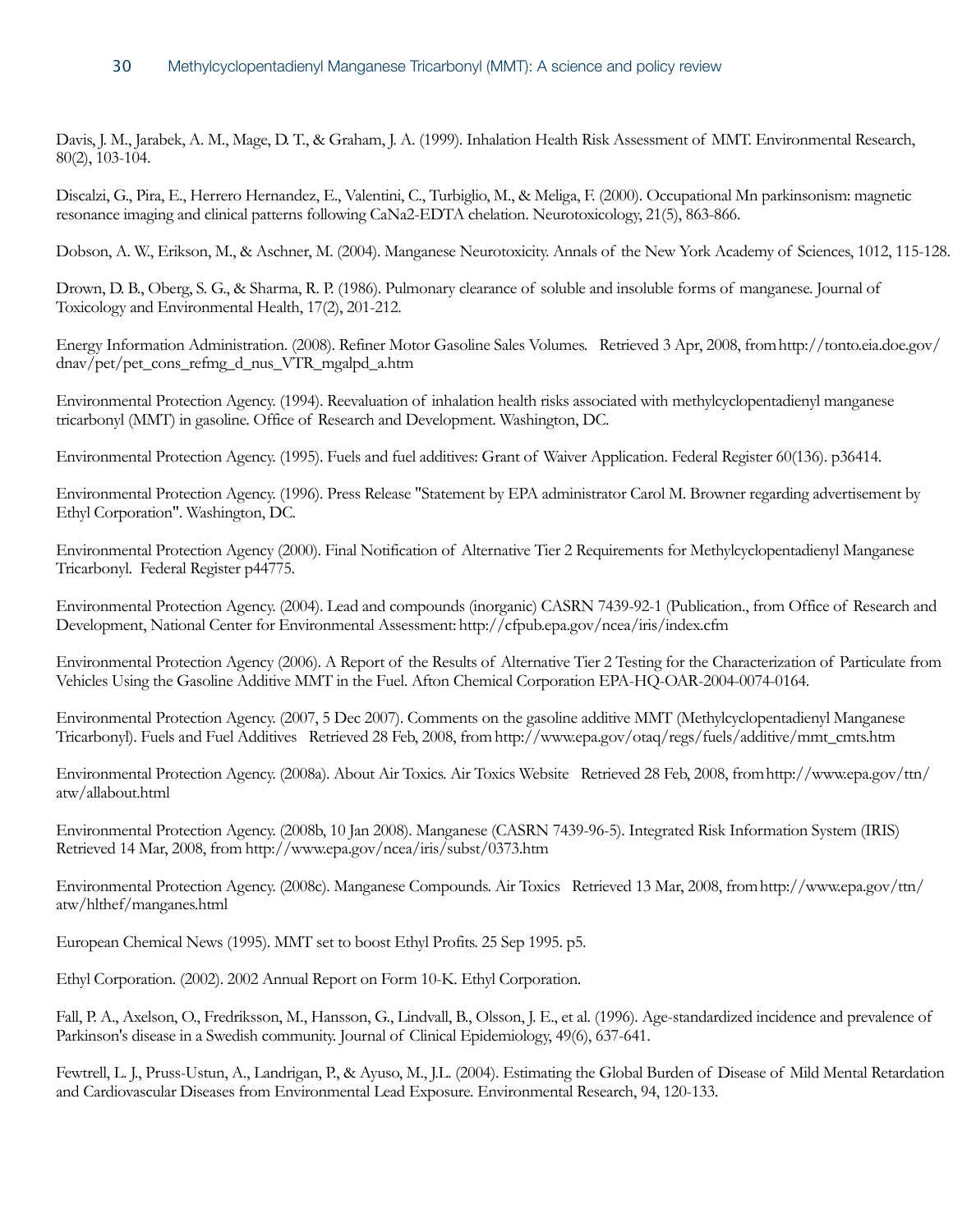Finkelstein, M. M., & Jerrett, M. (2007). A study of the relationships between Parkinson's disease markers of traffic-derived and environmental manganese air pollution in two Canadian cities. Environmental Research, 104, 12.

Fisher, B. J. (2004). Letter to the Honorable David Anderson, P.C., M.P., Minister of the Environment, re: independent third party review of new information on the effects of MMT on vehicle emissions and use of MMT by Imperial Oil. In Products and Chemicals Division, Imperial Oil, (Ed.).

Ford. (2003). Ford 2004 MY Regular Fuel Recommendation. Included in letter to the Detroit advisory panel - API October 2003.

Frumkin, H., & Solomon, G. (1997). Manganese in the U.S. gasoline supply. American Journal of Industrial Medicine, 31(1), 107-115.

Ghitter, R., & Kenny, C. (1997). Interim report concerning Bill C-29, An act to regulate interprovincial trade in and importation for commercial purposes of certain manganese-based substances. For the Standing Senate Committee on Energy, the Environment and Natural Resources.

Greger, J. L. (1999). Nutrition versus toxicology of manganese in humans: evaluation of potential biomarkers. Neurotoxicology, 20(2-3), 205-212.

Gwiazda, R. H., Lee, D., Sheridan, J., & Smith, D. R. (2002). Low Cumulative Manganese Exposure Affects Striatal GABA but not Dopamine. Neurotoxicology, 23(1), 69-76.

Halpert, J. E. (1996). Big Petroleum Concerns Said to Avoid a Gasoline Additive. New York Times, 19 March.

Hauser, R. A., Zesiewicz, T. A., Martinez, C., Rosemurgy, A. S., & Olanow, C. W. (1996). Blood manganese correlates with brain magnetic resonance imaging changes in patients with liver disease. Can J Neurol Sci, 23(2), 95-98.

HDSB. (2007). Methylcyclopentadienyl Manganese Tricarbonyl. In National library of Medicine TOXNET Database. Hazardous Substances Data Bank . Available online at<http://toxnet.nlm.nih.gov>/

Health Effects Institute. (2004). Health Review Committee Commentary: Health Effects Institute http://www.hei.org

High Production Volume Chemicals Branch. (2007). Screening-level hazard characterization of high production volume chemicals: Methylcyclopentadienyl manganese tricarbonyl: Interim. Risk assessment division, Office of Pollution Prevention and Toxics. Environmental Protection Agency: Washington, DC.

Hill & Knowlton. (2008). Ethyl: Fueling a Smoother Ride. Case Studies Retrieved 26 Feb, 2008, from [http://www.hillandknowlton.be/](http://www.hillandknowlton.be/index/experience/case_studies/cs_pa_ethyl.html) [index/experience/case\\_studies/cs\\_pa\\_ethyl.html](http://www.hillandknowlton.be/index/experience/case_studies/cs_pa_ethyl.html)

Honda. (2004). Maintenance FAQs. Retrieved Sep 1, 2004, from [www.ahm-ownerlink.com/Maintenance/maint\\_faqs.asp](http://www.ahm-ownerlink.com/Maintenance/maint_faqs.asp)

IFV. (2004). As MMT gasoline additive use in Canada plummets, use in US may be spreading. Inside Fuels and Vehicles, 3(13).

Iregren, A. (1990). Psychological test performance in foundry workers exposed to low levels of manganese. Neurotoxicology and Teratology, 12(6), 673-675.

Kaiser, J. (2003). Manganese: A high octane dispute. Science, 300, 926-928.

Kitazawa, M., Wagner, J. R., Kirby, M. L., Anantharam, V., & Kanthasamy, A. (2002). Oxidative Stress and Mitochondrial-mediated Apoptosis in Dopaminergic Cells Exposed to Methylcyclopentadienyl Manganese Tricarbonyl. J Pharmacol Exp Ther, 302, 23-35.

Kitman, J. L. (2000). The Secret History of Lead. The Nation, 2 March.

Kovarik, W. (2005). Ethyl-leaded gasoline: How a classic occupational disease became an international public health disaster. International journal of occupational and environmental health, 11, 384-397.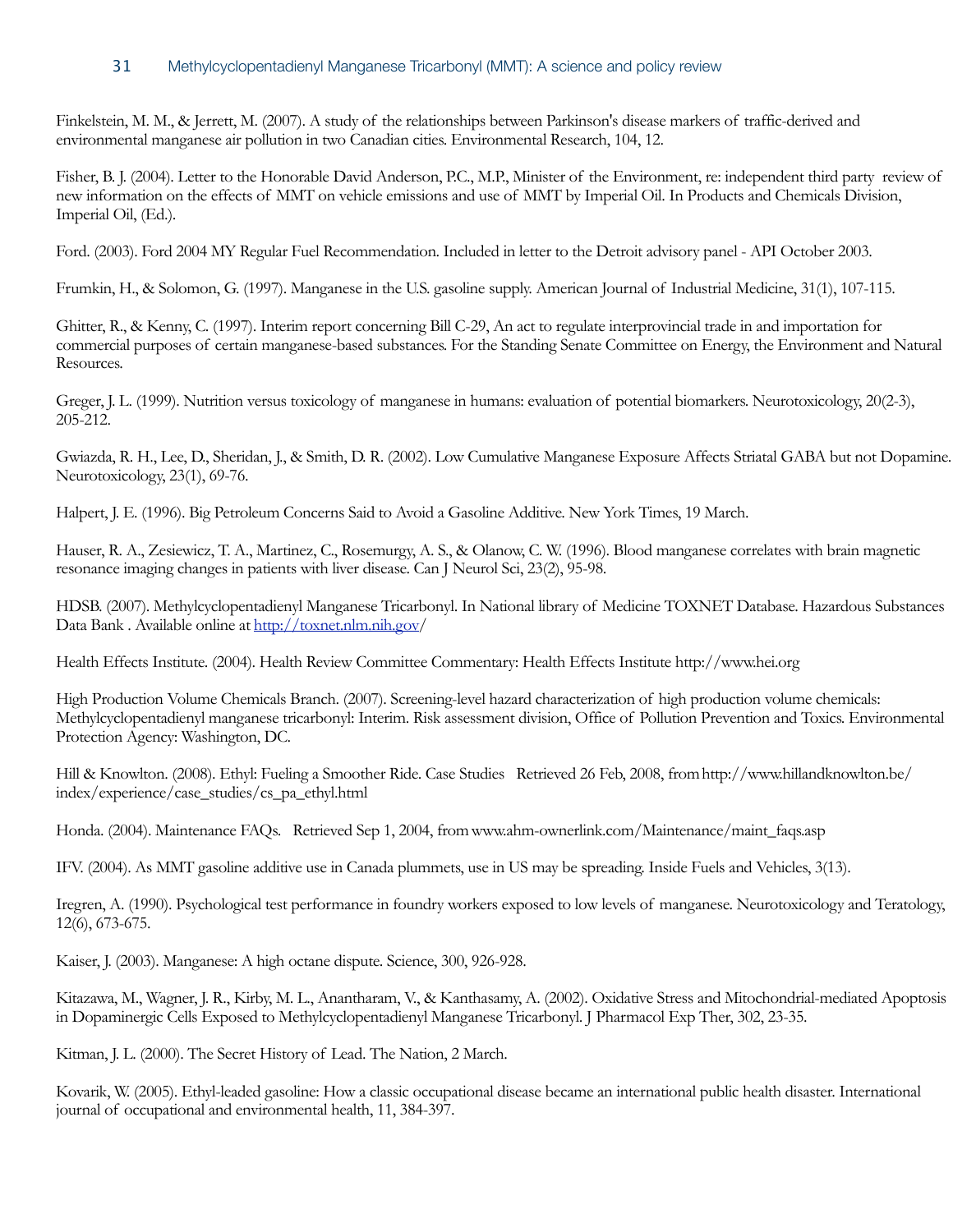Ky, S. Q., Deng, H. S., Xie, P. Y., & Hu, W. (1992). A report of two cases of chronic serious manganese poisoning treated with sodium paraaminosalicylic acid. Br J Ind Med, 49(1), 66-69.

Landrigan, P., Nordberg, M., Lucchini, R., Nordberg, G., Grandjean, P., Iregren, A., et al. (2006). The Declaration of Brescia on Prevention of Neurotoxicity of Metals. American Journal of Industrial Medicine, 50(10), 709-711.

Lloyd, A. (2004). Letter to Yuan Ying, Institute of Environmental Standards, Chinese Research Academy of Environmental Science: Dr. Alan Lloyd, Chairman, California Air Resources Board.

Loranger, S., & Zayed, J. (1997). Environmental contamination and human exposure to airborne total and respirable manganese in Montreal. Journal of the Air & Waste Management Association, 47, 983-989.

Lovai, M. (1998). Phasing Out Lead from Gasoline: Worldwide Experience and Policy Implications. Unpublished manuscript, Washington, DC.

Lucchini, R., Albini, E., Benedetti, L., Borghesi, S., Coccaglio, R., Malara, E. C., et al. (2007). High prevalence of Parkinsonian disorders associated to manganese exposure in the vicinities of ferroalloy industries. American Journal of Industrial Medicine, 50, 788-800.

Lucchini, R., Albini, E., Placidi, D., Gasparotti, R., Pigozzi, M. G., Montani, G., et al. (2000). Brain magnetic resonance imaging and manganese exposure. Neurotoxicology, 21(5), 769-775.

lyznicki, J. M., Karlan, M. S., & Khan, M. K. (1999). Manganese in gasoline. Journal of Occupational and Environmental Medicine, 41, 140-143.

McCabe, R. W., DiCicco, D. M., Guo, G., & Hubbard, C. P. (2004). Effects of MMT Fuel Additive on Emission System Components: Comparison of Clear- and MMT-fueled Escort Vehicles from the Alliance Study. SAE Technical Paper Series, 2004-01-1084.

McMillan, D. E. (1999). A brief history of the neurobehavioral toxicity of manganese: Some unanswered questions. Neurotoxicology, 20(2), 499-508.

Mena, I., Horiuchi, K., Burke, K., & Cotzias, G. C. (1969). Chronic manganese poisoning. Individual susceptibility and absorption of iron. Neurology, 19(10), 1000-1006.

Menkes, D. B., & Fawcett, J. P. (1997). Too Easily Lead? Health Effects of Gasoline Additives. Environ Health Persp, 105, 270-273.

Mergler, D., Baldwin, M., Belanger, S., Larribe, F., Beuter, A., Bowler, R., et al. (1999). Manganese neurotoxicity, a continuum of dysfunction: results from a community based study. Neurotoxicology, 20(2-3), 327-342.

Mergler, D., Huel, G., Bowler, R., Iregren, A., Belanger, S., Baldwin, M., et al. (1994). Nervous system dysfunction among workers with longterm exposure to manganese. Environ Res, 64(2), 151-180.

Moore, C. (2008). Worth Noting. Health and Clean Air Newsletter. Spring. http://www.healthandcleanair.org

Moran, J. B. (1975). The environmental implications of manganese as an alternate antiknock, SAE Technical Paper Series (Vol. 750926).

National Round Table on the Environment and the Economy. (1999). *Methylcyclopentadienyl Manganese Tricarbonyl (MMT) - Case Study*. Renouf Publishing, Ltd. 1999 Available from [http://www.nrtee-trnee.ca/eng/publications/case-studies/health/index-mmt-case-study](http://www.nrtee-trnee.ca/eng/publications/case-studies/health/index-mmt-case-study-eng.htm)[eng.htm](http://www.nrtee-trnee.ca/eng/publications/case-studies/health/index-mmt-case-study-eng.htm).

Methylcyclopentadienyl Manganese Tricarbonyl (MMT) - Case Study. Retrieved 28 Feb, 2008, from [http://www.nrtee-trnee.ca/eng/](http://www.nrtee-trnee.ca/eng/publications/case-studies/health/index-mmt-case-study-eng.htm) [publications/case-studies/health/index-mmt-case-study-eng.htm](http://www.nrtee-trnee.ca/eng/publications/case-studies/health/index-mmt-case-study-eng.htm)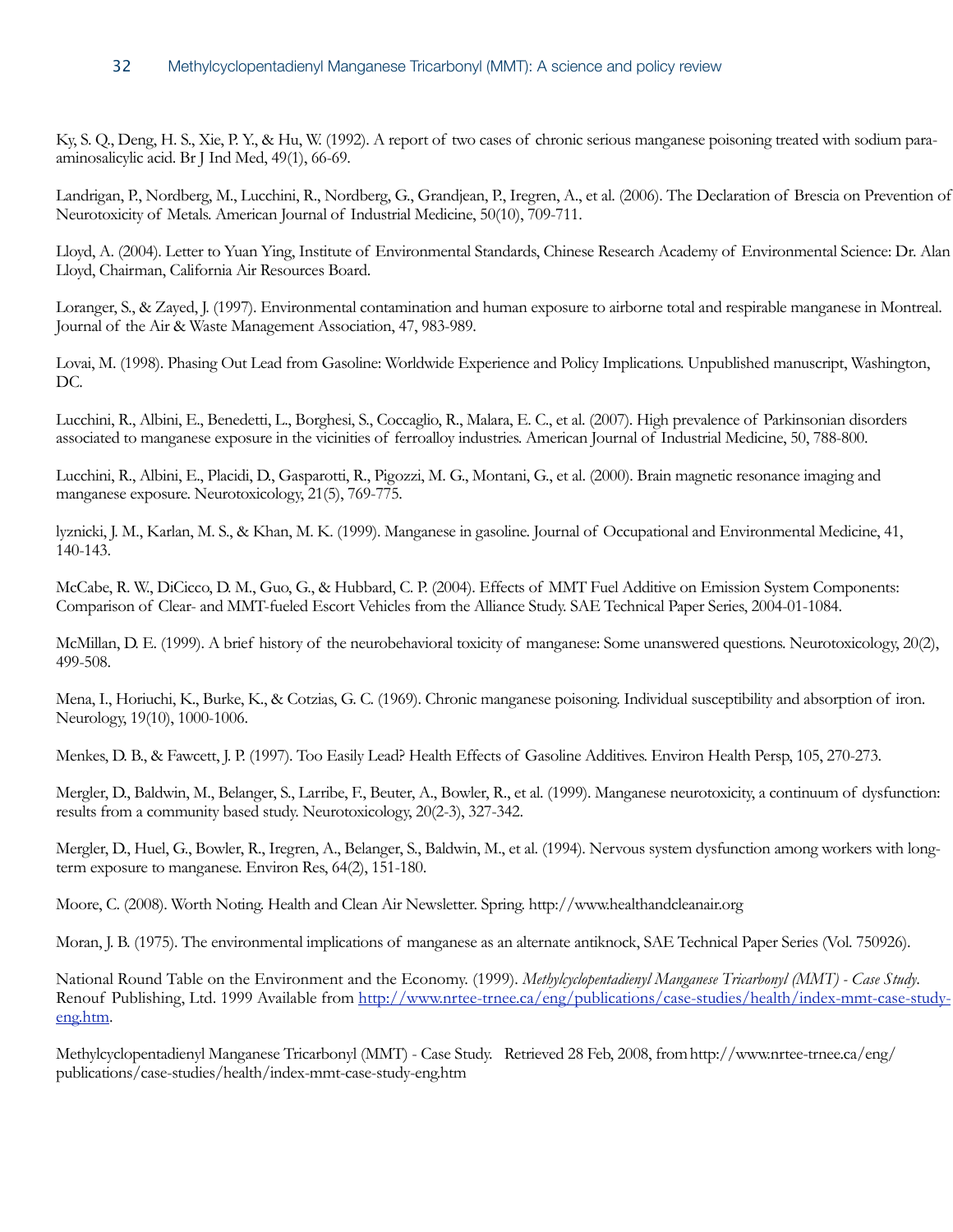Needleman, H. L., Davidson, I., Sewell, E., & Shapiro, I. M. (1974). Subclinical lead exposure in Philadelphia schoolchildren: identification by dentine lead analysis. N Engl J Med, 205, 245-248.

Newell, Richard G., and Kristian Rogers. (2004). Leaded Gasoline in the United States. In *Choosing Environmental Policy: Comparing Instruments and Outcomes in the United States and Europe*, edited by W. Harrington, R. D. Morgenstern and T. Sterner. Washington, DC: Resources for the Future.

Newland, M. C., Cox, C., Hamada, R., Oberdorster, G., & Weiss, B. (2002). The Clearance of Manganese Chloride in the Primate. Toxicological Sciences, 9(2), 314-328.

Nriagu, J. O. (1998). Clair Patterson and Robert Kehoe's Paradigm of "Show me the data" on Environmental Lead Poisoning. Environmental Research, 78, 71-78.

Office of Environmental Health Hazard Assessment (OEHHA). (2008). Chronic Reference Exposure Levels: Manganese and Compounds. Retrieved. from [http://www.oehha.org/air/chronic\\_rels/pdf/mangnREL.pdf.](http://www.oehha.org/air/chronic_rels/pdf/mangnREL.pdf)

Oge, M. T. (2007). Letter to Mr. Cornie Huizenga concerning the draft working paper Roadmaps for Cleaner Fuels and Vehicles in Asia. Washington, DC: Environmental Protection Agency.

Organization for Economic Cooperation and Development, & United Nations Environment Programme. (1999). Phasing lead out of gasoline: an examination of policy approaches in different countries. Paris, France.

Ostro, B. (1994). Estimating the health effects of air pollutants: A method with application to Jakarta. Policy Research Working Paper No. 1301. Washington, DC: World Bank.

Øygard, K., Riise, T., Moen, B., & Engelsen, B. A. (1992, 19-20 Nov 1992). Occurrence of Parkinson's disease (PD) and Parkinsonism (P) in Sauda Community. Paper presented at the Proccedings of the Symposium on Manganese Toxicity, Paris, France.

Pellizzari, E. D., Mason, R. E., Clayton, C. A., Thomas, K. W., Cooper, S., Piper, L., et al. (1998). Final Report - Manganese Exposure Study (Toronto). RTI/6312/02-01 F. Research Triangle Park, NC: Analytical and Chemical Sciences, Research Triangle Institute.

Pirkle, J. L., Brody, D. J., Gunter, E. W., Kramer, R. A., Paschal, D. C., Flegal, K. M., et al. (1994). The decline in blood lead levels in the United States: the National Health and Nutrition Examination Surveys (NHANES).

Reaney, S. H., Bench, G., & Smith, D. R. (2006). Brain accumulation and toxicity of Mn(II) and Mn(III) exposures. Toxicol Sci, 93(1), 114-124.

Robert, J. C. (1983). Ethyl: A History of the Corporation and the People Who Made it. Charlottesville: University Press of Virginia.

Rodier, J. (1955). Manganese poisoning in Moroccan miners. Br J Ind Med, 12(1), 21-35.

Rodriguez-Agudelo, Y., Riojas-Rodriguez, H., Rios, C., Rosas, I., Sabido Pedraza, E., Miranda, J., et al. (2006). Motor alterations associated with exposure to manganese in the environment in Mexico. Science of the Total Environment, 368, 542-556`.

Roels, H. A. (1987). Epidemiologic survey of workers exposed to manganese - effects on central nervous system, and some biological indexes. American Journal of Industrial Medicine, 11(307-327).

Roels, H. A., Ghyselen, P., Buchet, J. P., Ceulemans, E., & Lauwerys, R. R. (1992). Assessment of the Permissible exposure level to manganese in workers exposed to manganese-dioxide dust. British Journal of Industrial Medicine, 49, 25-34.

Salehi, F., Carrier, G., Normandin, L., Kennedy, G., Butterworth, R. F., Hazell, A., et al. (2001). Assessment of bioaccumulation and neurotoxicity in rats with portacaval anastomosis and exposed to manganese phosphate: a pilot study. Inhalation Toxicology, 13(12), 1151-1163.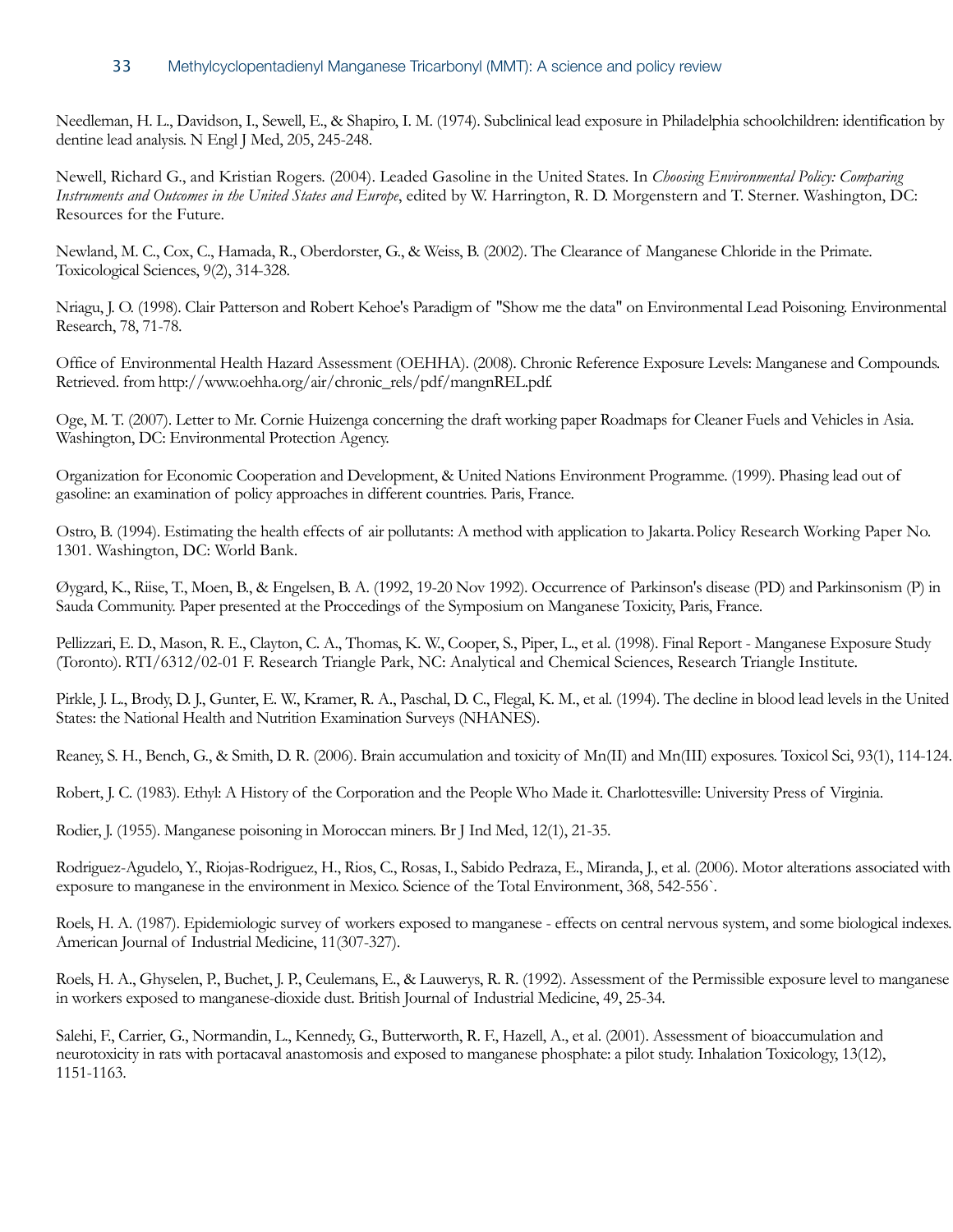Salehi, F., Krewski, D., Mergler, D., Normandin, L., Kennedy, G., Philippe, S., et al. (2003). Bioaccumulation and locomotor effects of manganese phosphate/sulfate mixture in Sprague-Dawley rats following subchronic (90 days) inhalation exposure. Toxicology and Applied Pharmacology, 191(3), 264-271.

Schindler, K. P. (2004). Impact of MMT on vehicle emission performance. On Presentation to the Asian Vehicle Emission Control Conference. Beijing, China.

Schwartz, J. (1994a). Low-level Lead Exposure and Children's I.Q. - A Meta-Analysis and Search for a Threshold. Environmental Research, 65(42-55).

Schwartz, J. (1994b). Societal Benefits of Reducing Lead Exposure. Environmental Research, 66(105-124).

Shimizu, C., & Ohtaka, Y. (2007). Parameetric Analysis of Catalytic Converter Plugging Caused by Manganese-Based Gasoline Additive. SAE Technical Paper Series, 2007-01-1070.

Smith, D., Gwiazda, R., Bowler, R., Roels, H., Park, R., Taicher, C., et al. (2007). Biomarkers of Mn exposure in humans. American Journal of Industrial Medicine, 50, 801-811.

Takei, Y. (2007). Key properties of gasoline for low emission systems. Fuel and lubricant committee, Japan Automobile Manufacturers Association. Presentation to the Asian Vehicle Emissions Control Conference. 15-16 October. Beijing, China.

Teeguarden, J. G. (2007). Pharmacokinetic Modeling of Manganese. II. Hepatic Processing After Ingestion and Inhalation. Journal of Toxicology and Environmental Health, Part A, 70(18), 1505-1514.

Ter Haar, G. L., Griffing, M. E., Brandt, M., Oberding, D. G., & Kapron, M. (1975). Methylcyclopentadienyl manganese tricarbonyl as an antiknock: composition and fate of manganese exhaust products. J. Air Pollut. Control Assoc. ; Vol/Issue: 25:8, Pages: 858-859.

Thibault, C., Kennedy, G., Gareau, L., & Zayed, J. (2002). Preliminary assessment of atmospheric methylcyclopentadienyl manganese tricarbonyl and particulate manganese in selected urban areas. Journal of Toxicology and Environmental Health, 65, 503-511.

Thomas, V. M., Socolow, R. H., Fanelli, J. J., & Spiro, T. G. (1999). Effects of Removing Lead from Gasoline: An Evaluation of the International Experience. Environmental Science and Technology, 33(22), 3942-3948.

Tjalve, H., Henriksson, J., Tallkvist, J., Larsson, B. S., & Lindquist, N. G. (1996). Uptake of manganese and cadmium from the nasal mucosa into the central nervous system via the olfactory pathways in rats. Pharmacology & Toxicology, 79, 347-356.

UNEP. (1999). Phasing Lead out of Gasoline: An Examination of Policy Approaches in Different Countries. Paris, France: Organization for Economic Cooperation and Development.

US Environmental Protection Agency vs Ethyl Corp., et al., 176 US App DC 373.

Vitarella, D., Wong, B. A., Moss, O. R., & Dorman, D. C. (2000). Pharmacokinetics of Inhaled Manganese Phosphate in Male Sprague– Dawley Rats Following Subacute (14-Day) Exposure. Toxicology and Applied Pharmacology, 163(3), 279-285.

Wasserman, G., Liu, X., Parvez, F., Ahsan, H., Levy, D., Factor-Livak, P., Kline, J., van Geen, A., Slavkovich, V., Lolacono, N.J., Cheng, Z., Zheng, Y., Graziano, J.H. (2006). Water manganese exposure and children's intellectual function in Araihazar, Bangladesh. Env Health Persp, 114:124-129.

Watson, R. R. (2001). Handbook of Nutrition in the Aged: CRC Press.

Wennberg, A., Hagman, M., & Johansson, L. (1992). Preclinical neurophysiological signs of parkinsonism in occupational manganese exposure. Neurotoxicology, 13(1), 271-274.